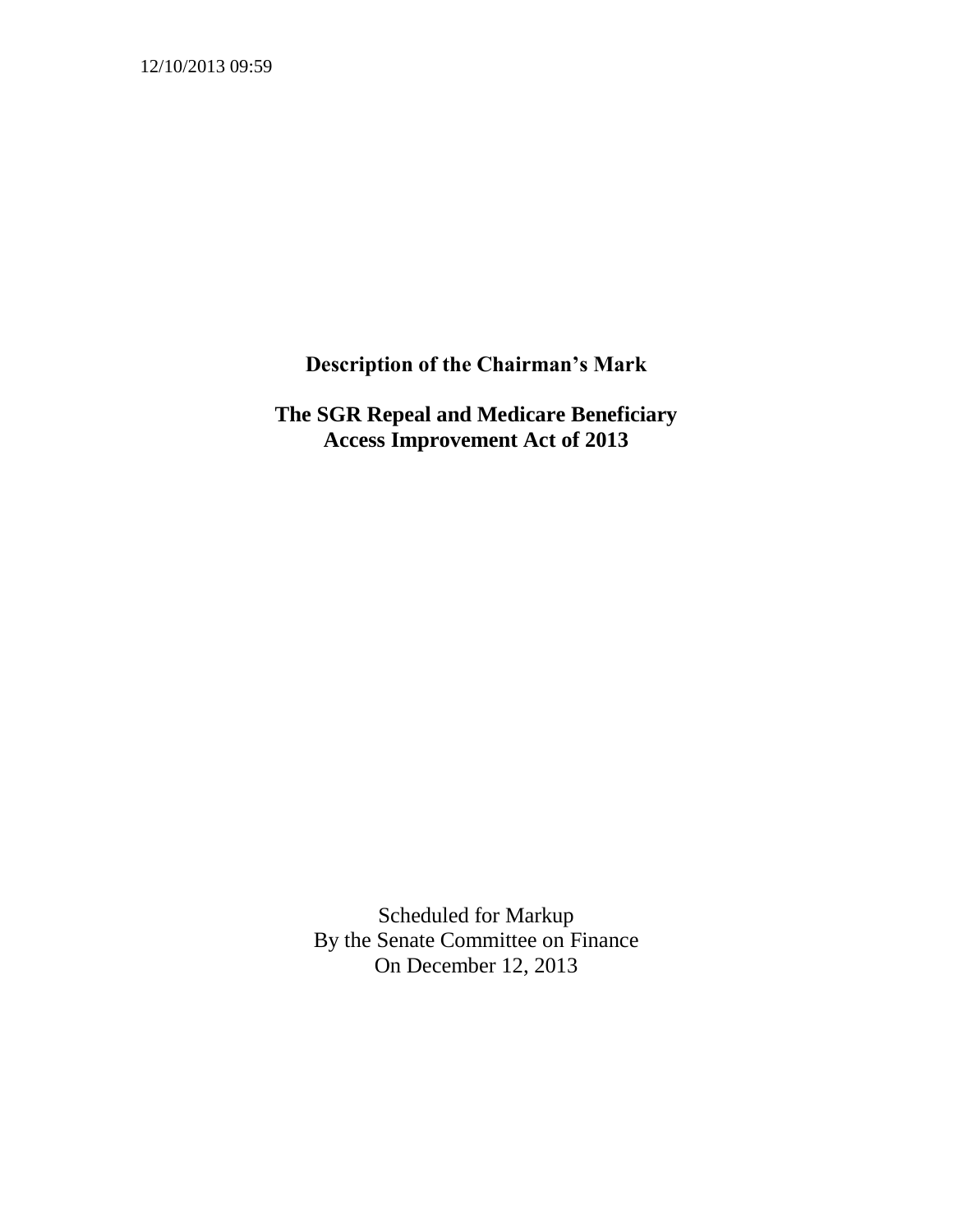### **TABLE OF CONTENTS**

| Sec. 102. Repealing the Sustainable Growth Rate and Improving Medicare Payment    |  |
|-----------------------------------------------------------------------------------|--|
|                                                                                   |  |
| Sec. 103. Priorities and Funding for Quality Measure Development 24               |  |
| Sec. 104. Encouraging Care Management for Individuals with Chronic Care Needs.    |  |
|                                                                                   |  |
| Sec. 105. Ensuring Accurate Valuation of Services under the Physician Fee         |  |
|                                                                                   |  |
|                                                                                   |  |
| Sec. 107. Empowering Beneficiary Choices through Access to Information on         |  |
|                                                                                   |  |
|                                                                                   |  |
|                                                                                   |  |
|                                                                                   |  |
| Sec. 201. Floor on Geographic Adjustment for Physician Fee Schedule.  38          |  |
|                                                                                   |  |
|                                                                                   |  |
|                                                                                   |  |
|                                                                                   |  |
|                                                                                   |  |
|                                                                                   |  |
|                                                                                   |  |
|                                                                                   |  |
|                                                                                   |  |
|                                                                                   |  |
|                                                                                   |  |
|                                                                                   |  |
|                                                                                   |  |
|                                                                                   |  |
|                                                                                   |  |
|                                                                                   |  |
|                                                                                   |  |
|                                                                                   |  |
| Sec. 224. Health Workforce Demonstration Project for Low-Income Individuals. . 60 |  |
|                                                                                   |  |
|                                                                                   |  |
|                                                                                   |  |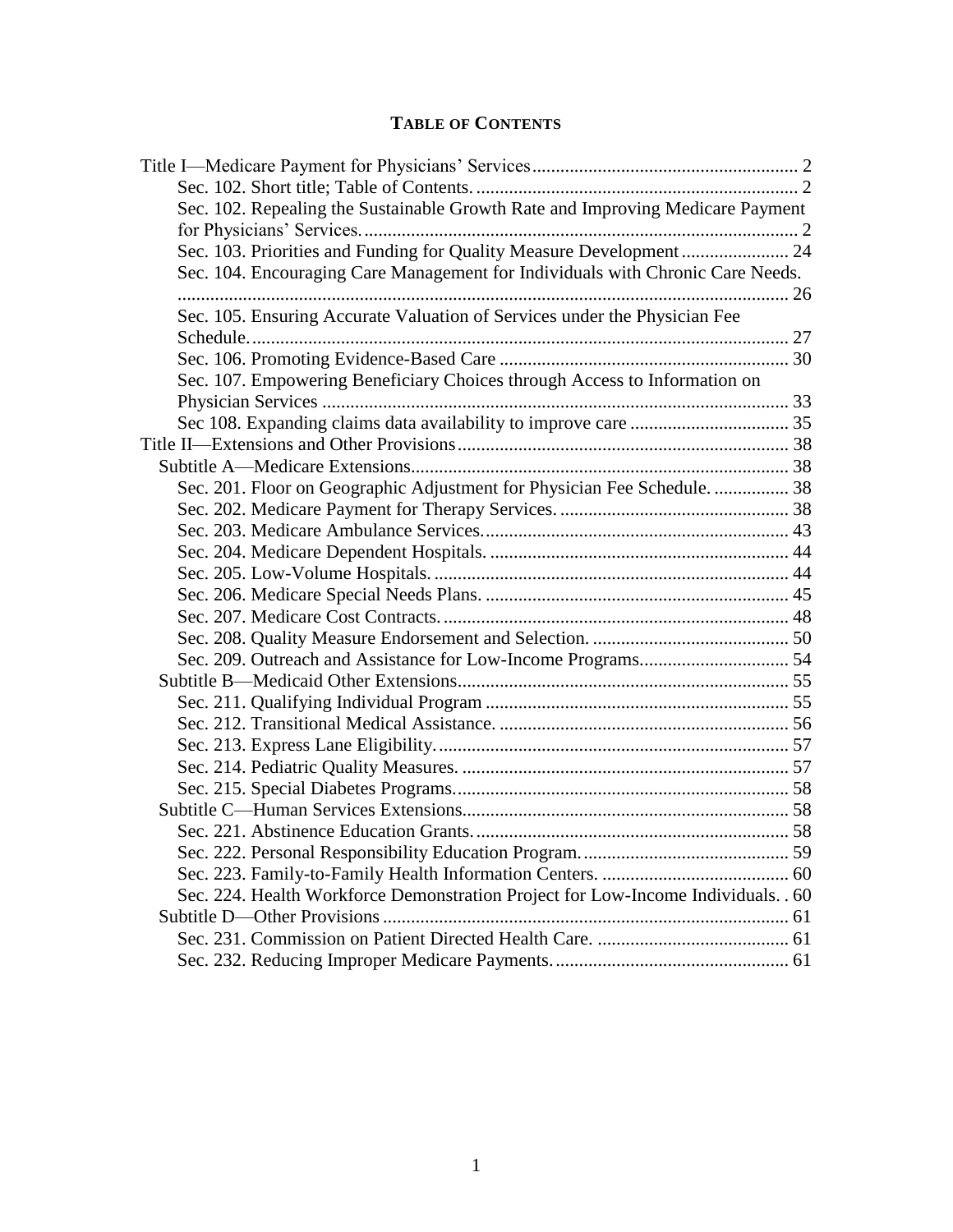# <span id="page-2-0"></span>**Title I—Medicare Payment for Physicians' Services**

### <span id="page-2-1"></span>**Sec. 102. Short title; Table of Contents.**

*Current Law*

No provision.

*Chairman's Mark*

This act would be cited as the, "SGR Repeal and Medicare Beneficiary Access Act of 2013." Unless otherwise noted "Secretary" would refer to the Secretary of Health and Human Services (HHS).

### <span id="page-2-2"></span>**Sec. 102. Repealing the Sustainable Growth Rate and Improving Medicare Payment for Physicians' Services.**

*Current Law*

Medicare payments for items and services furnished by physicians and other professionals are made on the basis of a fee schedule. The fee schedule assigns relative values to each of the approximately 7,500 service codes that reflect professional work (i.e., time, skill, and intensity it takes to provide the service), practice expenses, and malpractice costs. The relative value for a service compares the relative work involved in performing one service with the work involved in providing other physicians' services. The scale used to compare the value of one service with another is known as a resourcebased relative value scale (RBRVS). The relative values are adjusted for geographic variation in input costs. The adjusted relative values are then converted into a dollar payment amount by a conversion factor.

The Centers for Medicare & Medicaid Services (CMS), which is responsible for maintaining and updating the fee schedule, continually modifies and refines the methodology for estimating relative value units (RVUs). The American Medical Association/Specialty Society Relative Value Scale Update Committee (RUC) has historically provided advice and recommendations to CMS to assist in the assessments. CMS is required to review the RVUs at least every five years.

In determining adjustments to RVUs used as the basis for calculating Medicare professional reimbursement under the physician fee schedule, the Secretary has authority to adjust the number of RVUs for any service code to take into account changes in medical practice, coding changes, new data on relative value components, or the addition of new procedures. The Secretary is required publish an explanation of the basis for such adjustments. These adjustments are subject to a budget neutrality condition. With the exception of certain expenditures that are exempt by statute, the adjustments may not cause the amount of expenditures made under the Medicare physician fee schedule to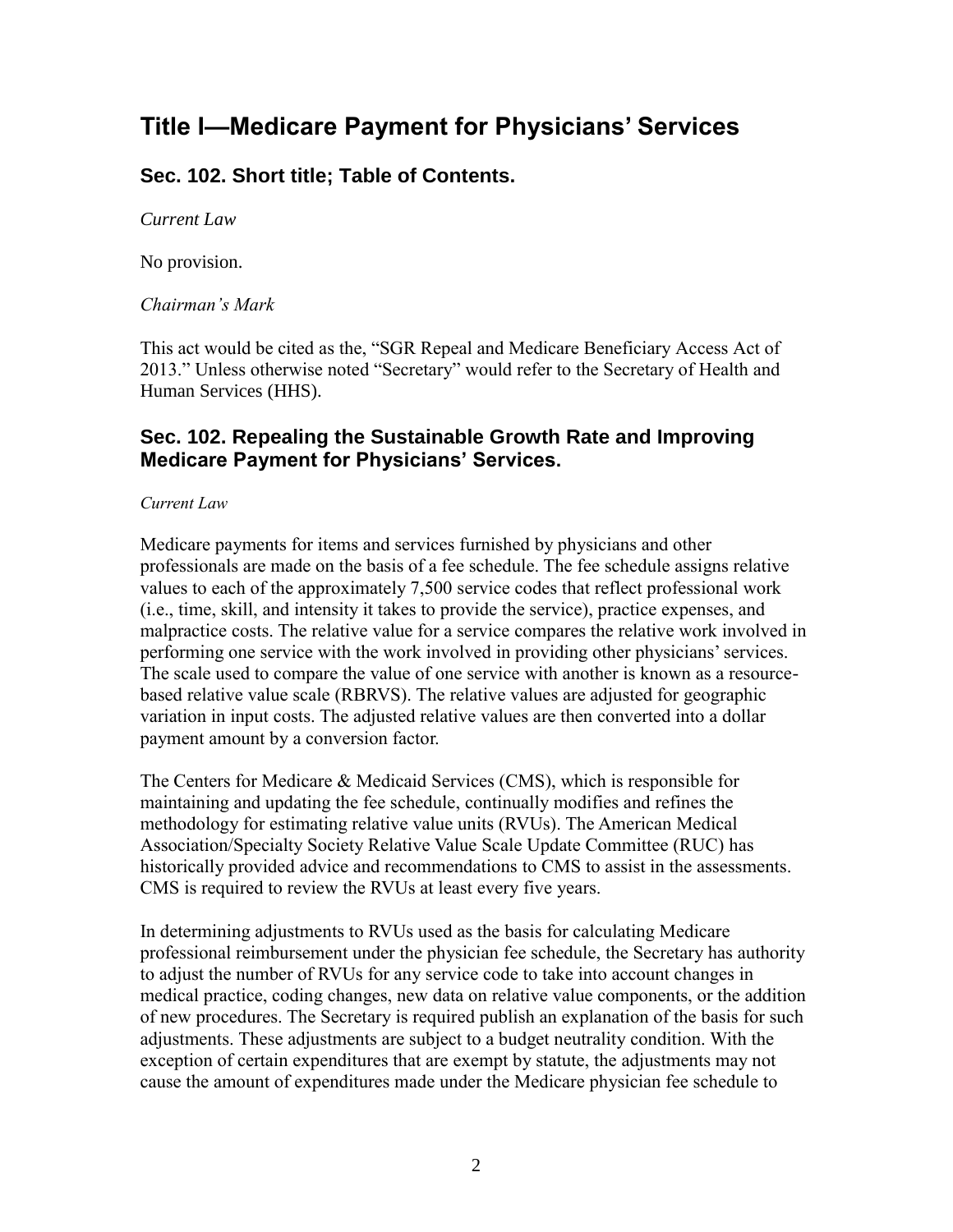differ from year to year by more than \$20,000,000 from the expenditures that would have been incurred without such an adjustment.

The Balanced Budget Act of 1997 (BBA, P.L. 105-33) requires that, in developing the resource based practice expense RVUs, the Secretary (1) use generally accepted cost accounting principles, to the maximum extent possible, that recognize all staff, equipment, supplies, and expenses, not solely those that can be linked to specific procedures and actual data on equipment utilization, (2) develop a refinement method to be used during the transition, and (3) consider, in the course of notice and comment rulemaking, impact projections that compare new proposed payment amounts to data on actual physician practice expense.

An additional provision of the BBA was the Sustainable Growth Rate (SGR), a statutory method for determining the annual updates to the Medicare physician fee schedule. The SGR methodology was established because of the concern that the Medicare fee schedule itself would not adequately constrain overall increases in spending for physicians' services.

Generally, under the SGR formula, comparisons of actual versus target spending for both the current year as well as cumulatively (going back to 1996, the base year) will determine the magnitude and direction (positive or negative) of the update adjustment factor. For example, if current year comparisons as well as cumulative expenditures from the current period going back to 1996 are less than the cumulative spending target over the same period, the annual update is increased according to a statutory formula. If, however, spending exceeds the cumulative spending target over the same period, the SGR methodology necessitates fee schedule update reductions to bring spending back in line with the target growth rate.

In the first few years of the SGR system, the actual expenditures did not exceed the targets and the updates to the physician fee schedule were close to the Medicare economic index (MEI, a price index of inputs required to produce physician services). Beginning in 2002, the cumulative actual expenditures exceeded allowed targets, resulting in SGR–mandated reductions in the update adjustment factor and the discrepancy has grown with each year. With the exception of 2002, when a 4.8 percent decrease was applied, Congress has enacted a series of laws to override the reductions.

Most recently, the American Taxpayer Relief Act 2012 (ATRA, P.L. 112-240) included a provision that averted the reduction and maintained the Medicare physician fee schedule payments at current rates through December 31, 2013. The Congressional Budget Office (CBO) estimates that, without additional Congressional intervention, the statutory change in the update factor would result in a 23.7 percent reduction in payment rates under the Medicare physician fee schedule.

Over time, Congress has added provisions to the physician fee schedule that are intended to improve the quality of care delivered to Medicare beneficiaries and constrain the growth of Medicare spending for professional services. The Tax Relief and Health Care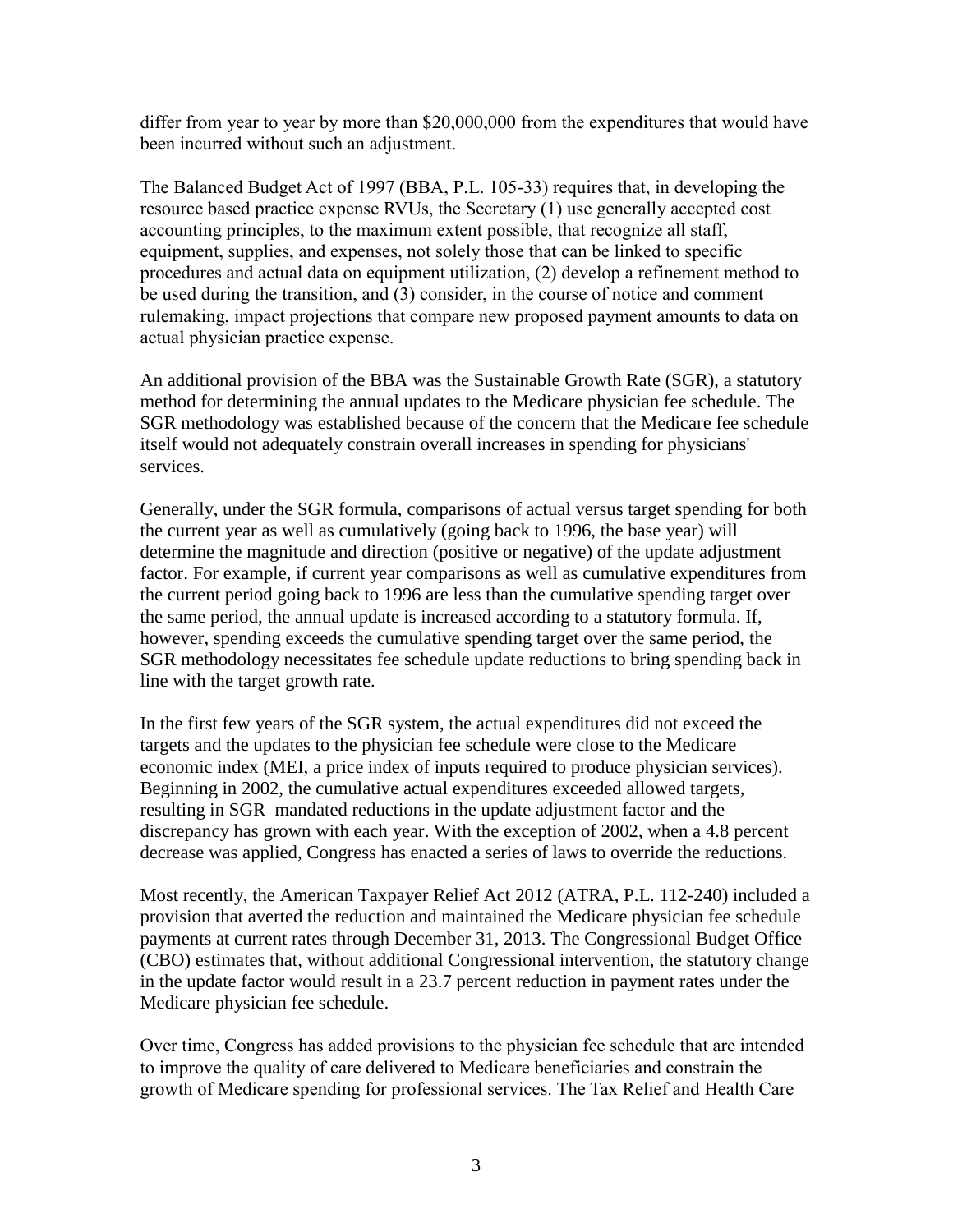Act of 2006 (TRHCA, [P.L. 109-432\)](http://www.congress.gov/cgi-lis/bdquery/R?d109:FLD002:@1%28109+432%29) required the establishment of a physician quality reporting system (PQRS) that would include an incentive payment to eligible professionals who satisfactorily report data on quality measures, based on a percentage of the allowed Medicare charges for all such covered professional services. The Medicare Improvements for Patients and Providers Act of 2008 (MIPPA, [P.L. 110-275\)](http://www.congress.gov/cgi-lis/bdquery/R?d110:FLD002:@1%28110+275%29) made this program permanent and extended the bonuses through 2010; the incentive payment was increased from 1.5 percent of total allowable charges under the physician fee schedule in 2007 and 2008 to two percent in 2009 and 2010.

The Affordable Care Act (ACA, P.L. 111-148) extended the PQRS incentive payments through 2014 and put in place a penalty for providers who do not report quality measures beginning in 2015. Eligible professionals who successfully report in 2010 are to receive a one percent bonus in 2011; those who successfully report in 2011, 2012, and 2013 will receive a 0.5 pecent bonus in 2012, 2013, and 2014, respectively. By contrast, eligible professionals who fail to participate successfully in the program would face a 1.5 percent payment penalty in 2015, and a two percent payment penalty in 2016 and in subsequent years. The incentive payments and adjustments in payment will be based on the allowed charges for all covered services furnished by the eligible professional, based on the applicable percentage of the fee schedule amount.

Both the Medicare Payment Advisory Commission (MedPAC) and the Government Accountability Office (GAO) have suggested that CMS provide information to physicians on their resource use with the expectation that physicians who are outliers would alter their practice patterns in response. MedPAC asserts that physicians would be able to assess their practice styles, evaluate whether they tend to use more resources than their peers or what evidence-based research (if available) recommends, and revise practice styles as appropriate. To that end, section 131 of the Medicare Improvements for Patients and Providers Act (MIPPA, P.L. 110-275) established a physician feedback program. The physician feedback program uses Medicare claims data and other data to provide confidential feedback reports to physicians (and as determined appropriate by the Secretary, to groups of physicians) that measure the resources involved in furnishing care to Medicare beneficiaries. CMS initially called this effort the Physician Resource Use Feedback Program, but has renamed this initiative the "Physician Resource Use Measurement and Reporting Program."

The American Recovery and Reinvestment Act of 2009 (ARRA, P.L. 111–5) authorized incentive payments over a five-year period through Medicare Part B to physicians who are meaningful users of certified electronic health record (EHR) technology. Meaningful use is defined as (1) demonstrating to the satisfaction of the Secretary the use of certified EHR technology in a meaningful manner (including e-prescribing), including for the purpose of exchanging electronic health information to improve health care quality; and (2) using such certified EHR technology to report clinical quality measures, as selected by the Secretary. The incentive payments equal 75 percent of the allowed Part B charges during the reporting year. The total amount that a physician could receive is capped and decreases over time. Beginning in 2011, eligible physicians received up to \$15,000 in the first payment year, \$12,000 in the second year, \$8,000 in the third year, \$4,000 in the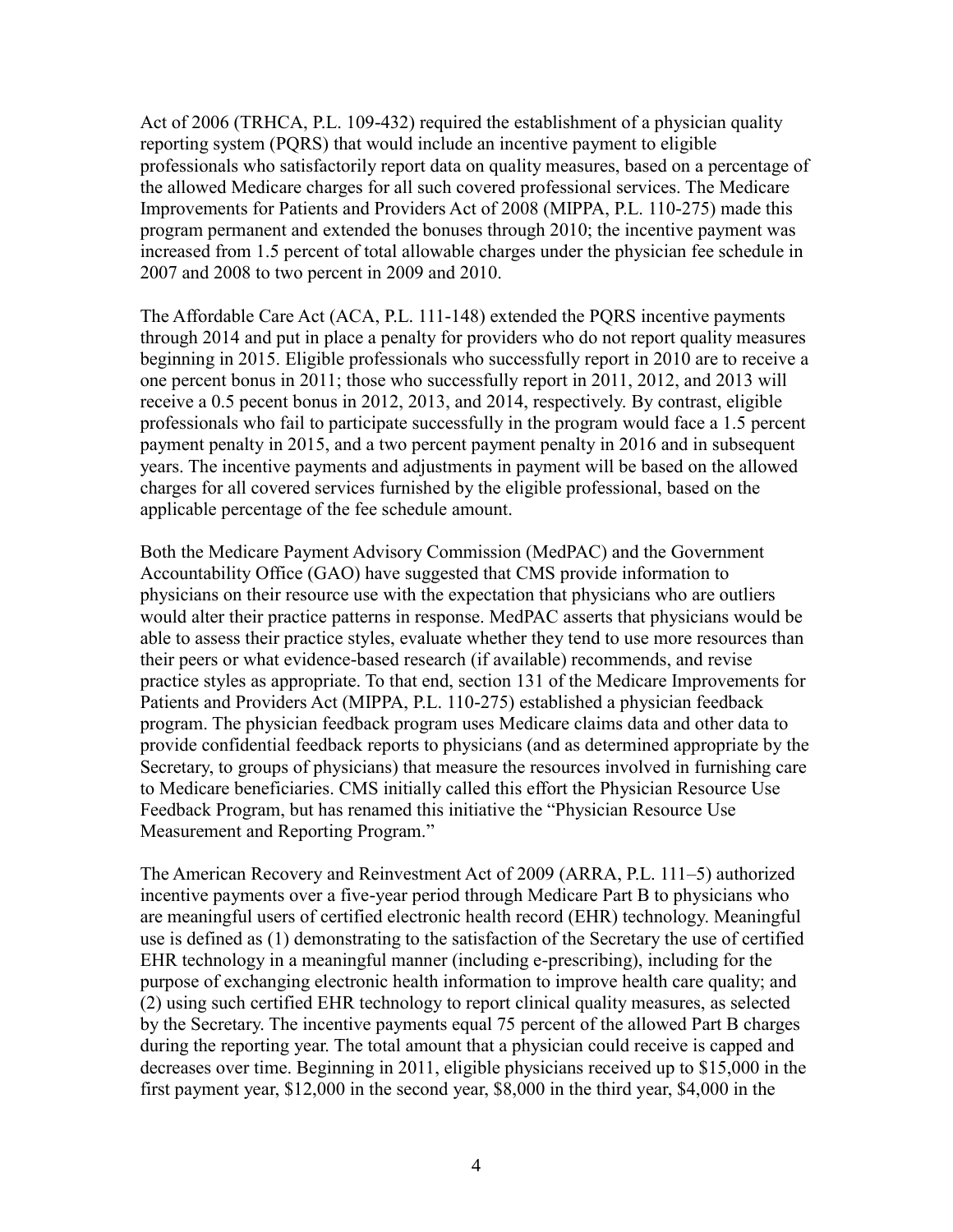fourth year, and \$2,000 in the fifth, and final, year. Early EHR adopters whose first payment year was 2011 or 2012 received up to \$18,000 (instead of \$15,000) for that year.

Eligible physicians who become meaningful EHR users for the first time after 2013 will receive fewer payments and those who do not adopt EHRs until after 2014 will receive no bonus. For eligible physicians practicing in health professional shortage areas, the incentive payment amounts are increased by 10 percent. No incentive payments will be made after 2016. Incentive payments are not available for hospital-based physicians. Eligible physicians who are not meaningful EHR users by 2015 will see their Medicare payments reduced by the following amounts: one percent in 2015, two percent in 2016, three percent in 2017 and in each subsequent year. For 2018 and each subsequent year, if the proportion of eligible physicians who are meaningful EHR users is less than 75 percent, the payment reduction will be further decreased by one percentage point from the applicable amount in the previous year, though the reduction cannot exceed five percent. The Secretary may, on a case-by-case basis, exempt eligible physicians (e.g., rural physicians that lack sufficient Internet access) from the payment reduction for up to five years if it is determined that being a meaningful EHR user would result in significant hardship.

Physician fee schedule payments, which are made on a fee–for–service basis, have been criticized for rewarding volume of care without incentivizing quality or improved outcomes. While payments made under the physician fee schedule are modified based on geography and to achieve specific policy objectives (i.e., when providing an incentive for physicians to provide care in underserved areas), historically, the physician fee schedule has not varied payments with respect to quality or efficiency.

The ACA required the Secretary to establish a value-based payment modifier, a separate, budget-neutral payment modifier that adjusts payments under the Medicare physician fee schedule based on the relative quality and cost of the care provided. Quality of care is to be evaluated on a composite of risk-adjusted measures of quality established by the Secretary, such as measures that reflect health outcomes. Costs, defined as expenditures per individual, are to be evaluated based on a composite of appropriate measures of costs established by the Secretary that eliminate the effect of geographic adjustments in payment rates and take into account risk factors (such as socioeconomic and demographic characteristics, ethnicity, and the health status of individuals) and other factors determined appropriate by the Secretary.

Beginning January 1, 2015, the value–based payment modifier will apply for items and services furnished for physicians in groups of 100 or more eligible professionals who submit claims to Medicare under a single tax identification number (TIN) based on performance in CY2013. By 2017, the value–based payment modifier will apply to all physicians who participate in fee-for-service Medicare. The Secretary is to apply the payment modifier in a manner that promotes systems-based care and takes into account the special circumstances of physicians or groups of physicians in rural areas and other underserved communities.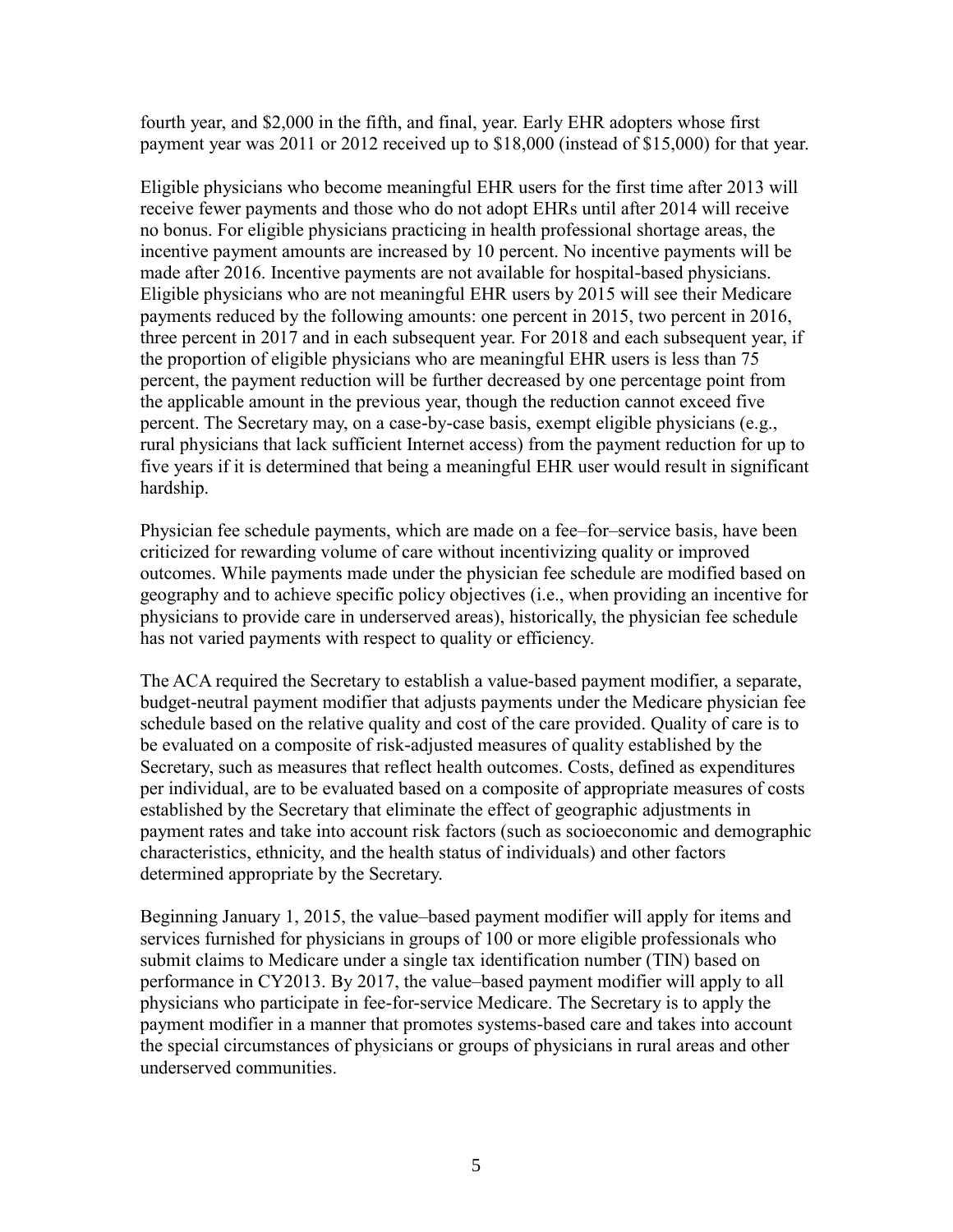#### *Chairman's Mark*

The Chairman's Mark would repeal the SGR methodology for determining updates to the Medicare physician fee schedule. It would: (1) provide a 10–year period of stable fee updates (at 0 percent per year); (2) establish a value–based performance program that consolidates and enhances several existing incentive programs; (3) incentivize the development of, and participation in, alternative payment models (APMs); and (4) make other changes to Medicare physician payment policies.

The update to the conversion factor for the Medicare physician fee schedule would be zero percent for each year from 2014 through 2023. Beginning in 2024 and in subsequent years, the update would vary, depending on whether the provider is a participant in a qualifying APM. For services furnished by a qualifying APM participant, the update would be 2 percent, while the update for all other services would be 1 percent.

By July 1, 2016, MedPAC would be required to submit a report to Congress on the relationship between (1) physician and other health professional utilization and expenditures, and the rate of increase of such utilization and expenditures of items and services paid for under Part B of the Medicare program, and (2) total utilization and expenditures and their rates of increase under Medicare Parts A, B, and D. The report would include a methodology to describe this relationship and the impact of changes in practice and service ordering patterns of physician and other health professionals on total utilization and expenditures, of health care services in Medicare Parts A, B, and D. A final report, applying the methodology developed, would be due to Congress by July 1, 2020.

The Chairman's Mark would create a new incentive payment system, which would be called the value-based performance incentive program (VBP program). This program would extend key components of three existing programs and would sunset their payment incentives and separate application by consolidating and incorporating them into the new VBP program beginning on January 1, 2017 (the payment incentives for these programs would continue to be in effect for CY2015 and CY2016). These three programs are: (1) the Medicare EHR incentive program for meaningful use of certified EHR technology, (2) the quality reporting incentive program (currently called the Physician Quality Reporting System (PQRS)), and (3) the value–based payment modifier. The VBP would continue to use the provisions and processes of these programs including meaningful use determinations already carried out by the Medicare program, PQRS quality metrics already being reported by professionals, and requirements for quality and resource use measurement under the value-based payment modifier. Adjustments in the application of these provisions would be made to ensure consistency with the new VBP program so that duplicative requirements do not apply.

The VBP program would accomplish the following:

1. develop a methodology for assessing the total performance of each VBP eligible professional according to performance standards described below for a performance period for a year;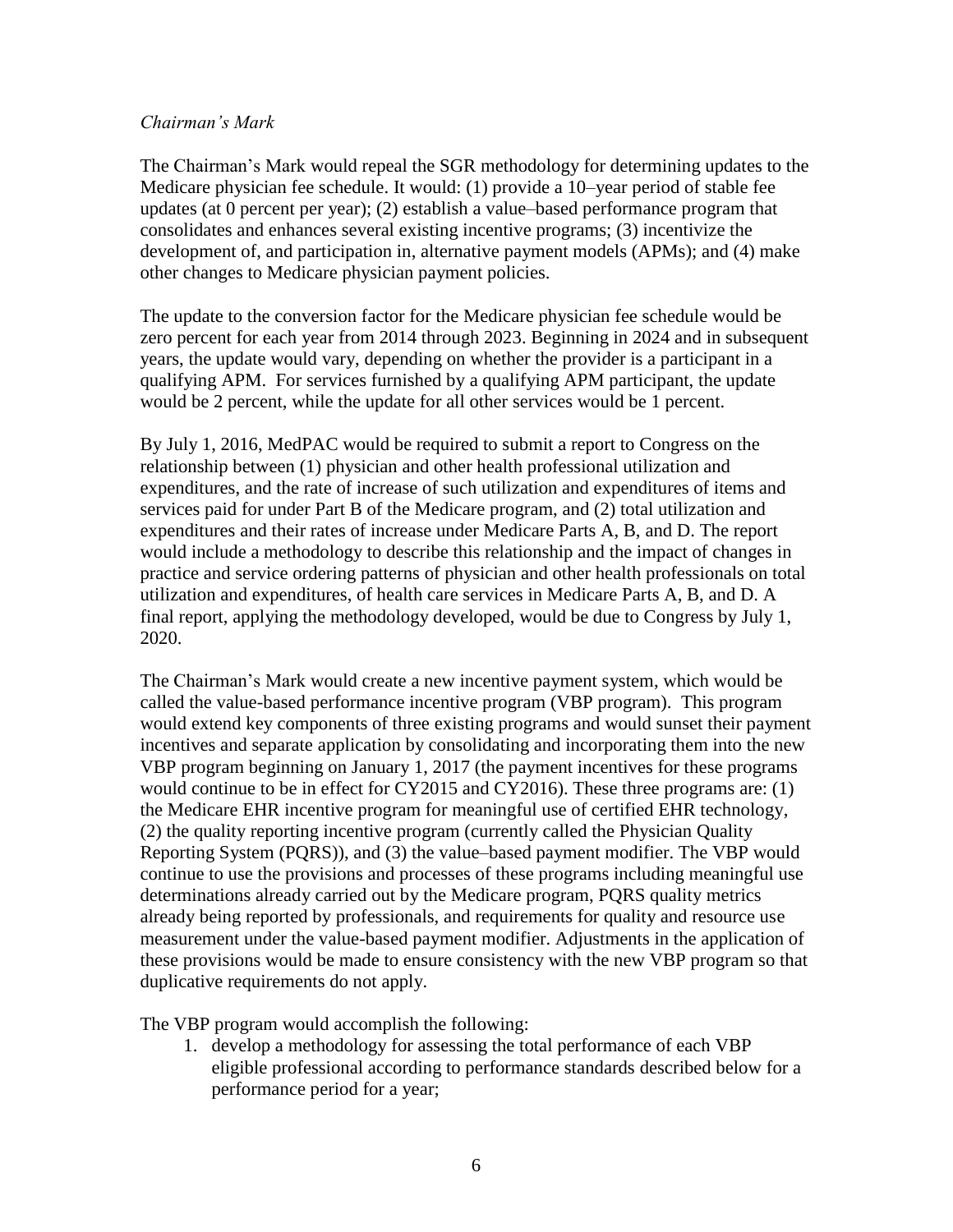- 2. using the methodology above, provide for a composite performance score (defined below) for each eligible professional for each performance period; and
- 3. use the composite performance score of the VBP eligible professional for a performance period for a year to make VBP program incentive payments (as described below) to the eligible professional for the year.

The VBP program would apply to payments for items and services furnished on or after January 1, 2017.

The types of health care professionals eligible for the VBP incentive payments would expand over time. Subject to the exclusions described below, physicians (as defined under section  $1861(r)(1)$  of the Social Security Act (SSA)), physician assistants, nurse practitioners, and clinical nurse specialists (defined under section 1861(aa)(5) of the SSA), and certified clinical nurse specialists (defined under section 1861(bb)(2) of the SSA), and certified registered nurse anesthetists (defined under section 1861(bb)(2) of the SSA) would be eligible for the VBP program in 2017 and 2018. The Secretary would decide which eligible professionals described under section  $1848(k)(3)(B)$  of the SSA, in addition to those already specified, could be eligible for the VBP program in 2019 and subsequent years.

Health care professionals excluded from the VBP program would include otherwise eligible professionals who (1) would be qualifying APM participants (as defined below), (2) would be partial qualifying APM participants (as defined below) who do not report on the applicable measures and activities (partial qualifying APM participants, who chose to report under the VBP program despite this exclusion, would be eligible for VBP incentive payments) and (3) would not exceed the low-volume threshold measurement.

The Secretary would select one of the following low-volume threshold measurements to determine the above exclusion for the performance period:

- 1. a minimum number of Medicare beneficiaries who are treated by the eligible professional,
- 2. a minimum number of items and services furnished by the professional to Medicare beneficiaries, or
- 3. a minimum amount of Medicare allowed charges billed by the professional.

In each case, the minimum number would be determined by the Secretary. A new VBP-eligible professional who had not previously submitted Medicare claims as a person, an entity, or as a part of a physician group or under a different billing number or tax identifier, would be eligible for the VBP incentive program beginning in the subsequent year and performance period for such year.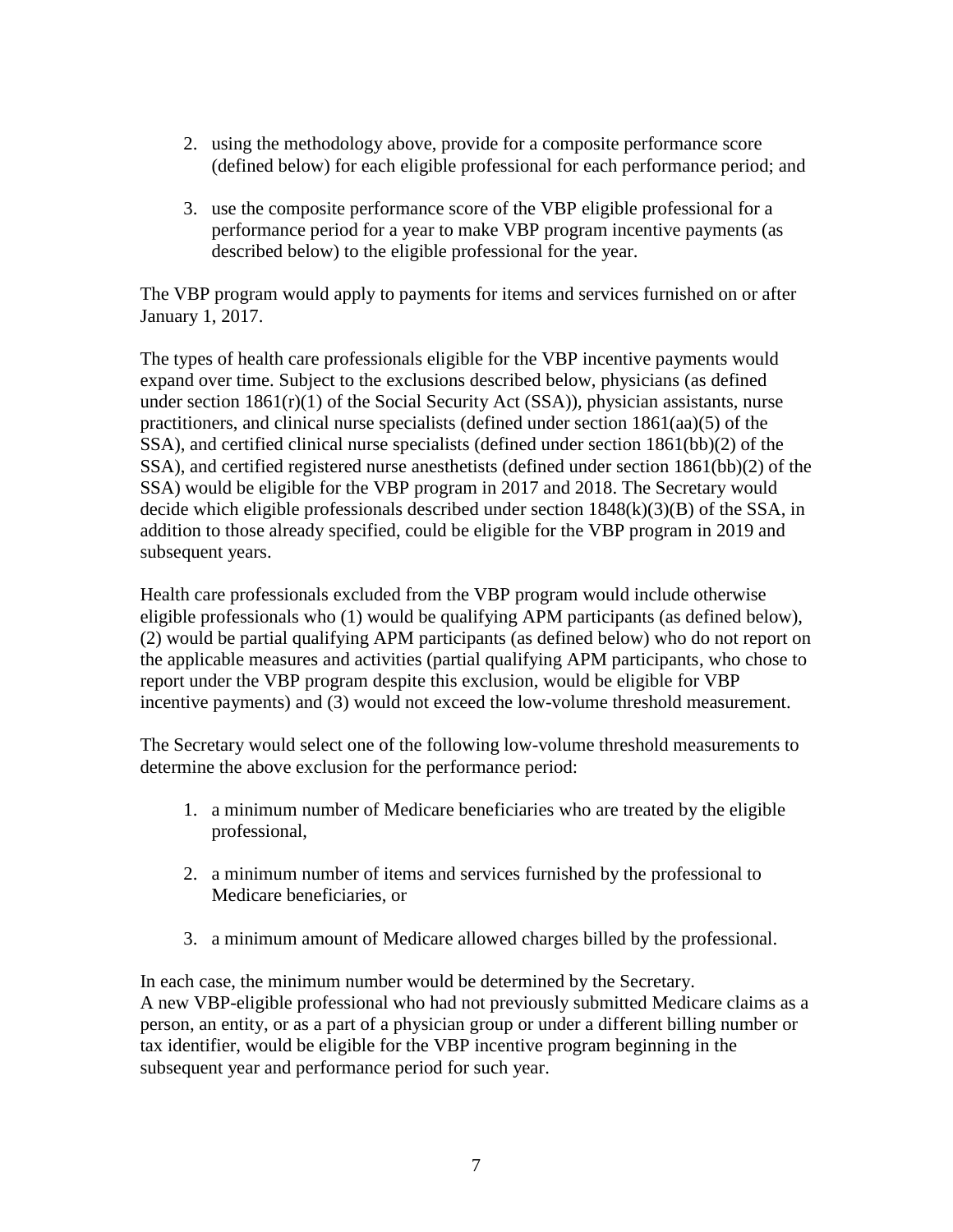Payments to professionals who are not VBP eligible professionals would not be affected by any reduction in payments for establishment of the funding pool for VBP incentive payments or by any VBP program incentive payments.

The Secretary would encourage the use of qualified clinical data registries (as specified in current law) in carrying out this program.

The VBP program would use measures and activities under four performance categories. A composite performance score would be calculated for each VBP eligible professional, which would be used to determine the VBP program incentive payment amounts. The Secretary would use the following performance categories to determine the composite performance score and the measures and activities specified for each category:

- 1. Quality The quality performance category would use quality measures established under current law for the PQRS program (sections 1848(k) and 1848(m) of the SSA) and the value–based payment modifier (section 1848(p)(2) of the SSA). The Secretary would, as feasible, emphasize the application of outcome measures, and could use measures used for a payment system other than for physicians or use global measures, such as global outcome measures, and population-based measures. Analysis of measures used under the quality performance category could include data submitted by VBP eligible professionals from multiple payers.
- 2. Resource use The resource use performance category would use measures of resource use established under current law for the value–based payment modifier (section 1848(p)(3) of the Social Security Act). To the extent feasible, resource use measures would account for the cost of Part D drugs. As appropriate, the Secretary would employ resource use measurements developed through the process for collaborating with the physician, practitioner, and other stakeholder communities to improve resource use measurement described below.
- 3. Clinical practice improvement activities The clinical practice improvement activities performance category would use activities specified by the Secretary, including at least the following subcategories:
	- a) expanded practice access, which would include activities such as sameday appointments for urgent needs and after-hours access to clinician advice;
	- b) population management, which would include activities such as monitoring health conditions of individuals to provide timely health care interventions or participation in a qualified clinical data registry;
	- c) care coordination, which would include activities such as timely communication of test results, timely exchange of clinical information,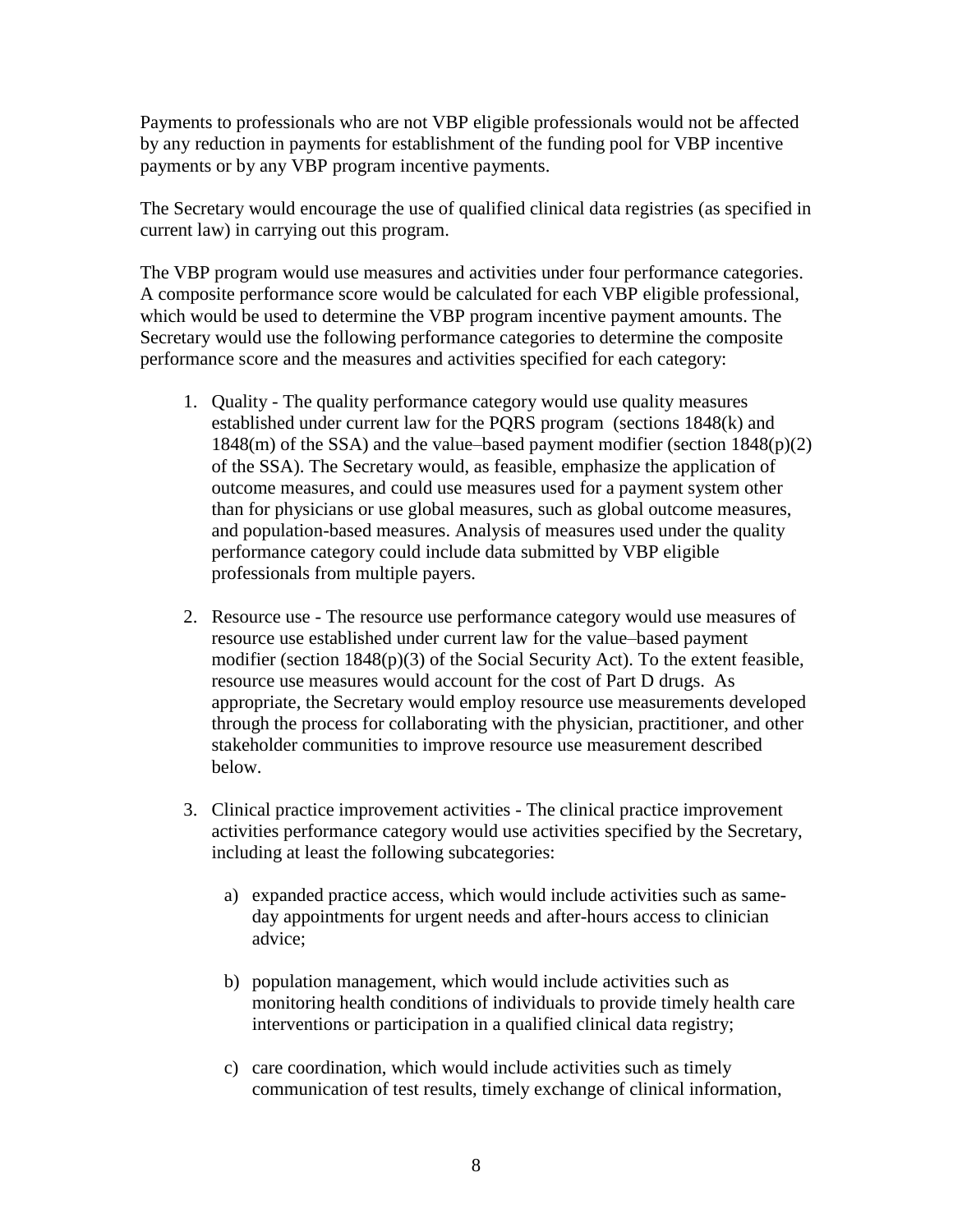and use of remote monitoring or telehealth;

- d) beneficiary engagement, which would include activities such as the establishment of care plans for individuals with complex care needs, beneficiary self-management training, and using shared decision-making mechanisms;
- e) patient safety and practice assessment, which would include activities such as the use of clinical or surgical checklists and practice assessments related to maintaining certification; and
- f) participation in an alternative payment model, as defined below.

In establishing the clinical practice improvement activities, the Secretary would give consideration to the circumstances of small practices and practices located in rural areas and in health professional shortage areas (as described in section  $332$  (a)(1)(A) of the Public Health Service Act). The Secretary could contract with entities to assist in (1) identifying the activities, (2) specifying criteria for such activities, and (3) determining whether a VBP eligible professional meets such criteria. Additionally, the Secretary would use a request for information process to solicit recommendations from stakeholders for identifying other activities not expressly listed above, and specifying criteria for such activities.

4. Meaningful use of certified EHR technology - The Meaningful EHR use performance category would use requirements established for purposes of section 1848(o) of the SSA for such period for determining whether an eligible professional is a meaningful EHR user for such period.

The Secretary would establish performance standards with respect to measures and activities under each of the four VBP performance categories for the performance period for a year. The performance standards would take into account (1) historical performance standards, (2) improvement rates, and (3) the opportunity for continued improvement.

The Secretary would establish a performance period (or periods) for each year in which incentive payments would be made under the VBP program, beginning with 2017; the performance period would begin and end prior to the beginning of the year in which the incentive payments would be paid and be as close as possible to the payment year.

With respect to assessing performance in the quality performance category, the Secretary would be required to establish and apply a process for applying the VBP program to group practices, which would include features of provisions that currently apply to group practices in the Physician Quality Reporting System. With respect to assessing performance of group practices in the remaining three performance categories described above, the Secretary could also apply such a process for groups.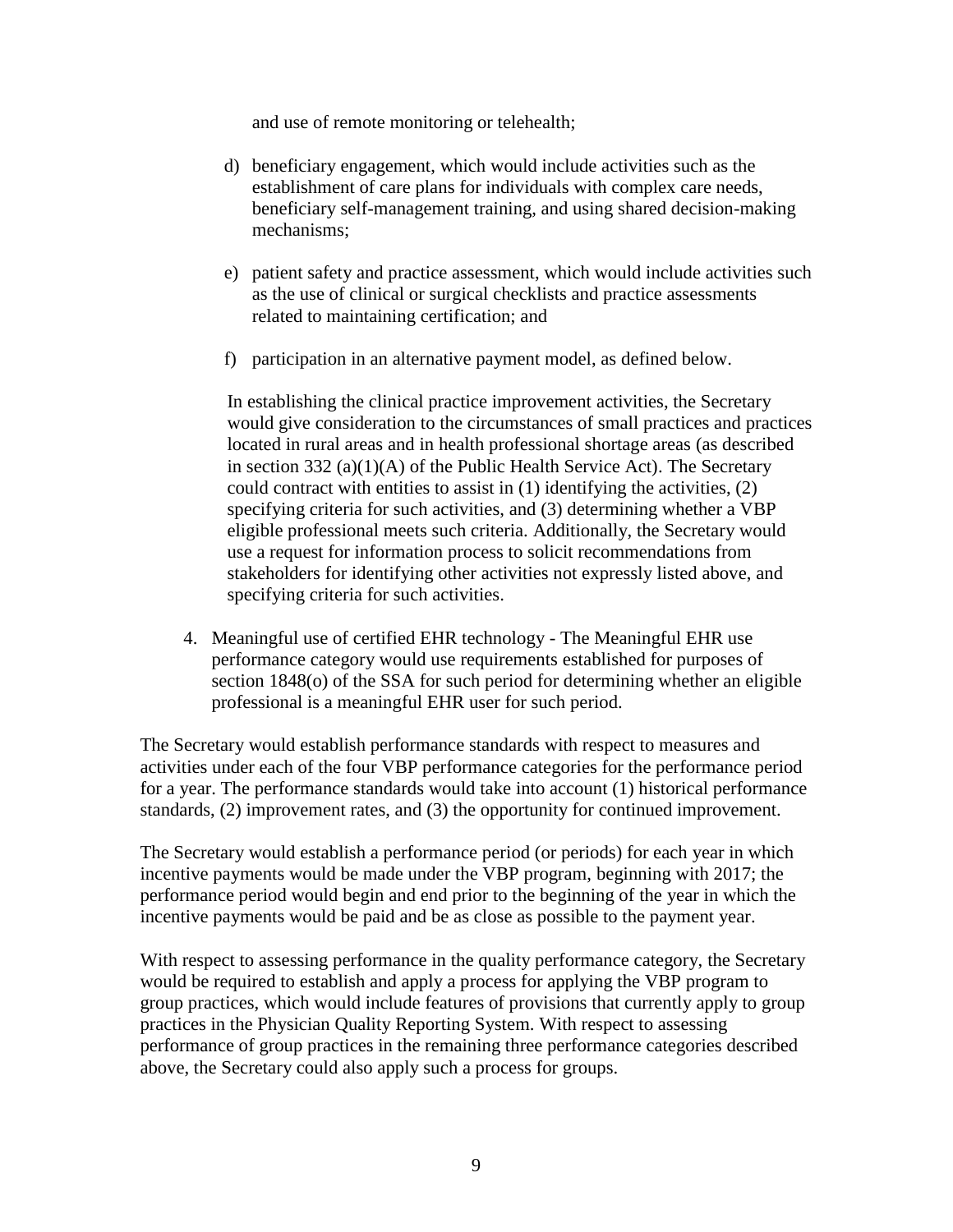In determining these processes, the Secretary would reflect the full range of items and services furnished by the VBP eligible professionals in the group practice involved, to the extent practicable. VBP eligible professionals electing to be a virtual group (as described below) would not be considered VBP eligible professionals in a group practice.

The Secretary would develop a methodology for assessing the total performance of each VBP eligible professional according to the performance standards and the applicable measures and activities specified above with respect to each performance category applicable to an eligible professional for a performance period. Using the methodology developed, the Secretary would determine a composite assessment ('composite performance score') for each such professional for each performance period.

In weighting the performance categories, measures, and activities to determine the composite performance score, the Secretary may assign different scoring weights (including a weight of 0) for (1) each performance category based on the extent to which the category is applicable to the type of eligible professional involved, and (2) each measure and activity based on the extent to which the measure or activity is applicable to the type of eligible professional involved. With respect to the quality performance category, the Secretary would assign a higher scoring weight to outcomes measures than to other measures and increase the scoring weight for outcome measures over time. The Secretary could also assign a higher scoring weight to patient experience measures.

To incentivize reporting of activities and measures used to determine the composite performance score, a VBP eligible professional who failed to report on an applicable measure or activity that is required for such professional would be treated as having achieved the lowest potential score applicable. To encourage the use of certified EHR technology for reporting quality measures, the Secretary would (1) encourage VBP eligible professionals to report on applicable quality measures through the use of certified EHR technology, and (2) treat any VBP eligible professional who reports the applicable quality measures through the use of such EHR technology as having satisfied the clinical quality measures reporting requirement to be a meaningful EHR user under section  $1848<sub>(0)</sub>(2)(A)(iii)$  of the SSA.

For the performance category of clinical practice improvement activities, a VBP eligible professional who is in a practice that is certified as a patient–centered medical home or comparable specialty practice – by an organization that is recognized by the Secretary for purposes of certifying medical homes and specialty practices – would be given the highest potential score for the clinical practice improvement activities performance subcategory. A VBP eligible professional in an alternative payment model, as defined below, would earn one–half of the highest potential score for the clinical practice improvement activity performance category. Such professional could also earn more than one-half of the highest potential score for this performance period by performing additional activities with respect to the same performance category. A VBP eligible professional would not be required to perform activities in each subcategory of the clinical practice improvement activity performance category to achieve the highest potential score for this performance category.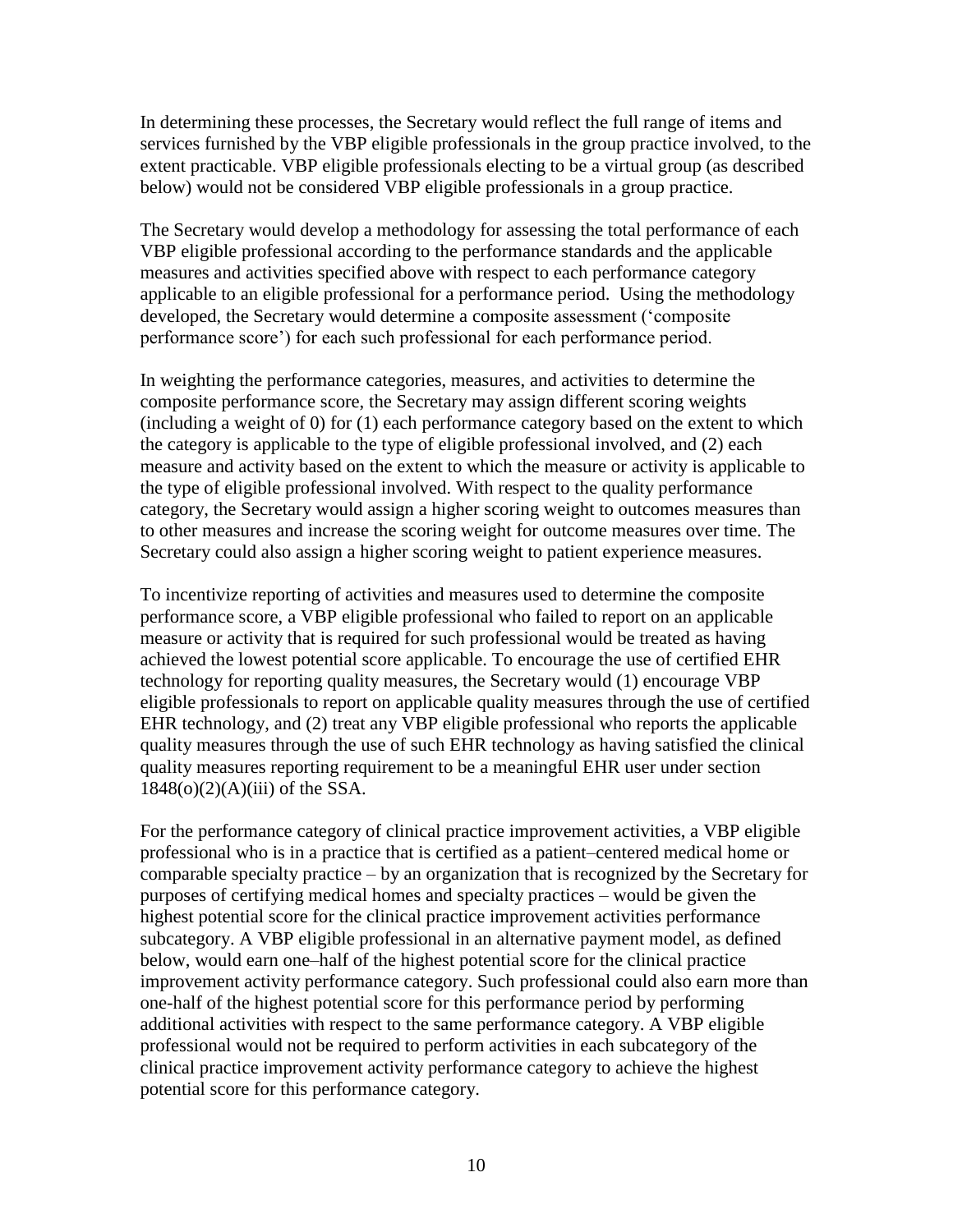The Secretary would ensure that the application of the methodology developed to determine the composite performance score would result in a continuous distribution of performance scores, which would subsequently result in differential incentive payments for VBP eligible professionals.

Beginning with the second year of the VBP program, in addition to the achievement score of a VBP eligible professional, the composite score methodology (1) would take into account improvement in the quality performance and the resource use performance categories, and (2) could take into account improvement in the other performance categories. Beginning with the fourth year of the VBP program, the composite score methodology would assign a higher scoring weight with respect to the achievement score than to any improvement score with respect to a measure or activity, or a performance category or both.

In general, subject to the adjustment noted below, the composite performance score would be determined based on the following weights: quality (30 percent), resource use (30 percent), clinical practice improvement activities (15 percent), and meaningful use of EHR technology (25 percent). In any year in which the Secretary estimates that the proportion of eligible professionals who are meaningful EHR users is 75 percent or greater, the Secretary could reduce the percent applicable from 25 percent, but not below 15 percent. If the Secretary were to make such a reduction, the weights of the other categories would be increased such that the total percentage points of the increase would equal the total number of percentage points by which the EHR category were to be reduced.

The weights for the quality and resource use performance categories would always be equal, even after the application of the above EHR adjustment, with the following exception. For the first two years of the VBP program, after any EHR adjustment, the Secretary could increase the weight for either the quality or the resource use performance category, as long as the Secretary were to decrease the weight under the other category by an equal number of percentage points and so long as neither weight is less than 15 percent.

The Secretary would provide a process to allow an individual VBP eligible professional or a group practice consisting of not more than ten VBP eligible professionals to elect to be a virtual group with at least one other individual VBP eligible professional or group of VBP eligible professionals. For VBP eligible professionals who elect to be a virtual group, (1) the assessment on the quality and resource use performance categories applied to each professional in such group would be with respect to the combined performance of all such professionals in such group, and (2) the composite score under the VBP program for each VBP eligible professional in the virtual group would be based on the assessment of the combined performance for the performance category and performance period.

VBP eligible professionals who elect to become a virtual group would be required to do so before the beginning of a performance period and would not be allowed to change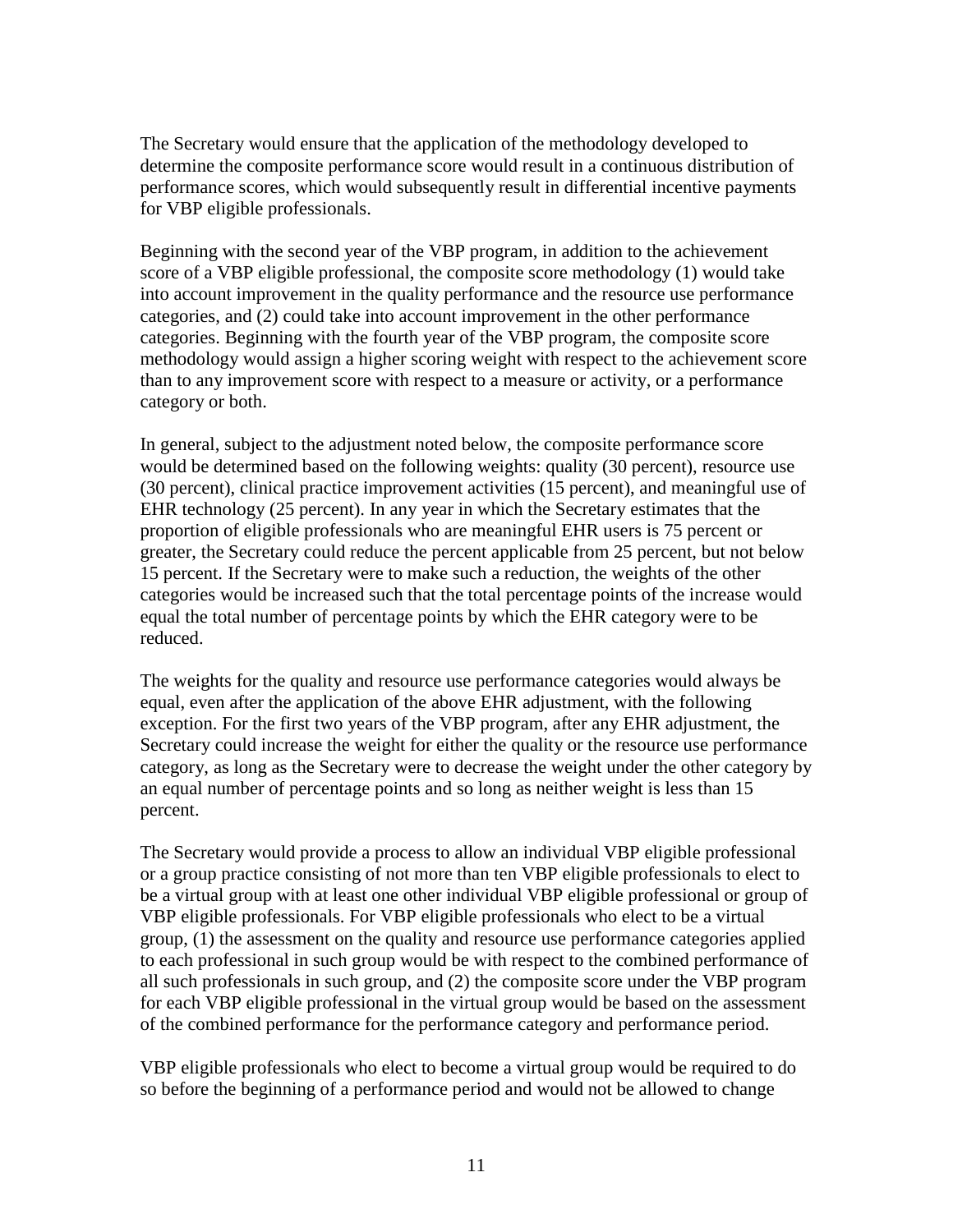status during the performance period. Each practice and each VBP eligible professional in such a practice could elect to be in no more than one virtual group for a performance period.

VBP incentive payments would be distributed in a budget neutral manner. The total amount for VBP program incentive payments for all VBP eligible professionals for a year would be equal to the total amount of the performance funding pool for all VBP eligible professionals as estimated by the Secretary (described below).

For items and services furnished by a VBP eligible professional, the Secretary would conduct two concurrent calculations to determine the amount paid: (1) a reduction of the otherwise applicable fee schedule amount for that year (see the applicable percent for the performance funding pool described below); and (2) a calculation of the VBP incentive payment amount (also described below). Eligible professionals would be notified of the adjustments that would be made to calculate the amount paid for items and services prior to the year in which payments are made.

The pool for paying VBP incentive payments would be created by reducing the otherwise applicable fee schedule amount, which is defined as the fee schedule amount for items and services furnished by an eligible professional that would otherwise apply. Beginning with 2017, the fee schedule amount for items and services provided by a VBP eligible professional would be reduced by the specified percentage described below (called the 'applicable percent'). The cumulative amount of such reductions for a year across all VBP eligible professionals would constitute the 'performance funding pool' for the year. The applicable percent reduction would be 4 percent for 2017, 6 percent for 2018, 8 percent for 2019, 10 percent for 2020, and in subsequent years, a percentage to be specified by the Secretary, but no less than 10 percent and no more than 12 percent.

The Secretary would specify a VBP program incentive payment adjustment factor for each VBP eligible professional for a year, which would be determined by the composite performance score of the eligible professional for the year. The adjustment factors would result in differential payments reflecting the full range of distribution of composite performance scores of VBP eligible professionals with professionals having higher composite performance scores receiving higher payments. The adjustment factors in a year could not result in a payment reduction that exceeds the applicable percent for a year, and could not result in a payment increase that exceeds the applicable percent for such year.

The VBP program incentive payment amount for items and services furnished by a VBP eligible professional during a year would be equal to the difference between:

- 1. the product of (a) the VBP program incentive payment adjustment factor and (b) the otherwise applicable fee schedule amount ; and
- 2. the otherwise applicable fee schedule amount, as reduced by the applicable percent above, with respect to such items and services, eligible professional,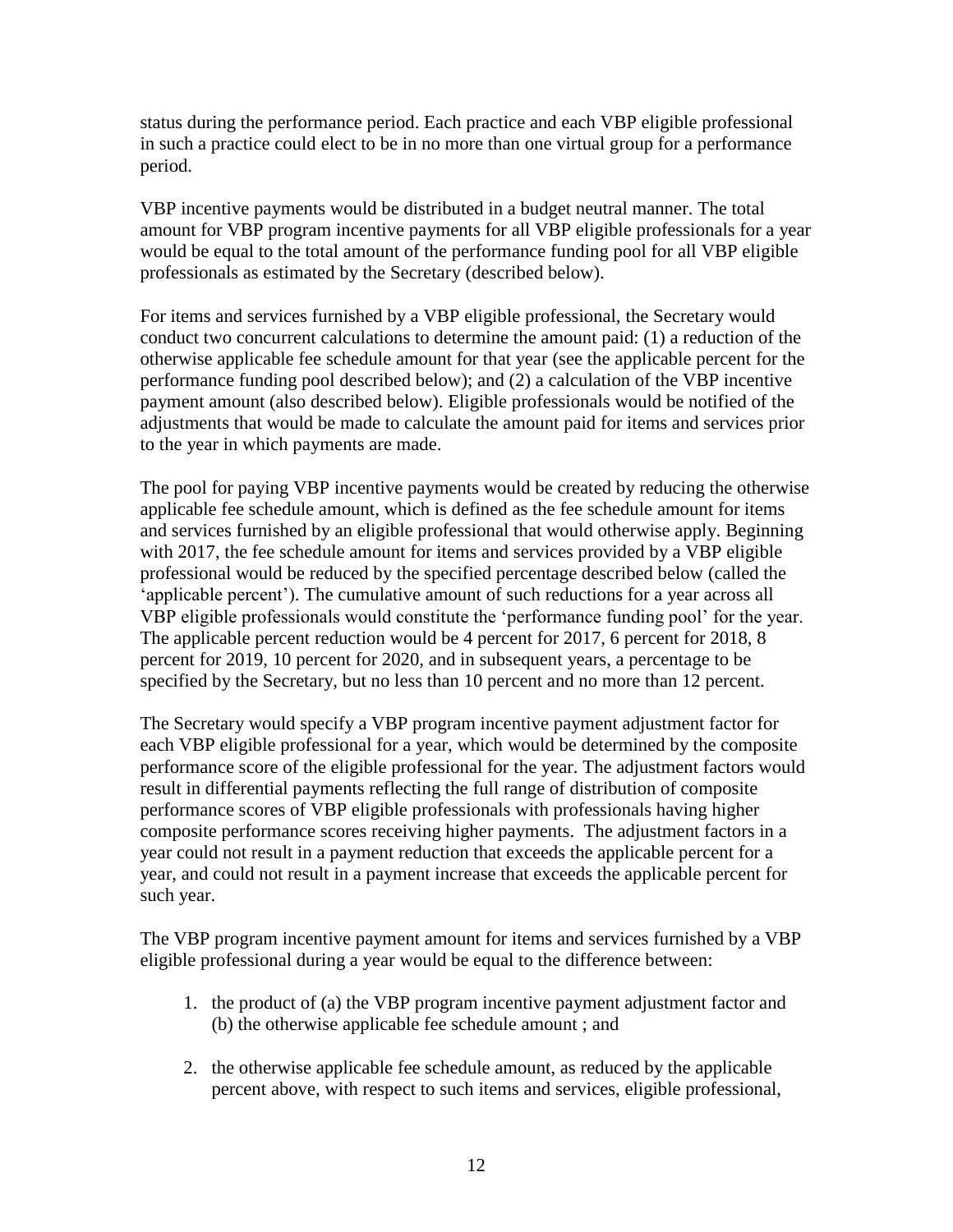and year.

The application of the preceding sentence may result in the VBP program incentive payment amount being 0.0 with respect to an item or service furnished by a VBP eligible professional.

With respect to items and services furnished by a VBP eligible professional during a year, the otherwise applicable fee schedule amount, as previously reduced by the specified percentage above, would be increased, if applicable, by the VBP program incentive payment amount.

In specifying the VBP program incentive payment adjustment factor for each VBP eligible professional for a year, the Secretary would ensure that the total amount of VBP program incentive payment amounts for all VBP eligible professionals in a year would be equal to the performance funding pool for the year, as estimated by the Secretary.

No later than 60 days prior to the year involved, the Secretary would make available to each VBP eligible professional (1) the VBP program incentive payment adjustment factor and (2) the percentage payment reduction for the performance funding pool applicable to the eligible professional for items and services furnished by the professional as described above for the year. The Secretary could include such information in confidential feedback reports (see below).

The VBP program incentive payment and the payment reduction described above would each apply only with respect to the year involved, and the Secretary would not take such VBP program incentive payments or payment reductions into account in making payments to a VBP eligible professional in a subsequent year.

The Secretary would make information regarding the performance of VBP eligible professionals under the VBP program available to the public, in an easily understandable format on the Physician Compare website. This information would include (1) the composite score for each VBP eligible professional, (2) the performance of each VBP eligible professional with respect to each performance category, and (3) the names of eligible professionals in eligible alternative payment models (described below) and, to the extent feasible, the name of the alternative payment model. The information could also include the performance of each VBP eligible professional with respect to each performance category measure or activity. The Secretary would provide for an opportunity for an eligible professional to review, and submit corrections to, the individual's information to be made public prior to such information being made public.

The Secretary would periodically post aggregate information on the VBP program on the Physician Compare website, including (1) the range of composite scores for all VBP eligible professionals, and (2) the range of the performance of all VBP eligible professionals with respect to each performance category.

The Secretary would consult with stakeholders in carrying out the VBP program,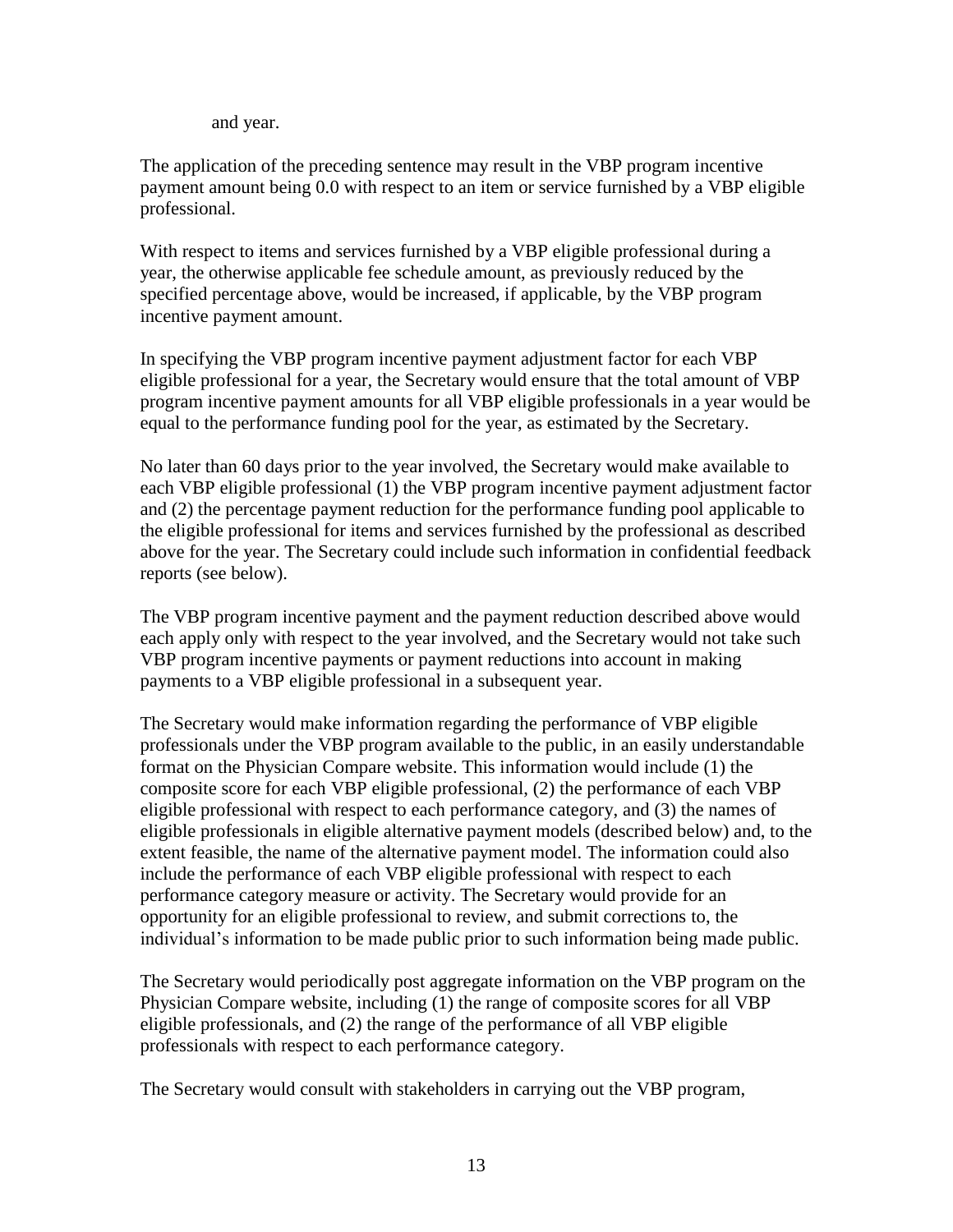including for the identification of performance category measures and activities and the methodologies for developing the composite score and the VBP program incentive payment adjustment factors. These consultations would include the use of a request for information or other mechanisms determined appropriate.

The Secretary would enter into contracts or agreements with appropriate entities (such as quality improvement organizations, regional extension centers, or regional health collaboratives) to offer guidance and assistance to VBP eligible professionals in practices of ten or fewer professionals (with priority given to practices in rural areas, in health professional shortage areas, or with low composite scores). The guidance and assistance would be provided with respect to (1) the performance categories, and (2) how to transition to the implementation of and participation in an alternative payment model.

For purposes of implementing the guidance and assistance described above, the Secretary would provide for the transfer of \$25 million from the Supplementary Medical Insurance (SMI) Trust Fund to the CMS Program Management Account for each of fiscal years 2014 through 2018. These amounts would be available until expended.

Beginning July 1, 2015, the Secretary would make available timely (such as quarterly) confidential feedback to each VBP eligible professional on the individual's performance with respect to the quality and resource use performance categories. The Secretary could also make available confidential feedback on the individual's performance with respect to the clinical practice improvement activities performance category and the meaningful use of certified EHR technology category. The Secretary could use one or more mechanisms to provide this feedback, including use of a web-based portal or other mechanisms determined appropriate by the Secretary. The Secretary would encourage provision of feedback through qualified clinical data registries under the existing PQRS program (as implemented by the ATRA of 2012). The Secretary could also use such mechanisms to receive information from professionals.

To facilitate timely feedback, the Secretary could use data, with respect to VBP eligible professionals, from periods prior to the current performance period and could use rolling periods in order to make illustrative calculations about the performance of these professionals. This feedback would be exempt from disclosure under the Freedom of Information Act (FOIA).

Beginning July 1, 2016 the Secretary would make available, to each VBP eligible professional, information about selected items and services (as determined appropriate by the Secretary) furnished to the professional's patients by other suppliers and providers of services for which Medicare payment is made. This information on selected items and services furnished to patients of a VBP eligible professional by another supplier or provider of services during the most recent period for which data are available (such as the most recent three-month period), would be the following: (1) the name of such providers furnishing items and services to such patients during the period, the types of items and services so furnished, and the dates on which these items and services were furnished; and (2) historical averages (and other measures of the distribution if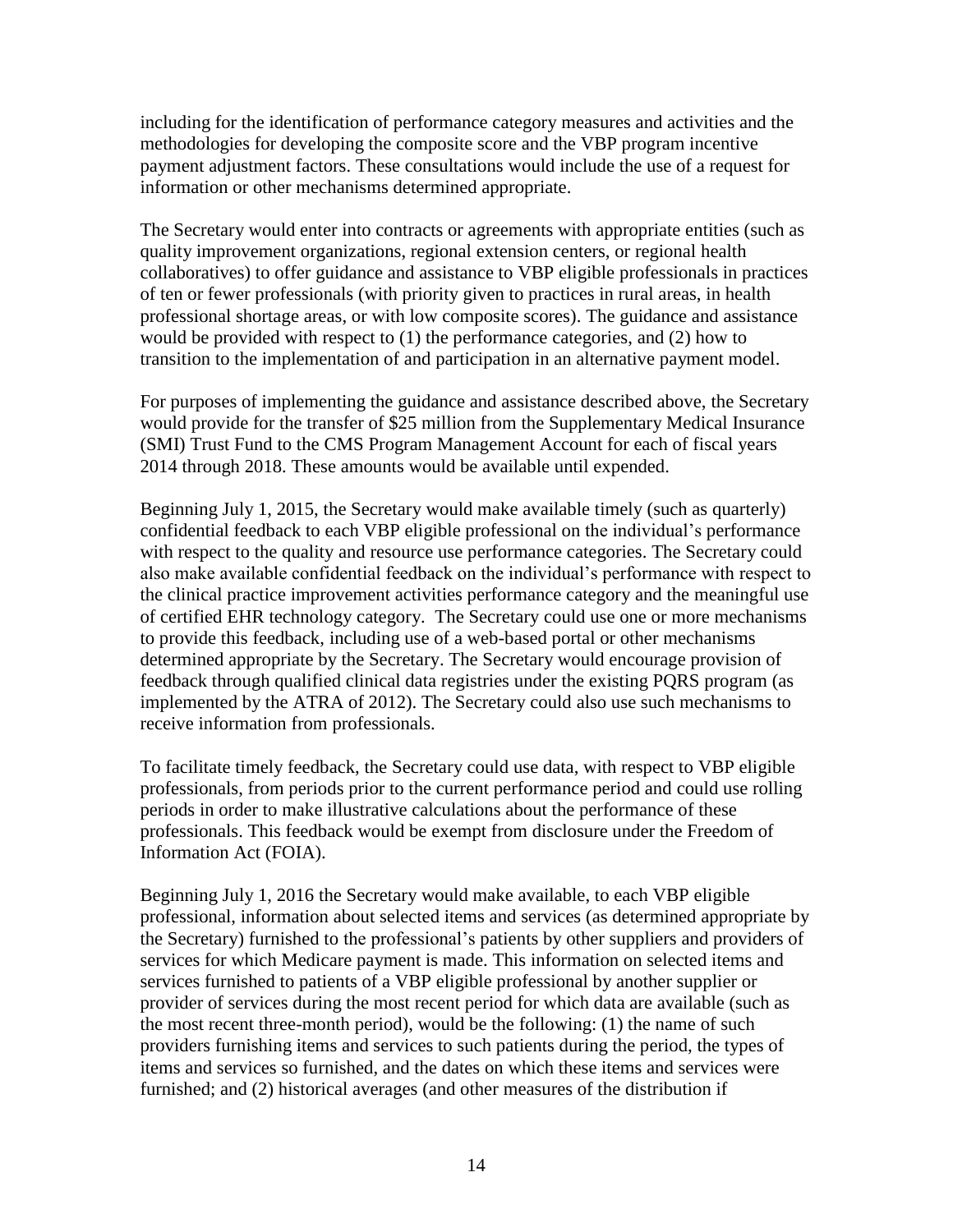appropriate) of the total, and components of, allowed charges (and other figures as determined appropriate by the Secretary) for care episode codes for such period. Such information would be made available to VBP eligible professionals by mechanisms determined appropriate by the Secretary, which may include use of a web-based portal. Such information shall be made available on the same or similar terms as data are made available to accountable care organizations under section 1899 of the SSA, including a beneficiary opt-out.

The Secretary would establish a process under which a VBP eligible professional could seek an informal review of the calculation of the individual's VBP program incentive payment adjustment factor. The results of such a review would not be taken into account for purposes of determining the VPB program incentive payment adjustment factors with respect to a year (other than with respect to the calculation of such eligible professional's VBP program incentive payment adjustment factor for such year).

There would be no administrative or judicial review of the following: (1) the methodology used to determine the amount of the VBP program incentive payment adjustment factor and the determination of such amount; (2) the determination of the amount of funding available for such VBP program incentive payments and the payment reduction described above; (3) the establishment of the performance standards and the performance period; (4) the identification of performance category measures and activities and information made public or posted on the Physician Compare website; and (5) the methodology developed and used to calculate performance scores and the calculation of such scores, including the weighting of measures and activities under such methodology.

The GAO would submit two VBP program evaluation reports to the Congress, due October 1, 2018 and October 1, 2021. These reports would include (1) an examination of the distribution of the performance and incentive payments for VBP eligible professionals and patterns relating to the performance and incentive payments, including an analysis based on the type of provider, practice size, geographic location, and patient mix, and (2) provide recommendations for improving the program.

The GAO would also submit a report to Congress, not later than 18 months after enactment, which would compare the similarities and differences in the use of quality measures under the Medicare fee-for-service program, the Medicare Advantage program, and private payer arrangements. The report would make recommendations on how to reduce the administrative burden involved in applying such quality measures.

For purposes of implementing the VBP program, the Secretary would provide for the transfer from the SMI Trust Fund to the CMS Program Management Account of \$50 million for each fiscal year from 2014 through 2017. Amounts transferred would remain available until expended.

The Chairman's Mark includes several modifications to improve quality reporting for the VBP program. The provision clarifies and allows group practices to meet satisfactory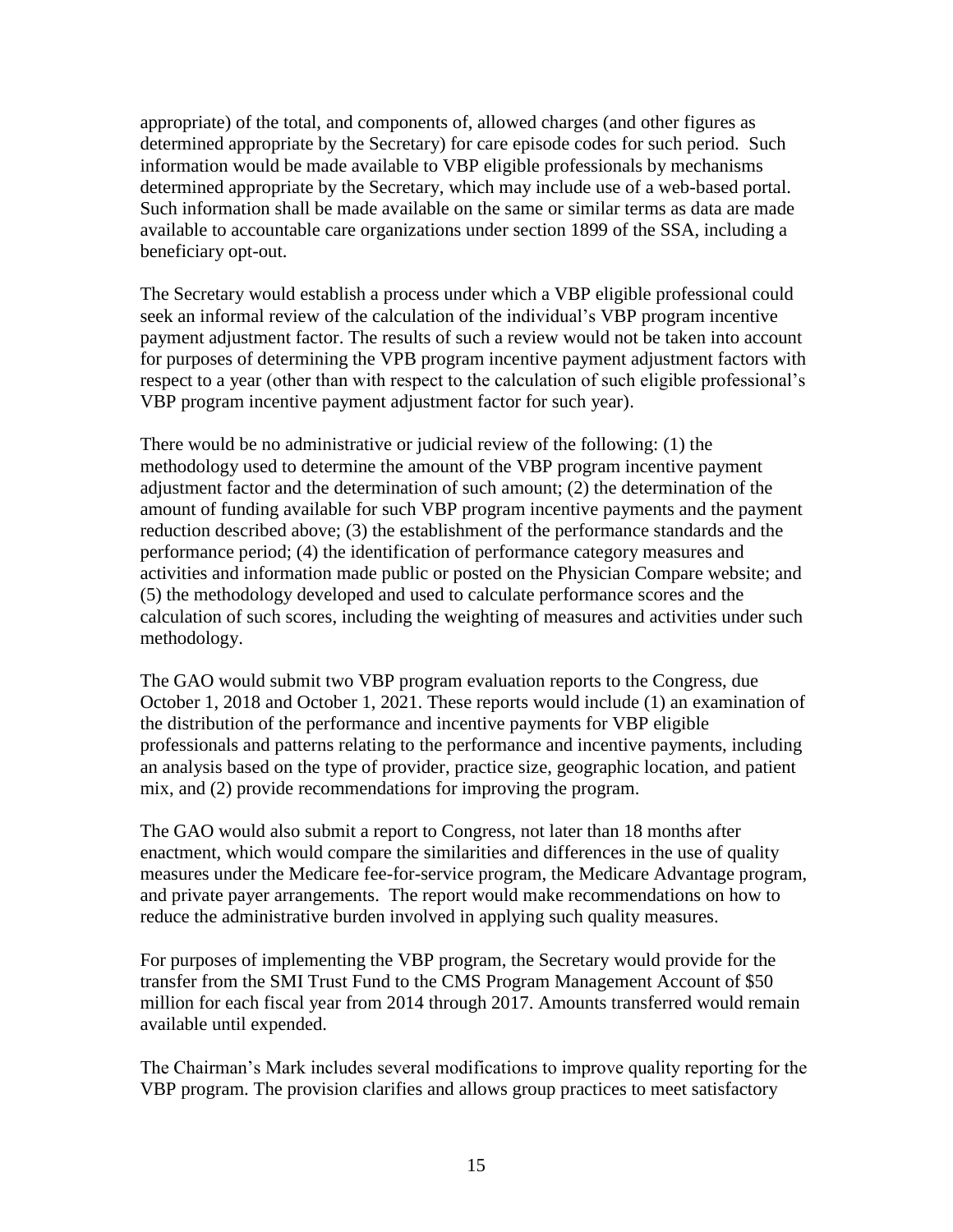reporting requirements for group practices by reporting to qualified clinical data registries beginning in 2015 and subsequent years. Similarly, current requirements for satisfactory reporting under the PQRS program are simplified, beginning in 2014 and in subsequent years, by allowing (but not requiring) the Secretary to establish alternative criteria for satisfactorily reporting such as reporting groups of measures under the PQRS program and to establish an alternative reporting period. The satisfactory reporting of measures for group practices would be modified for 2014 and subsequent years by allowing for, but not requiring, the use of a statistical sampling model to submit data on measures.

Reports under the physician feedback program would not be provided after December 31, 2016 and instead would be provided under the requirements of the VBP program (described above).

To promote alternative payment models (APM), the Chairman's Mark establishes incentive payments for eligible professionals who become qualifying participants in an eligible APM. For covered professional services furnished by a qualifying APM participant from 2017 through 2022, such professionals would be a paid an amount equal to 5 percent of the payment amount for the Medicare–covered professional services for the preceding year (which may be an estimate for the full preceding year based on a period that is less than the full year). The Secretary would establish policies to implement the additional payment in cases where payment for covered professional services furnished by a qualifying APM participant in an APM is made to an entity participating in the APM rather than directly to the participant. Payment would be made in a lump sum, on an annual basis, as soon as practicable. APM incentive payments would not be taken into account for purposes of determining actual expenditures or rebasing any benchmarks used under the alternative payment model.

The amount of the additional payment for an item or service made to a qualifying APM participant would be determined without regard to additional payments for items and services furnished to professionals in health professional shortage areas (under section 1833(m) of the SSA), additional incentive payments for primary care services (under section  $1833(x)$  of the SSA), or additional incentive payments for major surgical procedures furnished in health professional shortage areas (under section 1833(y) of the SSA).

The term "APM" would be defined to mean any of the following:

- a) A model under the Center for Medicare and Medicaid Innovation defined under section 1115A of the SSA (other than a health care innovation award).
- b) A Medicare Shared Savings Program accountable care organization (defined under section1899 of the SSA).
- c) A demonstration under section 1866(C) of the SSA.
- d) A demonstration required by federal law.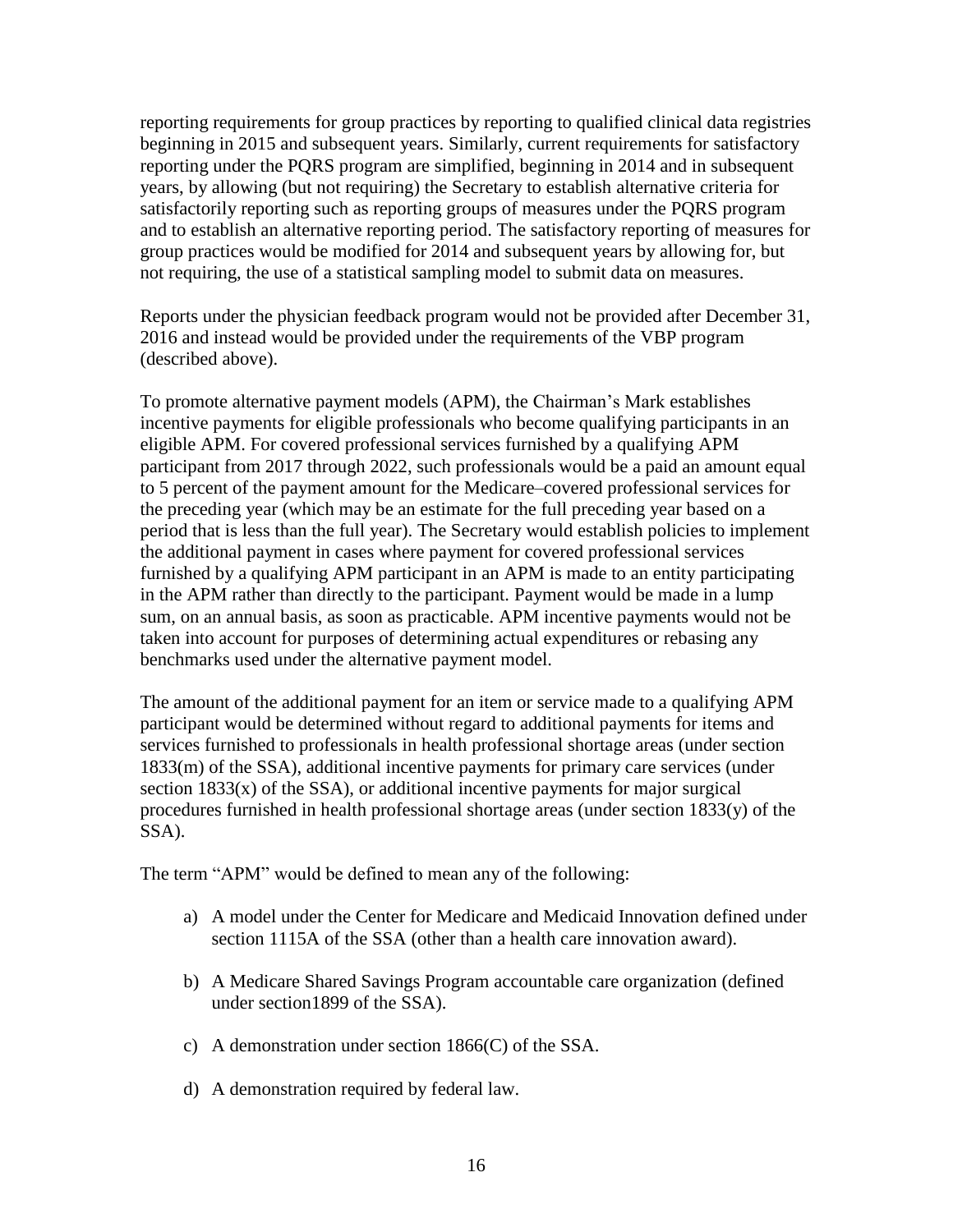The term "eligible APM" would mean, with respect to a year, an APM that (1) uses certified EHR technology (defined under section 1848(o)(4) of the SSA), (2) provides for payment for covered professional services based on quality measures comparable to the VBP quality performance category, and (3) satisfies the requirement that the APM (1) bears financial risk for monetary losses under such model that are in excess of a nominal amount, or (2) is a medical home expanded under the Center for Medicare and Medicaid Innovation (under section 1115A(c) of the SSA).

The term "qualifying APM participant" would mean the following:

- (1) with respect to 2017 and 2018, an eligible professional for whom the Secretary determines that at least 25 percent of payments for Medicare-covered professional services furnished by the professional during the most recent period for which data are available (which may be less than a year) were attributable to services furnished to individuals who receive services under Medicare Part B through an entity that participates in an eligible APM;
- (2) with respect to 2019 and 2020, an eligible professional for whom the Secretary determines that:
	- a. Medicare-only revenue threshold option at least 50 percent of payments under Medicare Part B for covered professional services furnished by such professional during the most recent period for which data are available (which may be less than a year) were attributable to services furnished to individuals who receive services under Medicare Part B through an entity that participates in an eligible APM; or
	- b. Medicare and all-payer revenue threshold option
		- i. at least 25 percent of payments under this part were for covered professional services furnished by such professional during the most recent period for which data are available (which may be less than a year) were attributable to service furnished to individuals who receive services under Medicare Part B through an entity that participates in an eligible APM;
		- ii. at least 50 percent of the sum of (I) payments made under Medicare Part B, and (II) all other payments regardless of payer (other than the Veterans Administration and Tricare) for items and services furnished by such professional during the most recent period for which data are available (which may be less than a year) were attributable to such items and services for which such professional is paid based on quality measures comparable to the VBP quality performance category, bears financial risk for monetary losses that are in excess of a nominal amount and for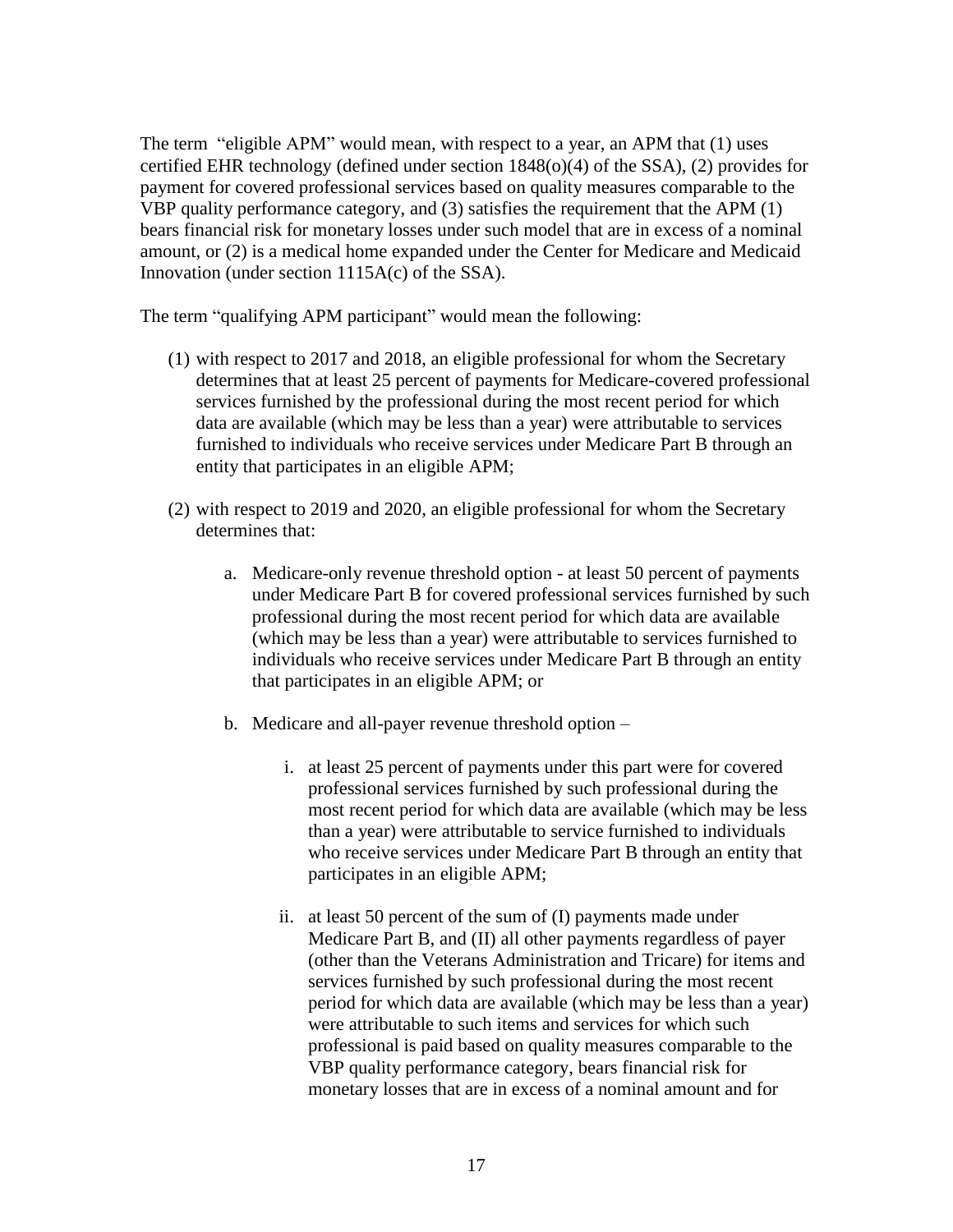whom the Secretary determines, and uses certified HER technology (as defined under section 1848(o)(4) of the SSA); and

- iii. who provides the Secretary such information as is necessary for the Secretary to make a determination regarding the percent of revenue received under (ii) above.
- (3) with respect to 2021 or a subsequent year, an eligible professional for whom the Secretary determines that:
	- a. Medicare only revenue threshold option at least 75 percent of payments under Medicare Part B for covered professional services furnished by such professional during the most recent period for which data are available (which may be less than a year) were attributable to services furnished to individuals who receive services under Medicare Part B through an entity that participates in an eligible APM;
	- b. Medicare and all-payer revenue threshold option
		- i. at least 25 percent of payments under this part were for covered professional services furnished by such professional during the most recent period for which data are available (which may be less than a year) were attributable to items and services furnished to individuals who receive services under Medicare Part B through an entity that participates in an eligible APM;
		- ii. at least 75 percent of the sum of (I) payments made under Medicare Part B, and (II) all other payments regardless of payer (other than the Veterans Administration and Tricare) for items and services furnished by such professional during the most recent period for which data are available (which may be less than a year) were attributable to such items and services for which such professional is paid based on quality measures comparable to the VBP quality performance category, bears financial risk for monetary losses that are in excess of a nominal amount and for whom the Secretary determines, and uses certified HER technology (as defined under section 1848(o)(4) of the SSA); and
		- iii. who provides the Secretary such information as is necessary for the Secretary to make a determination regarding the percent of revenue received under (ii) above.

A "partial qualifying APM participant" would be defined as an eligible professional who would fail to meet the appropriate revenue threshold to achieve a bonus payment under the qualified APM program but who met the thresholds defined below. Although a partial qualifying APM participant could choose to participate in the VBP program for a year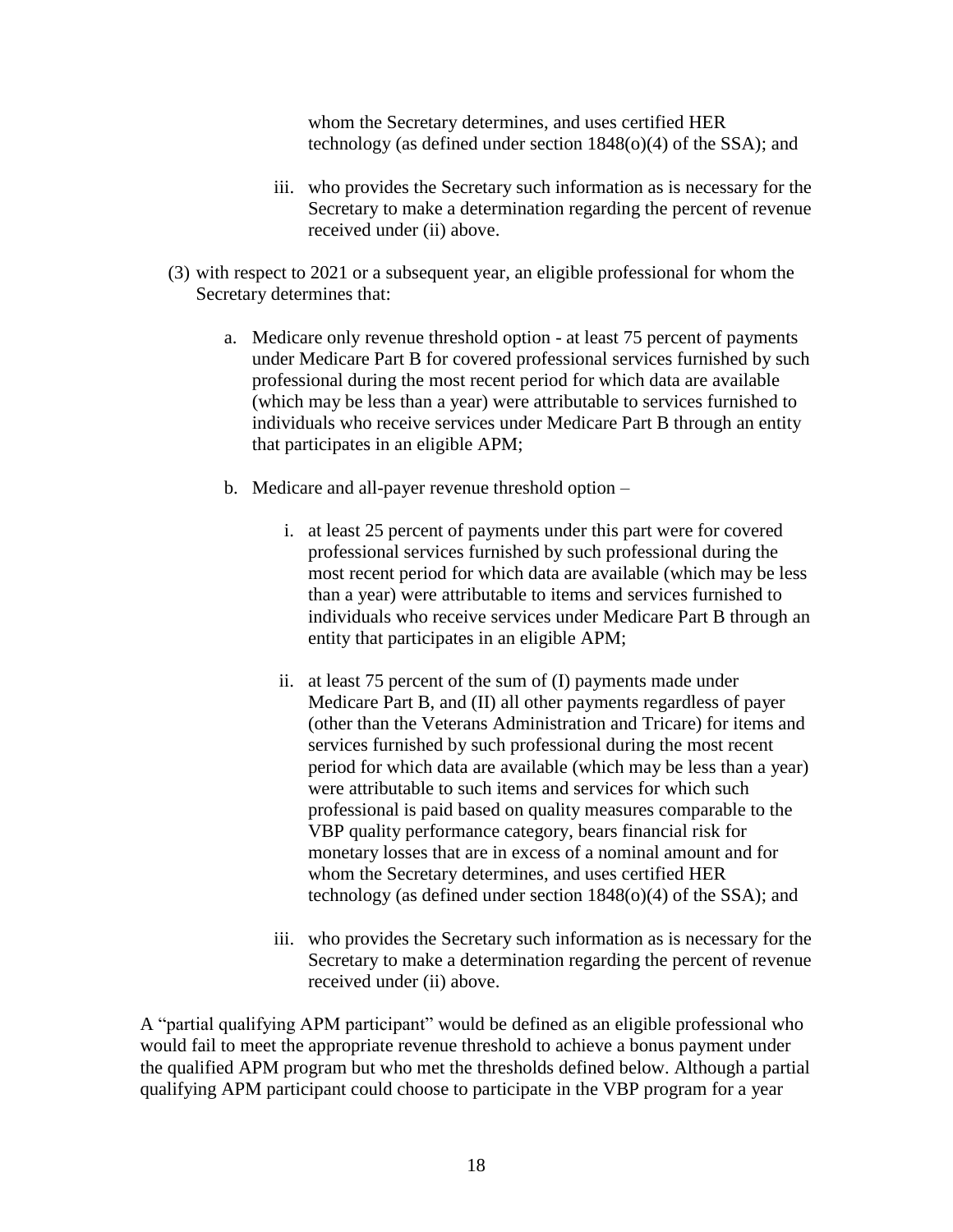(and receive VBP incentive payments for that year), the eligible professional would be held harmless for lack of participation in the VBP program if the appropriate revenue thresholds were met, as follows:

- 1. for 2017 and 2018, the partial qualifying APM threshold would be set at 20 percent of Medicare revenue;
- 2. for 2019 and 2020, the partial qualifying APM threshold would be set at 40 percent of Medicare revenue; or 40 percent of all-payer revenue and 20 percent of Medicare revenue; and
- 3. for 2021 and subsequent years, the partial qualifying APM threshold would be set at 50 percent of Medicare revenue or 50 percent of all-payer revenue and 20 percent of Medicare revenue.

The term "covered professional services" would have the same meaning as defined for purposes of the PQRS program (under section  $1848(k)(3)(A)$  of the SSA).

The term "eligible professional" would have the same meaning as defined for purposes of the PQRS program (under section  $1848(k)(3)(B)$  of the SSA).

There would be no administrative or judicial review of the following: (1) the determination that an eligible professional is a qualifying APM participant as described above and the determination that an APM is an eligible APM; and (2) the determination of the amount of the 5 percent payment incentive including any estimation as part of this determination.

To encourage the development and testing of additional APMs, section 1115A(b)(2) would be amended to encourage CMMI to test models focusing primarily on physicians' services (as defined under section 1848(j)(3) of the SSA), with particular focus on (1) such services furnished by physicians who are not primary care practitioners, (2) practices of ten or fewer professionals, and (3) statewide payment models, in addition to other public sector or private sector payers.

The Secretary would conduct a study that examines the applicability of the federal fraud prevention laws to items and services furnished under the Medicare program for which payment is made under an APM. The study would identify aspects of APMs that are vulnerable to fraudulent activities and examine the implications of waivers of federal fraud prevention laws granted by the Secretary in support of APMs (including any expansion of APMs).

Not later than two years after the date of enactment, the Secretary would report to Congress on the results of the study. The report would be required to include recommendations for actions to be taken to reduce vulnerability of APMs to fraudulent activities (including, as appropriate, recommendations of the Inspector General for changes in federal fraud prevention laws).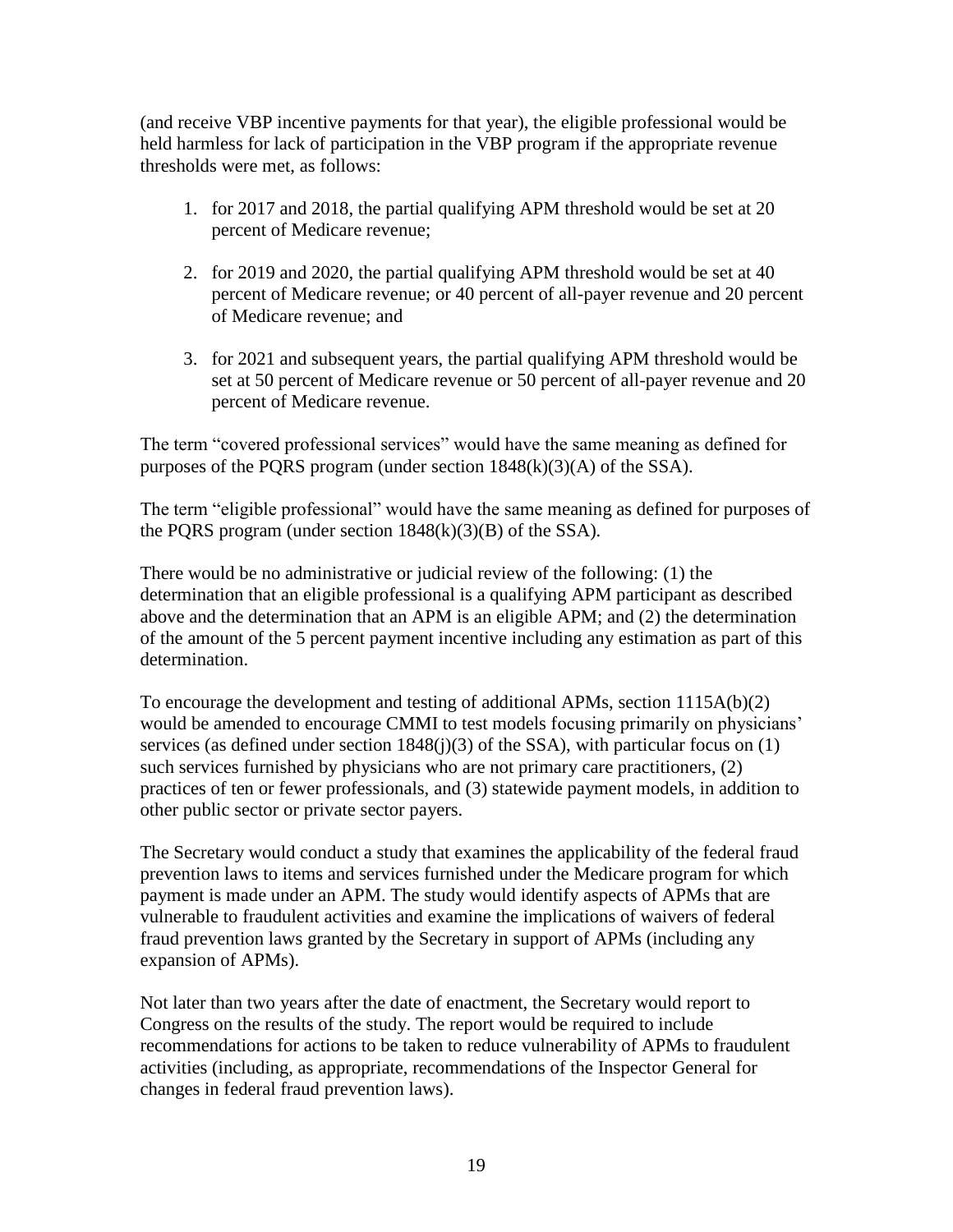The Secretary would also conduct a study that examines the effect of individuals' socioeconomic status on quality and resource use outcome measures for individuals under the Medicare program. The study would collect information factors such as urban and rural location, eligibility for Medicaid (recognizing and accounting for varying Medicaid eligibility across states), and eligibility for benefits under the supplemental security income program. Not later than two years after the date of enactment, the Secretary would report to Congress on the results of the study.

The Secretary would also conduct another study examining the impact of risk factors described under the value-based payment modifier established under the SSA, as well as other factors such as health literacy, limited English proficiency, patient activation, and race, on quality and resource use outcomes measures under the Medicare program. In conducting the study, the Secretary could use existing federal data and collect additional data that may be necessary to complete the study. Not later than five years after the date of enactment, the Secretary would report to Congress on the results of the study.

In conducting the studies, the Secretary would examine other useful non-Medicare data sets such as data from the American Community Survey. The Secretary would also consider how such data sets can be coordinated with Medicare administrative data, in order to improve the overall data set available to complete the studies and for the administration of the Medicare program.

If the studies find a relationship between the factors examined and quality and resource use outcome measures, then the Secretary would also provide recommendations to CMS on:

- (1) ways to obtain access to the necessary data (and how to address barriers to data collection); and
- (2) ways to account for such factors in determining payment adjustments based on quality and resource use outcome measures under the VBP program and other similar provisions under the Medicare program.

To fund these studies, \$10 million would be appropriated from the SMI Trust Fund to the Secretary. These funds would remain available until expended.

Taking into account the relevant studies conducted and recommendations made, the Secretary, on an ongoing basis, would estimate how an individual's health status and other risk factors affect quality and resource use outcome measures and, as feasible, shall incorporate information from quality and resource use outcome measurement (including care episode and patient condition groups) into the VBP program and, as the Secretary determines appropriate other similar provisions of the Medicare program.

Taking into account the studies conducted and recommendations made, the Secretary would account for factors identified with an effect on quality and resource use outcome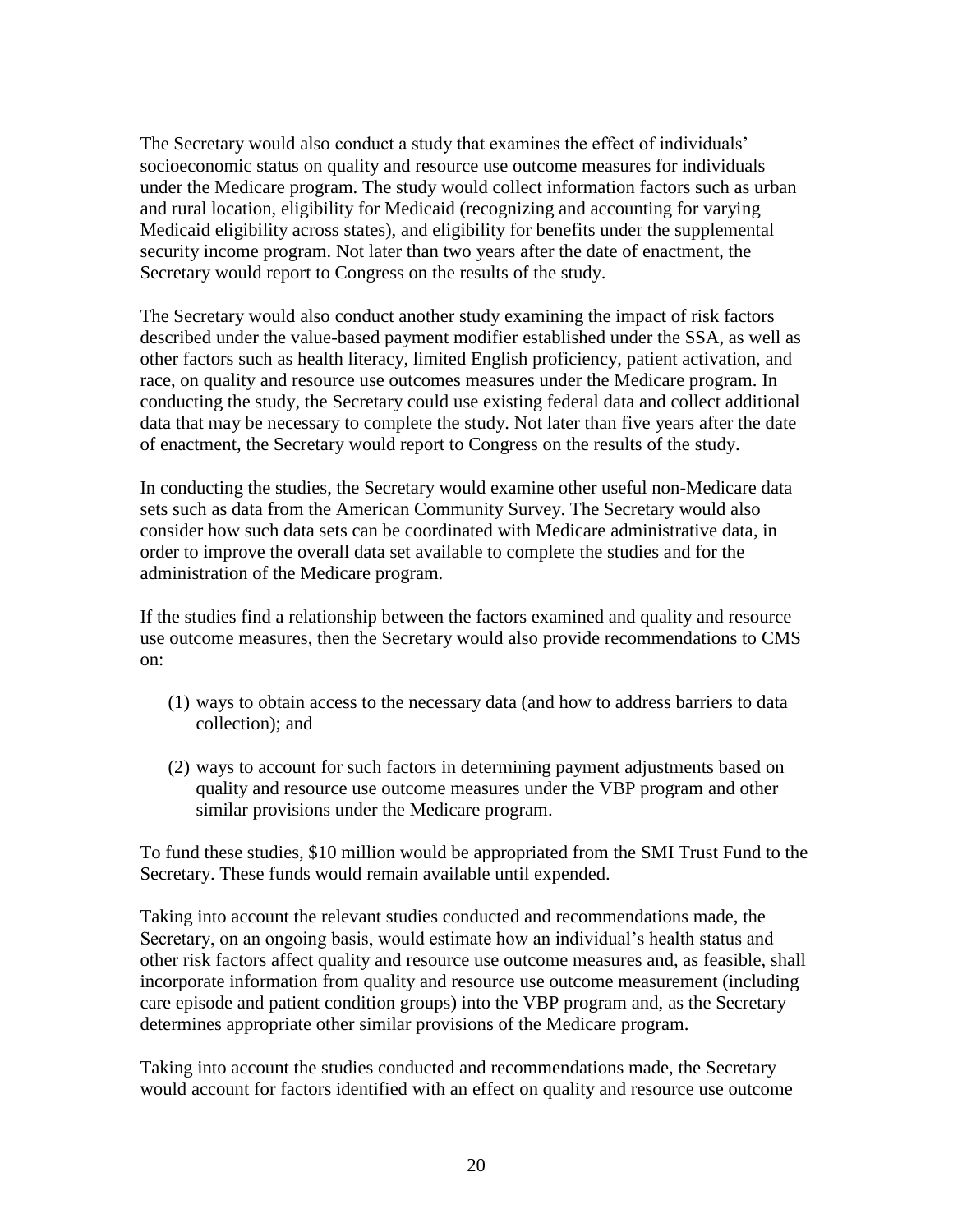measures when determining payment adjustments under the eligible professional VBP program and, as the Secretary determines appropriate, other similar Medicare provisions.

The Secretary would collect or obtain data necessary to account for factors besides health status. The Secretary would carry out periodic analyses, at least every three years, based on factors other than health status so as to monitor possible changes in relationships between factors examined and quality and resource use outcome measures.

To fund these activities, \$10 million would be appropriated from the SMI Trust Fund to the Secretary. These funds would remain available until expended.

Not later than 18 months after the date of the enactment of this Act, the Secretary will develop and report to Congress on a strategic plan for collecting or otherwise accessing data on race and ethnicity for purposes of carrying out the Medicare program.

The Secretary would engage in a process, collaborating with physician, practitioner, and other stakeholder communities, to improve resource use measurement. The Secretary would be required to develop a classification system and codes in order to classify similar patients into distinct care episode and patient condition groups for purposes of measuring resource use. No later than 60 days after enactment, the Secretary would post a list on the CMS website of the episode groups and a related description of the grouping criteria developed pursuant to the episode grouper required under section 1848(n)(9)(A) of the SSA. The Secretary would accept suggestions from physician specialty societies, applicable practitioner organizations, and other stakeholders for additional episode groups as well as specific clinical criteria and patient characteristics to classify similar patients into (1) distinct care episode groups, and (2) distinct patient condition groups after the Secretary posts the list to the CMS website for 60 days.

To develop the proposed classification codes, the Secretary would (1) establish distinct care episode groups and distinct patient condition groups which account for at least an estimated two-thirds of expenditures under Medicare Parts A and B, and (2) assign codes to these groups.

In establishing the care episode groups, the Secretary would base the groups on the following:

(1) the patient's clinical problems at the time items and services are furnished during an episode of care, such as the clinical conditions or diagnoses, whether or not inpatient hospitalization is anticipated or occurs, and the principal procedures or services planned or furnished; and

(2) other factors determined appropriate by the Secretary.

In establishing the patient condition groups, the Secretary would base the groups on the following: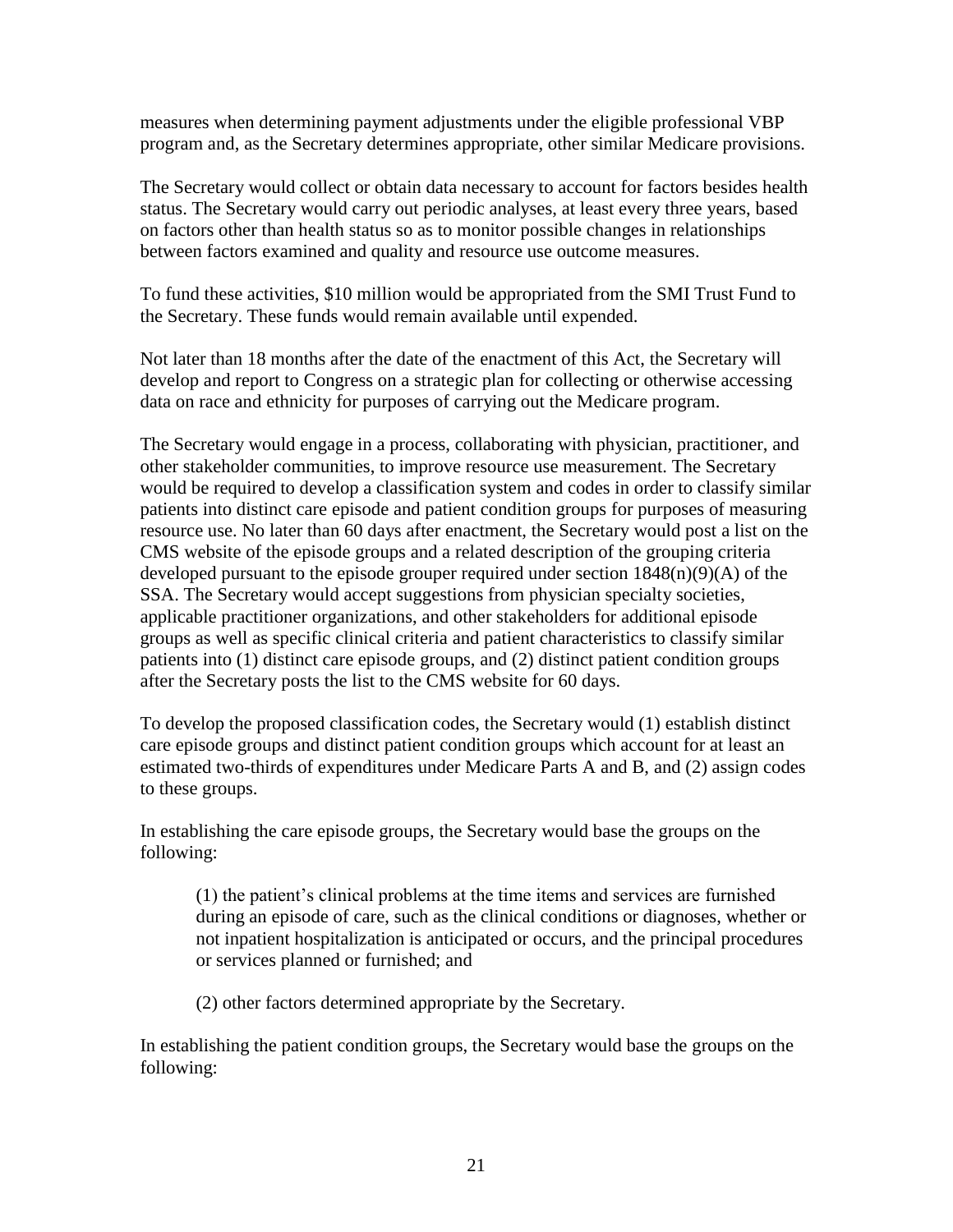(1) the patient's clinical history at the time of each medical visit, such as the patient's combination of chronic conditions, current health status, and recent significant history (such as hospitalization and major surgery during the previous three months); and

(2) other factors determined appropriate by the Secretary, such as Medicare eligibility status and dual eligibility under Medicare and Medicaid.

The Secretary would be required to post a draft list of the care episode and patient condition codes (and the criteria and characteristics assigned to the codes) on the CMS website within 120 days after the stakeholder comment deadline. The Secretary would then seek comments from physician specialty societies, applicable practitioner organizations, and other stakeholders regarding the draft list and use one or more mechanisms that could include use of open door forums, town hall meetings, or other appropriate mechanisms.

Not later than 120 days after the end of the comment period, the Secretary would post an operational list of care episode and patient condition codes (and the criteria and characteristics assigned to the code) on the CMS website, taking into account the comments received.

Beginning with 2016, the Secretary would formalize the update process and make appropriate revisions to the operational lists of care episode and patient condition codes by November 1 of each year, through rulemaking. Such revisions could be based on experience, new information developed pursuant to the development of the episode grouper required under Section  $1848(n)(9)(A)$  of the SSA, and input from physician specialty societies, applicable practitioner organizations, and other stakeholders.

To facilitate the attribution of patients and episodes (in whole or in part) to one or more physicians or applicable practitioners who provided their care, the Secretary would undertake the following:

- 1. Develop patient relationship categories and codes that define and distinguish the relationship and responsibility of a physician or applicable practitioner with a patient at the time of providing an item or service. These patient relationship categories would include different relationships of the physician or applicable practitioner to the patient (and the codes could reflect combinations of such categories), such as a physician or applicable practitioner who:
	- a. considers themself to have the primary responsibility for the general and ongoing care for the patient over extended periods of time;
	- b. considers themself to be the lead physician or practitioner and who furnishes items and services and coordinates care furnished by other physicians or practitioners for the patient during an acute episode;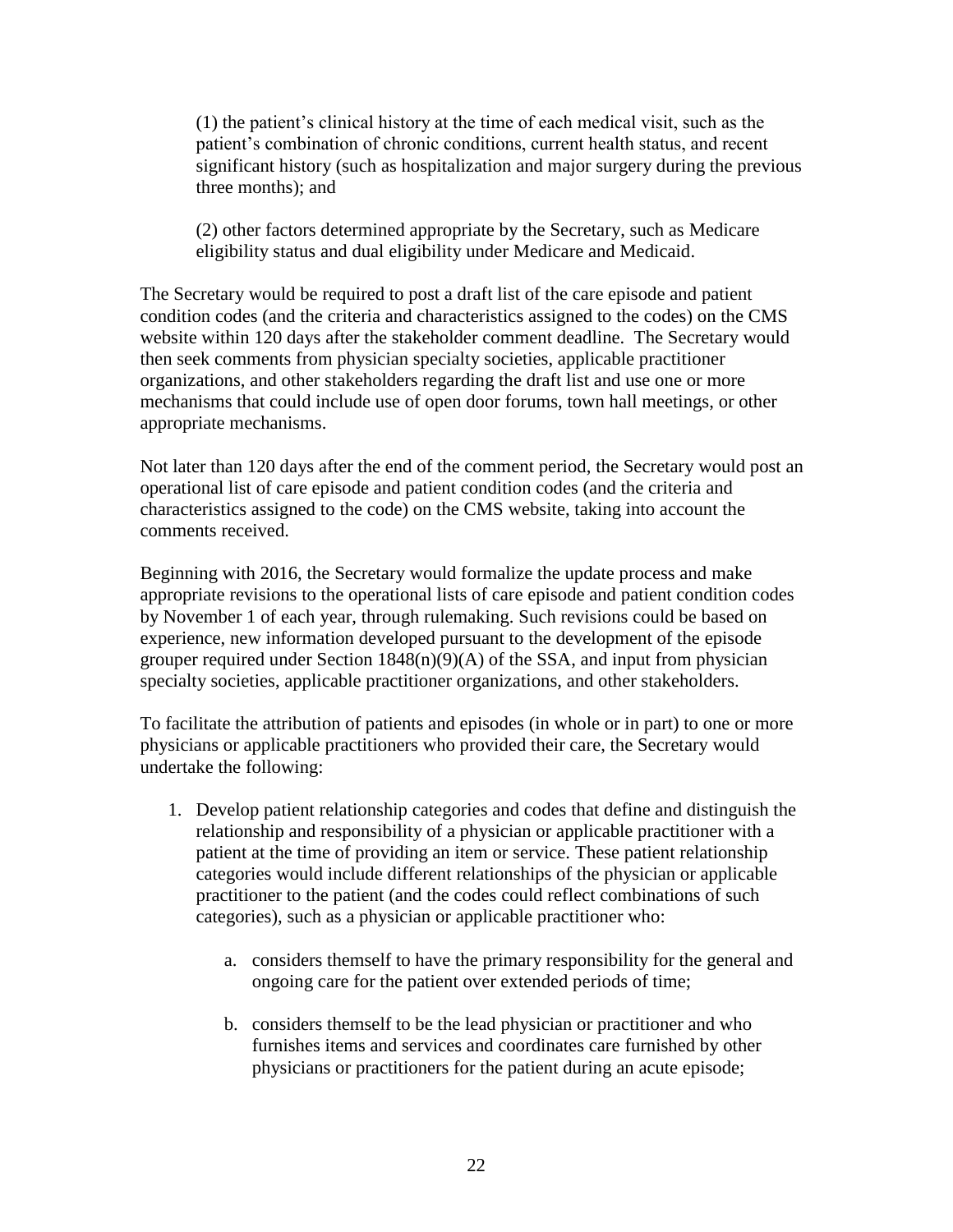- c. furnishes items and services to the patient on a continuing basis during an acute episode of care, but in a supportive rather than a lead role;
- d. furnishes items and services to the patient on an occasional basis, usually at the request of another physician or practitioner; or
- e. furnishes items and services only as ordered by another physician or practitioner.
- 2. Post the draft list of patient relationship categories and codes on the CMS website within 180 days after the date of enactment.
- 3. Seek comments, through the date that is 60 days after the Secretary posts the list of draft patient relationship categories and codes, from physician specialty societies, applicable practitioner organizations, and other stakeholders regarding the patient relationship categories and codes as posted. In seeking such comments, the Secretary would use one or more mechanisms that may include open door forums, town hall meetings, or other appropriate mechanisms.
- 4. Post an operational list of patient relationship categories and codes on the CMS website not later than 120 days after the end of the comment period, taking into account the comments received.
- 5. Make revisions to the operational list of patient relationship categories and codes as appropriate not later than November 1 of each year (beginning with 2016), through rulemaking. Such revisions could be based on experience, new information developed pursuant to the development of the episode grouper required under section  $1848(n)(9)(A)$  of the SSA, and input from physician specialty societies, applicable practitioner organizations, and other stakeholders.

Beginning on January 1, 2016, any claim for payment for items or services furnished by a physician or applicable practitioner would have to include, as determined appropriate by the Secretary, care episode and patient condition codes and patient relationship codes, and the national provider identifier (NPI) of the ordering physician or applicable practitioner (if different from the billing physician or applicable practitioner).

In order to evaluate the resources used to treat patients with respect to care episode and patient condition groups, the Secretary would conduct an analysis using the patient relationship codes reported on claims to attribute patients (in whole or in part) to one or more physicians and applicable practitioners, and using the care episode and patient condition codes reported on claims as a basis to compare similar patients and care episodes and patient condition groups.

This resource use analysis would, as feasible, use the claims data experience of patients during a common period, such as 12 months, for patient condition codes. In addition, the analysis would use the claims data experience by care episode codes for defined periods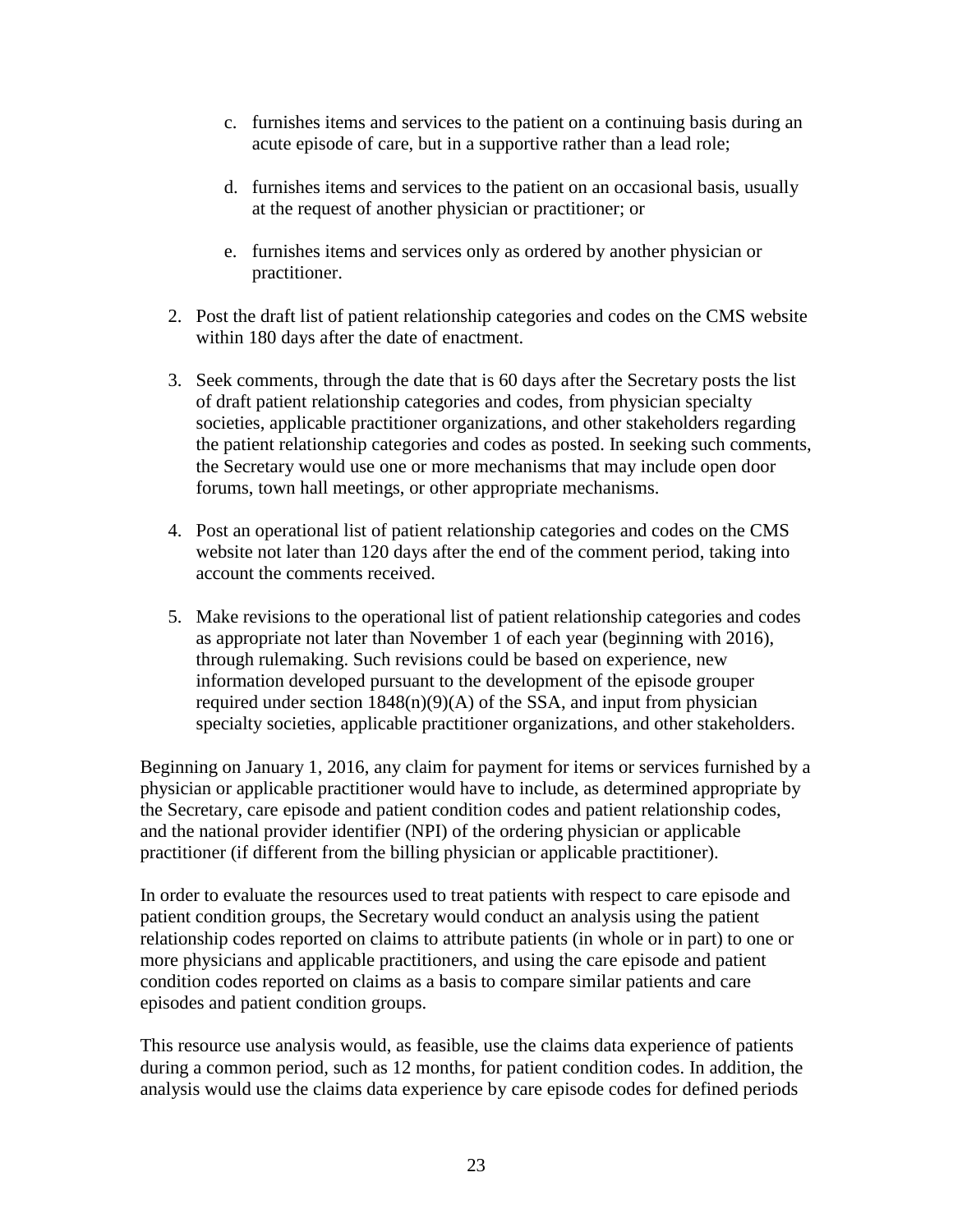of time as determined appropriate by the Secretary. For non-hospitalization services, the defined period could be the number of days of care, while the period for episodes with a hospitalization could be the number of days before, during, and after the hospitalization.

In measuring the resource use, the Secretary would use per patient total allowed charges for all services under Medicare Part A, Part B and, if the Secretary determines appropriate, Part D, for the analysis of patient resource use, by care episode codes and by patient condition codes. The Secretary could use other measures of allowed charges (such as subtotals for categories of items and services) and measures of utilization of items and services (such as frequency of specific items and services and the ratio of specific items and services among attributed patients or episodes), as appropriate.

The Secretary would seek comments from the physician specialty societies, applicable practitioner organizations, and other stakeholders regarding the resource use methodology established above. In seeking comments, the Secretary would use one or more mechanisms (other than notice and comment rulemaking) that could include open door forums, town hall meetings, or other appropriate mechanisms.

There would be no administrative or judicial review of (1) the care episode and patient condition groups and codes, (2) patient relationship categories and codes, or (3) measurement of, and analyses of resource use with respect to, the care episode and patient condition codes and patient relationship codes.

Requirements under current law (Chapter 35 of title 44, United States Code) regarding coordination of federal information, including the Paperwork Reduction Act, would not apply to this section.

For purposes of the resource use program described in this section, the term 'physician' would have the same meaning as under current Medicare law, the term 'applicable practitioner' would mean (1) a physician assistant, nurse practitioner, or clinical nurse specialist (as such terms are defined under current law), and (2) beginning January 1, 2017, other eligible professionals as specified by the Secretary.

The Chairman's Mark process for collaborating with the physician, practitioner, and other stakeholder communities to measure resource use falls outside of the process of multi-stakeholder input for measure development.

### <span id="page-24-0"></span>**Sec. 103. Priorities and Funding for Quality Measure Development**

#### *Current Law*

Currently, measures for physicians and practitioners are concentrated in certain specialties and services while other services and specialties have few or no measures. In addition, many current measures are process measures rather than the preferred type of measures such as for outcomes, functional status, patient experience, care coordination and measures of overuse of services.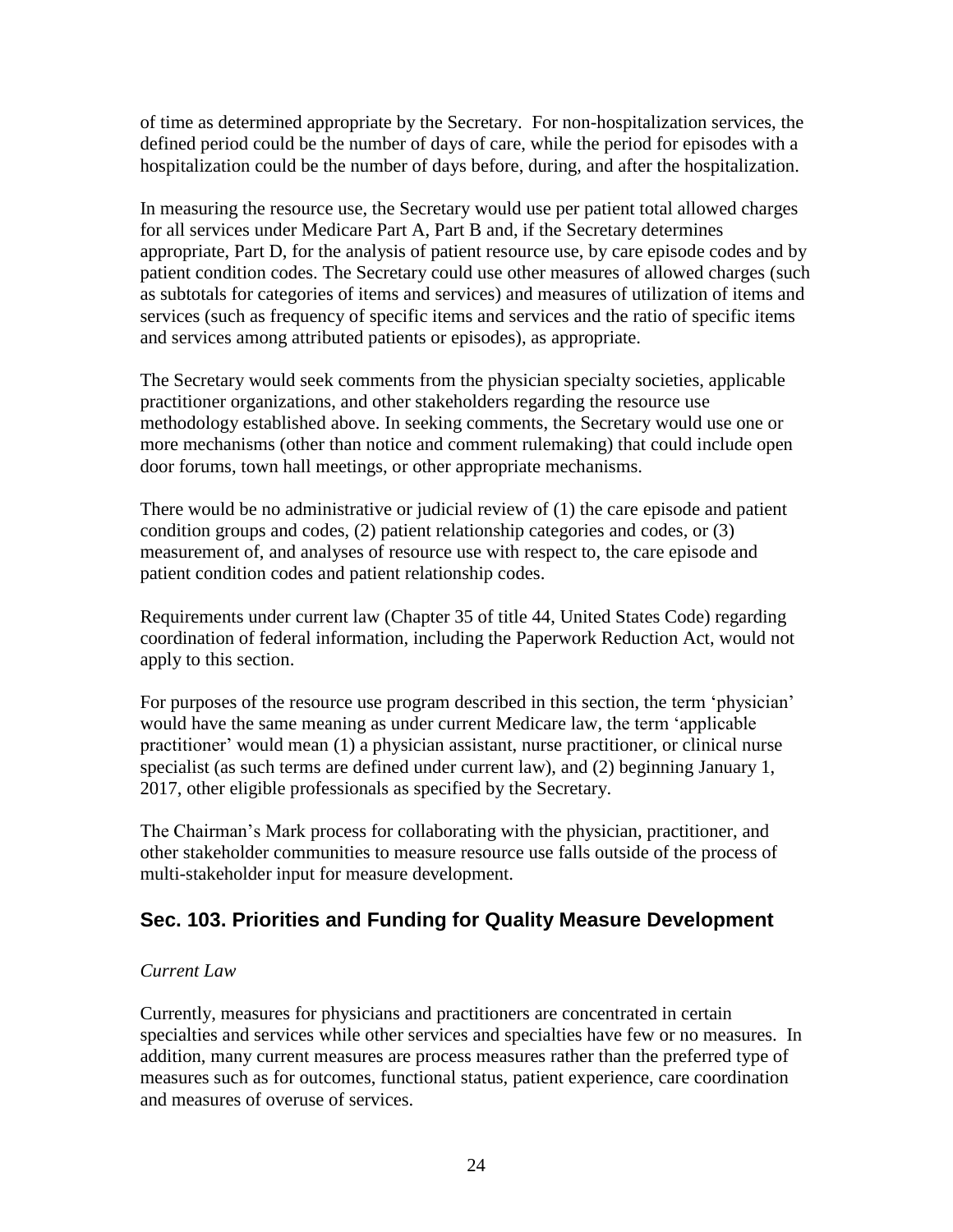#### *Chairman's Mark*

The Chairman's Mark would amend section 1848 of the Social Security Act SSA to add a new subsection (s), "Priorities and Funding for Quality Measure Development." The Secretary would be required, not later than October 1, 2013, to develop a draft plan for the development of professional quality measures for application in the quality performance category under the new value-based performance program and comparable quality measures used by an APM. Such plan would be required to address how measures used in integrated delivery systems and by private payers could be incorporated under this subsection. In developing the plan, the Secretary would be required to consider gap analyses conducted by the entity with a contract under Section 1890(a) of the SSA or other contractors or entities and whether measures are applicable across health care settings. In addition, the Secretary would be required to prioritize, among other things, outcome measures, including patient-reported outcome and functional status measures, patient experience measures, care coordination measures, and measures of overuse of services.

The Secretary would be required to accept stakeholder comments, through December 1, 2014, on the draft plan, and would be required to, not later than February 1, 2015, post on the CMS website an operational plan for the development of quality measures for use under the value-based performance program.

Under the Chairman's Mark, the Secretary would also be required to enter into contracts or other arrangements with entities (such as physician specialty societies and other practitioner organizations) to develop, improve, update, or expand quality measures. . In entering into contracts, the Secretary would be required to give priority to measures that are prioritized in the draft plan. In addition, the Secretary must consider whether measures developed would be electronically specified.

The Secretary would be required, not later than February 1, 2016 and annually thereafter, to post on the CMS website a report on the progress made in developing quality measures for application as specified. The reports would be required to include the following: (1) a description of the Secretary's efforts to implement the subsection; (2) for the measures developed over the previous year, including information on the total and type of measures developed, the name of each measure developed, the name of the developer and steward for each measure, and an estimate of the total amount expended to develop the measures (this information must also be provided for measures in development, as well as a timeline for development completion); (3) an update on the progress in developing measures of outcome, patient experience of care, care coordination, and overuse; (4) a list of topics and concepts that are being considered for development and the rationale for the selection of topics and concepts, including their relationship to gaps analyses; (5) a description of updates to the plan and the inventory of applicable measures maintained by CMS; and (6) other information as the Secretary determines would be appropriate.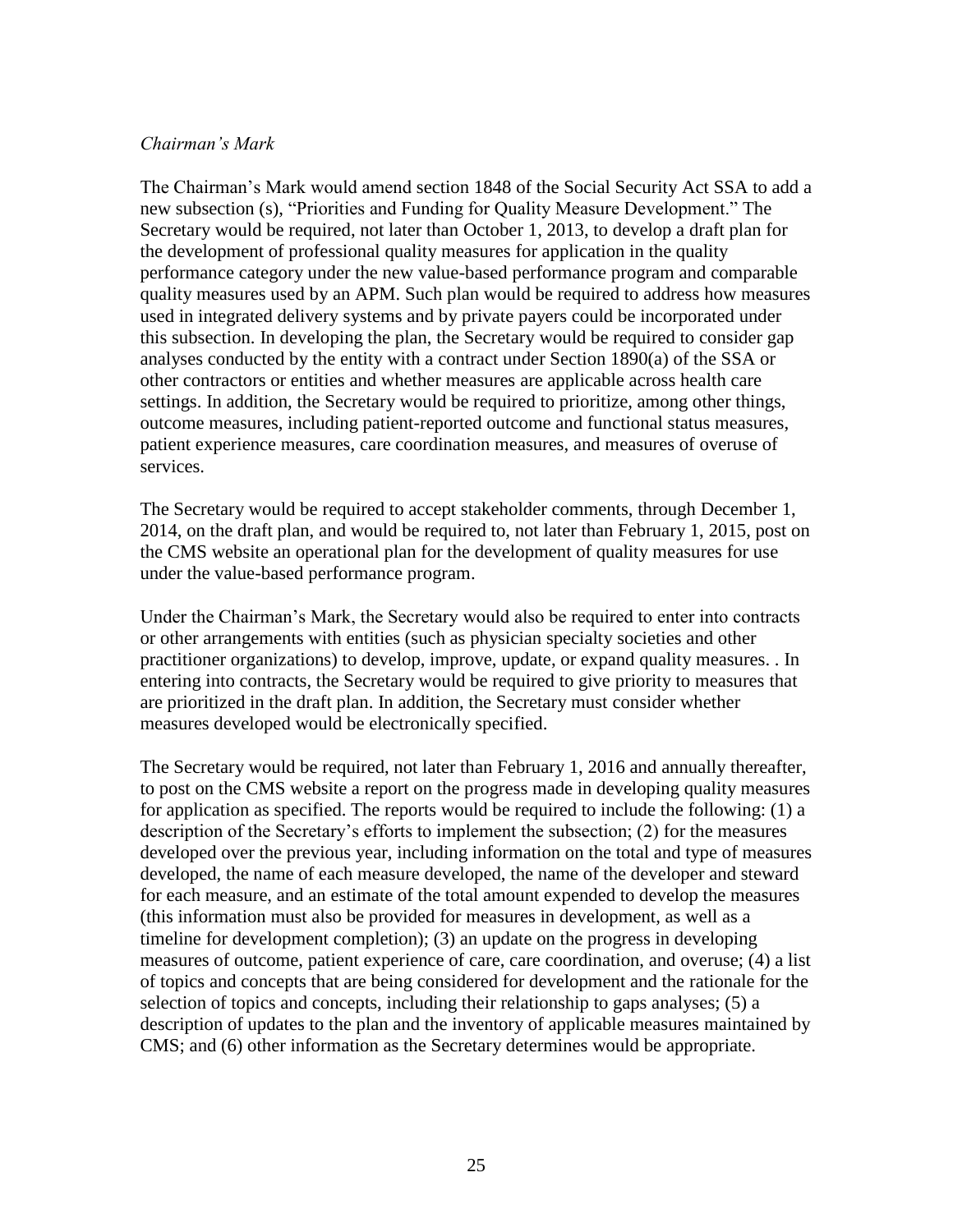The Secretary would be required to seek stakeholder input with respect to: (1) the identification of gaps where no measures exist, and specifically with respect to measures of outcomes, patient experience of care, care coordination, and overuse; (2) prioritization of quality measure development to address such gaps; and other quality measure development areas, as determined by the Secretary.

The Secretary would be required to provide for the transfer of \$15 million, for each of FY2014 through FY2018, from the SMI Trust Fund to the CMS Program Management Account. The funds would remain available through FY2021.

### <span id="page-26-0"></span>**Sec. 104. Encouraging Care Management for Individuals with Chronic Care Needs.**

#### *Current Law*

Physicians are paid under the physician fee schedule for services provided to Medicare beneficiaries. The most common services are for evaluation and management (E/M), which are often associated with a typical physician office visit. Generally, to receive payment, there must be a face-to-face visit with the patient. Beneficiaries with chronic care needs often require care management services. Payments for E/M visits are calculated to include some non-face-to-face care management. However, these codes do not reflect all of the services and resources required to furnish comprehensive coordinated care management services for beneficiaries with chronic needs.

In the calendar year 2014 Medicare physician fee schedule final rule, CMS established a new payment for professionals for managing Medicare patients' chronic conditions in addition to payments professionals already receive for treating the patient's presenting condition. These new payments are separately payable for non-face-to-face chronic care management services. The chronic care management payment would apply to Medicare fee-for-service beneficiaries with multiple chronic conditions expected to persist for at least 12 months or until the patient's death. The conditions must put patients at significant risk of death, acute exacerbation/decomposition, or functional decline. The new payment would be for 20-minutes of management services that physicians can deliver over a 30-day period.

#### *Chairman's Mark*

The Chairman's Mark directs the Secretary to establish one or more Healthcare Common Procedure Coding System (HCPCS) codes for chronic care management services for individuals with chronic care needs. The Secretary would make payment for such management services furnished on or after January 1, 2015 by an applicable provider.

Applicable providers would be defined as providers who furnish services as part of a patient-centered medical home or comparable specialty practice that is certified by an organization recognized by the Secretary, or who meet other comparable qualifications that the Secretary determines to be appropriate. Applicable providers eligible to receive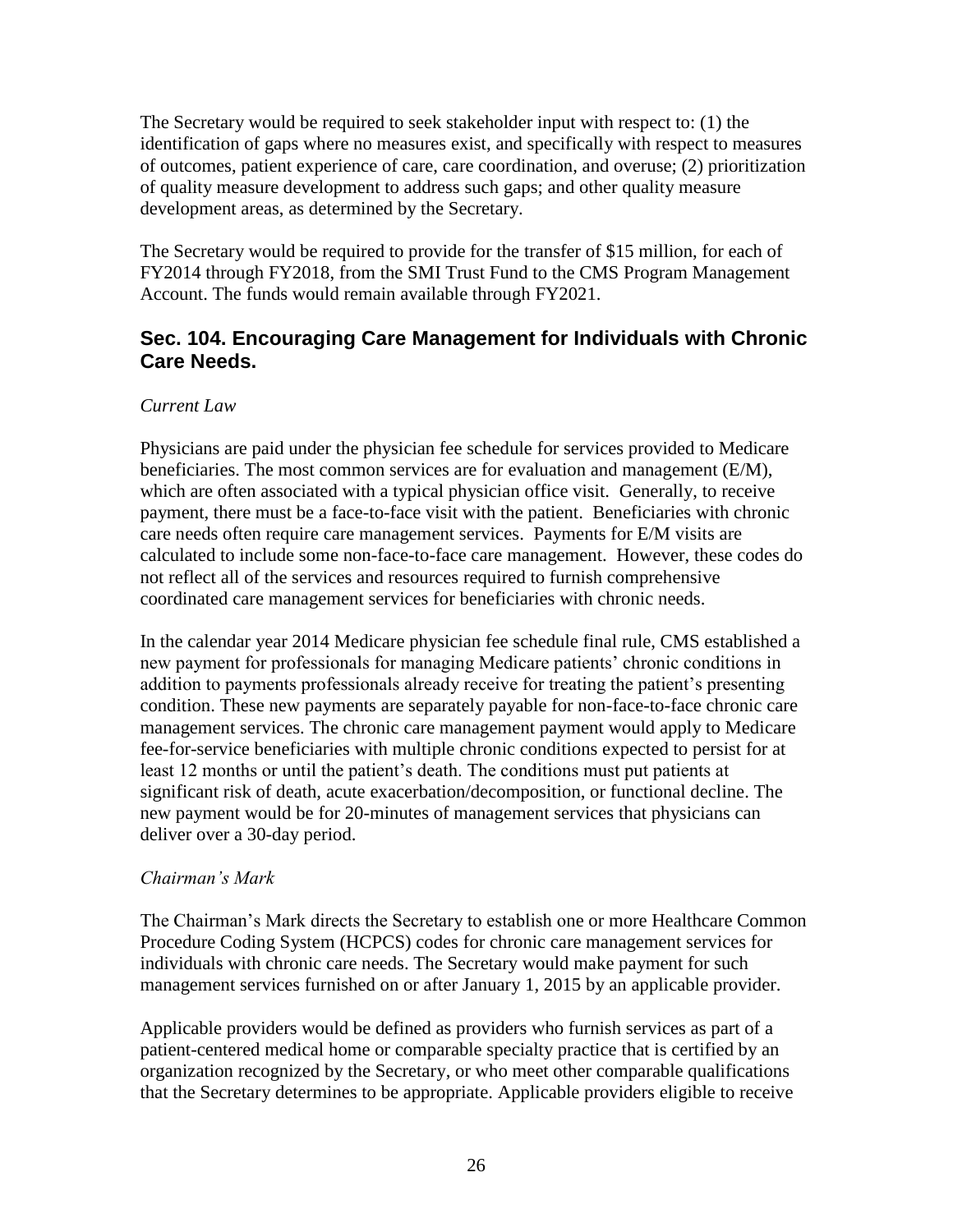care management payments include a doctor of medicine or osteopathy, a doctor of dental surgery or dental medicine, a doctor of podiatric medicine or optometry, or a chiropractor licensed by the state to perform certain services recognized by the Social Security Act. The Chairman's Mark also defines an applicable provider as a physician assistant or nurse practitioner who performs such services as are legally authorized by the state. Finally, the Chairman's Mark recognizes clinical nurse specialists licensed to practice nursing in the state in which clinical nurse specialist services are performed as an applicable provider.

In establishing new HCPCS codes for chronic care management services, the budget neutrality provision of the physician fee schedule would still apply.

Payment for chronic care management services would only be made to one applicable provider during a period on behalf of each beneficiary. Payments for such management services could not be duplicative of payments for other services, such as hospice or home health services. Finally, payments for chronic care management would not require that an annual wellness visit or an initial preventive physician examination be furnished as a condition of payment.

### <span id="page-27-0"></span>**Sec. 105. Ensuring Accurate Valuation of Services under the Physician Fee Schedule.**

#### *Current Law*

Payment is made under the Medicare physician fee schedule for more than 7,000 services. Payment is equal to the sum of the relative value units (RVU) – adjusted for geographic differences in costs - for physician work, practice expense, and malpractice for each service. A RVU reflects the relative resources of one physician fee schedule service compared to another.

The Secretary is responsible for establishing the fee schedule, including the modification and refinement of the methodology for establishing RVUs. In establishing RVUs, the Secretary receives recommendations from the public including the American Medical Association / Relative-Value Scale Update Committee (RUC). Modifications to RVUs for a service are done in a budget neutral manner. Thus, payment increases from changes to the RVUs for some services must be offset by reductions in payment for all other physicians' services. The Secretary is required to review the RVUs no less than every five years.

Currently when the Secretary calculates RVUs, the results can be very minor relative value differences that do not reflect material differences in the work, practice expense and malpractice relative value difference. For example, the difference between 18.61 and 18.62 does not reflect a material difference between services.

Section 1848(c)(2)(K) of the Social Security Act (SSA) requires the Secretary to periodically identify physicians' services as being potentially misvalued, and to make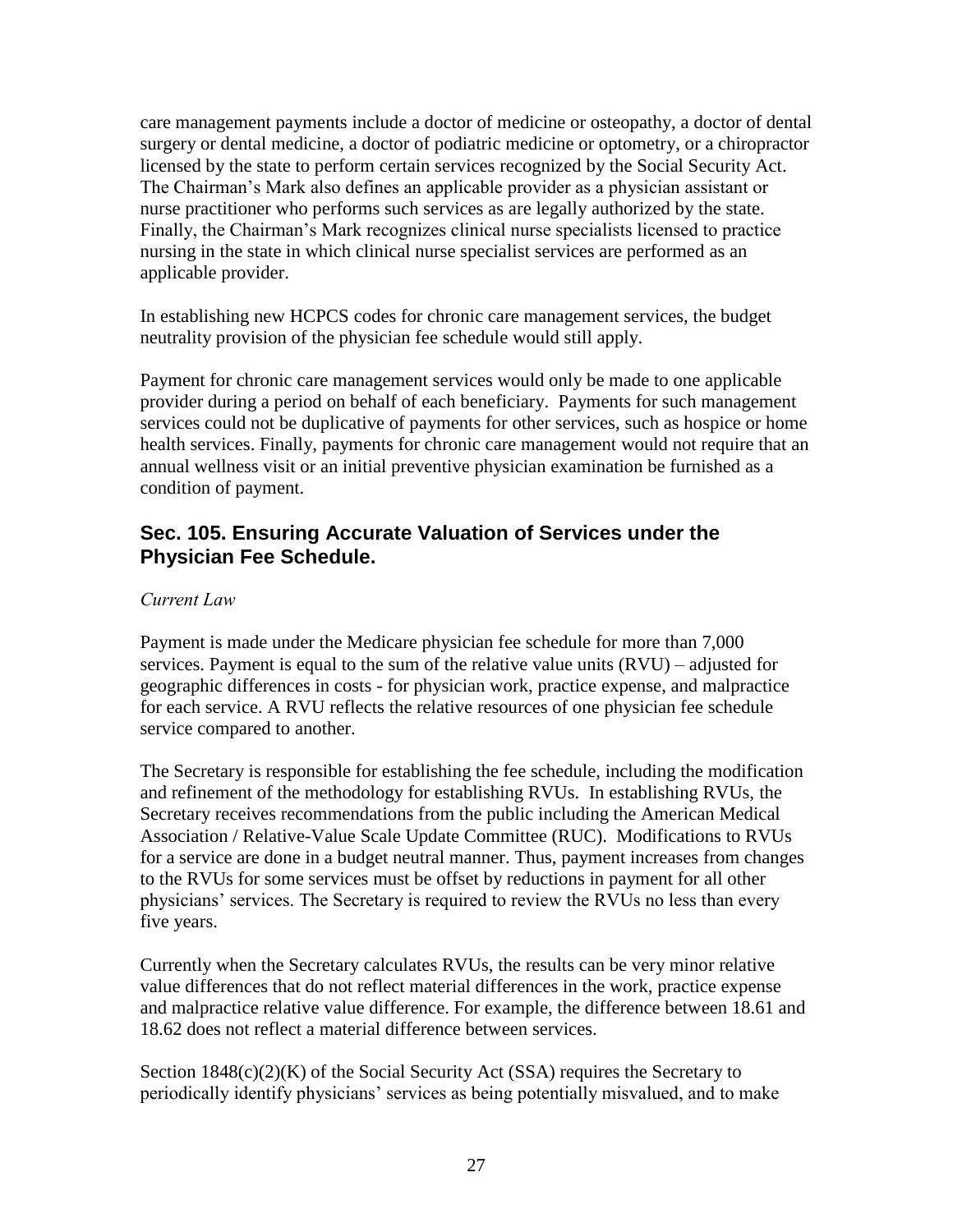appropriate adjustments to the RVUs of such services under the Medicare physician fee schedule. To identify potentially misvalued services, the Secretary is to examine codes (and families of codes as appropriate) with the fastest growth, that have experienced substantial changes in practice expenses, for new technologies or services, that are frequently billed in conjunction with furnishing a single service, with low relative values, particularly those that are often billed multiple times for a single treatment, that have not been subject to review since the implementation of the RBRVS (the so-called 'Harvardvalued codes'), and other codes the Secretary determined to be appropriate.

In its March 2013 report, MedPAC recommended that Congress direct the Secretary to identify over-priced fee-schedule services and that the RVU reductions should achieve a target of 1 percent of fee-schedule spending for each of five consecutive years. MedPAC's recommendation stated that the reductions should be budget neutral within the fee schedule.

#### *Chairman's Mark*

Under the Chairman's Mark, the Secretary could collect information on the resources used by an eligible professional to provide services that are paid under the Medicare physician fee schedule. This information could be collected or obtained from any eligible professional or any other source.

The Secretary could use this information in the determination of relative values for physician services paid for under the physician fee schedule.

Under the Chairman's Mark, the Secretary could collect or obtain any or all of the following types of information: (1) the time to perform each service; (2) amounts and types of practice expense resources needed to perform each service; (3) the prices of practice expense resources needed to perform each service, which may include paid invoices or other documentation or records; (4) overhead and accounting information of physicians' practices; or (5) any other element that would improve the valuation of physician services.

The Secretary could use any of the following mechanisms to collect or obtain the information listed above: (1) surveys of physicians, other suppliers, providers, manufacturers and vendors; (2) surgical logs, billing systems, or other practice or facility records; (3) electronic health records; and (4) other mechanisms determined appropriate by the Secretary.

The Secretary must report the source of information collected or obtained in the determination of relative values for physician services. The Secretary must also report how such information was used in the determination of relative values through notice and comment rulemaking. The Secretary may also exclude information collected or obtained from physicians who use a very high amount of resources to furnish services.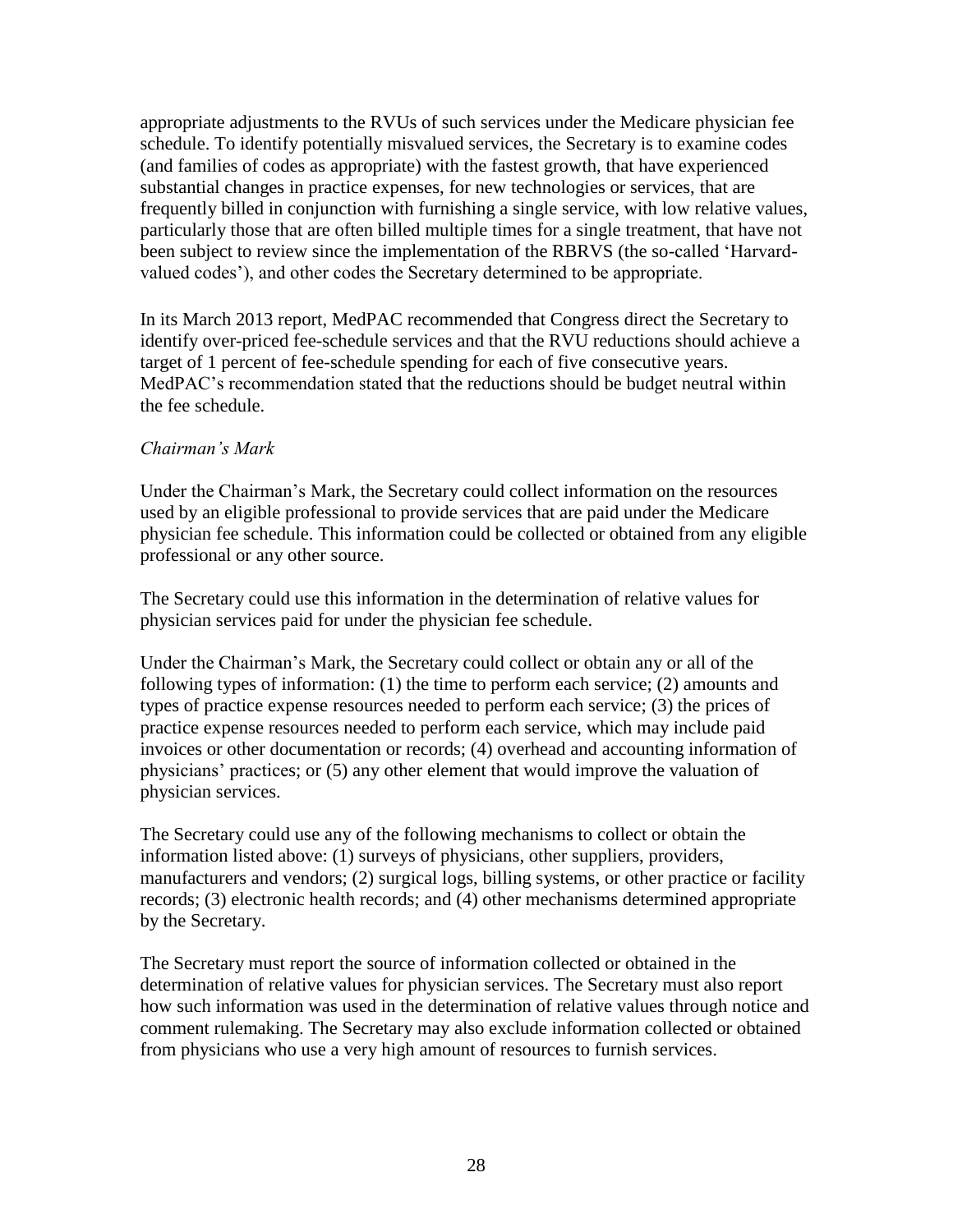Information used to determine relative values for services that are reported by the Secretary will only be made available in aggregate form and will not disclose information that identifies an eligible professional or a group practice or information collected or obtained pursuant to a nondisclosure agreement. The Federal Information Policy (Chapter 35 of Title 44) will not apply to information collected or obtained.

In order to incentivize physicians to provide information, the Secretary could provide for payments to eligible professionals who submit information.

"Eligible professionals" are those that meet the definition of section  $1848(k)(3)(B)$  of the SSA which includes: (1) physicians, (2) physician assistants, (3) nurse practitioners, (4) clinical nurse specialists, (5) certified registered nurse anesthetists, (6) certified nurse midwives, (7) clinical social workers, (8) clinical psychologists, (9) registered dietitian or nutrition professionals, (10) physical or occupational therapists, (11) qualified speechlanguage pathologists, and (12) qualified audiologists.

In addition to funds otherwise appropriated, the Secretary will provide for the transfer of \$2 million from the Supplementary Medical Insurance Trust Fund to the CMS program Management Account for each fiscal year beginning with FY 2014. Amounts transferred for a fiscal year will be available until expended.

There would be no administrative or judicial review of the collection and use of information in the determination of relative values.

The Secretary could use cost, charge, and other information collected or obtained from suppliers and providers to determine the practice expense relative values for physician services, including the new information collected under this provision.

The Chairman's Mark expands the criteria the Secretary must use for identifying potentially misvalued codes to (1) codes that account for the majority of spending under the physician fee schedule; (2) codes for services that have experienced a substantial change in the hospital length of stay or procedure time; (3) codes for which there may be a change in the typical site of service since the code was last valued; (4) codes for which there is a significant difference in payment for the same service between different sites of service; (5) codes for which there may be anomalies in relative values within a family of codes; (6) codes for services where there may be efficiencies when a service is furnished at the same time as other services; (7) codes with high intra-service work per unit of time; (8) codes with high practice expense relative value units; and (9) codes with high cost supplies.

With respect to fee schedules established for each year of 2015 through 2018, the Secretary must determine the estimated net reduction in expenditures under the fee schedule for a year as a result of adjustments to the relative values for misvalued codes. The Chairman's Mark sets a target of 0.5 percent of the estimated amount of expenditures under the fee schedule for each year of 2015 through 2018 for such reductions.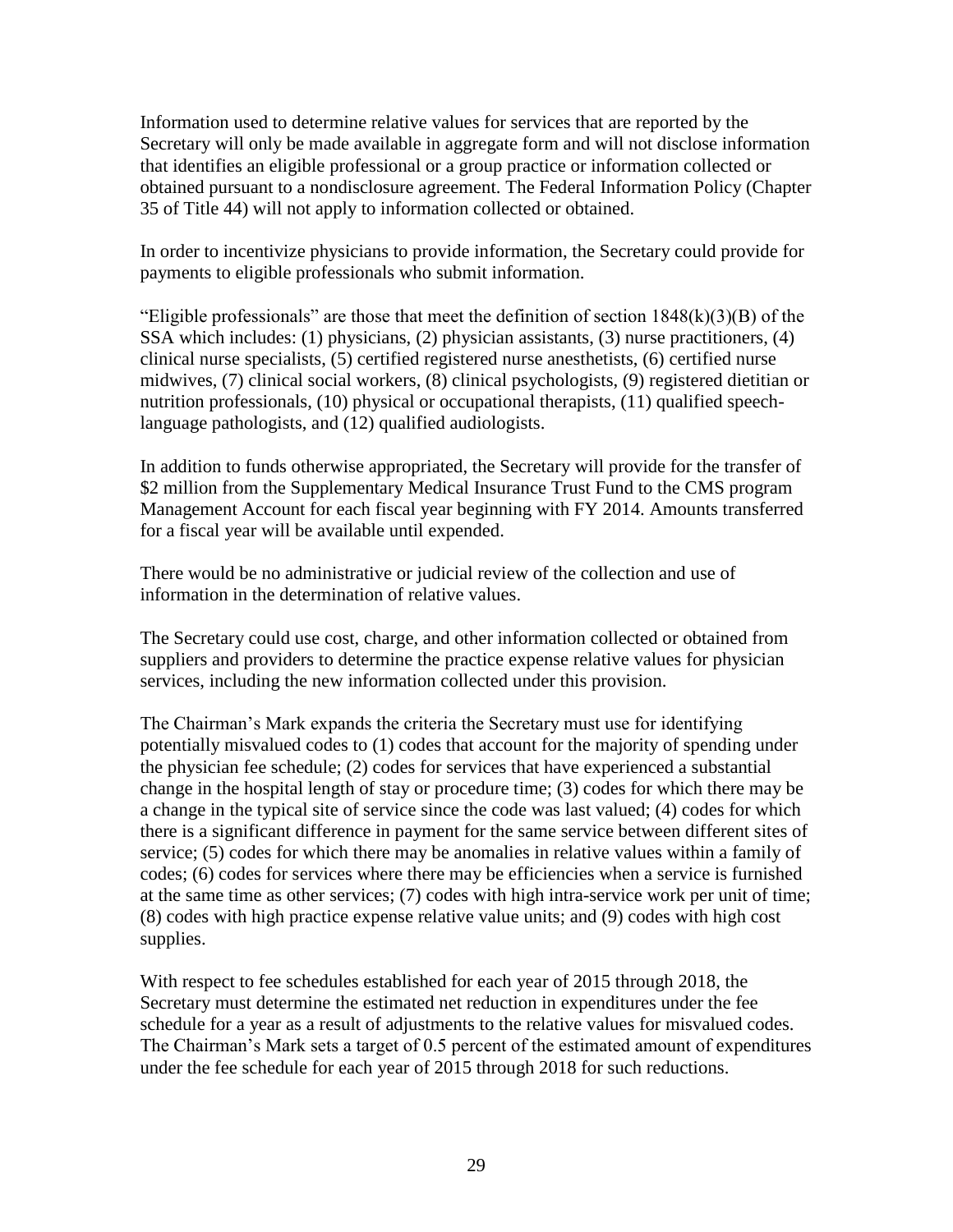If the estimated net reduction in expenditures for the year is equal to or greater than the 0.5 percent target for the year, reduced expenditures attributable to such adjustments will be redistributed in a budget neutral manner within the physician fee schedule. Any reductions in excess of the target will be treated as a reduction in expenditures for purposes of meeting the target for the following year.

If the estimated net reduction in expenditures for the year is less than the 0.5 percent target, the difference between the target and the estimated net reduction in expenditures will not be subject to budget neutrality and fee schedule payments will be reduced by that difference.

Beginning in 2015, if the total reduction of the relative value units (including work, practice expense, and malpractice) for a service for a year is more than 20 percent of the total value of the relative value units for the previous year, the applicable reductions in work, practice expense, and malpractice relative value units will be phased in over a two year period.

The Chairman's Mark would give the Secretary authority to smooth minor differences in relative values for families or groups of procedures.

Not later than one year after enactment, the Government Accountability Office (GAO) will conduct a study of the processes used by Relative Value Scale Update Committee to provide recommendations to the Secretary regarding the relative values for specific services under the physician fee schedule.

# <span id="page-30-0"></span>**Sec. 106. Promoting Evidence-Based Care**

#### *Current Law*

Medicare pays for outpatient imaging services through the physician fee schedule. Following findings from MedPAC, GAO, and others that the rate of growth in Medicare outpatient imaging services was greater than for most other Medicare covered services, Congress and CMS have initiated a number of policies to address the issue. The Deficit Reduction Act (DRA, P.L. 109-171) modified the payment rules for certain imaging services by capping the technical component of the payment for services paid under the physician fee schedule at the level paid under the hospital outpatient prospective payment system effective January 1, 2007. Services subject to the cap are: X-rays, ultrasound (including echocardiography), nuclear medicine (including positron emission tomography), magnetic resonance imaging, computed tomography, and fluoroscopy.

CMS, in the November 2005 physician fee schedule regulations, extended the multiple procedure payment reduction policy to certain imaging services. The payment reduction was 25 percent of the technical component of certain imaging procedures performed on contiguous body areas. Under section  $1848(c)(2)(b)(vi)$  of the Social Security Act (SSA) the reduction is increased to 50 percent effective July 2010. CMS expanded the application of the payment reduction to studies on noncontiguous body areas and the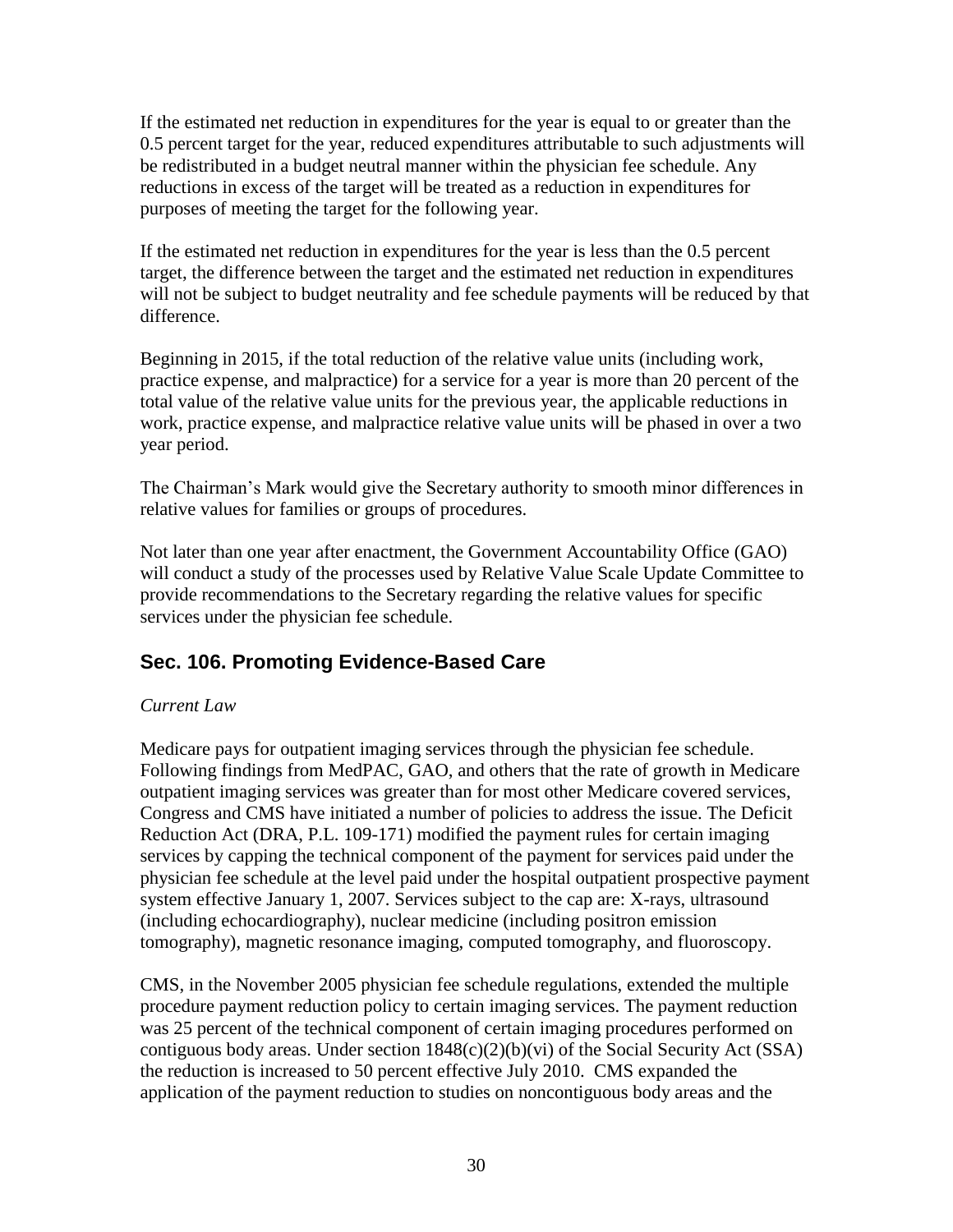professional component for the second and subsequent services to the same patient, in the same session, on the same day.

CMS's method for calculating the Medicare fee schedule reimbursement rate for advanced imaging services originally assumed that imaging machines are operated 25 hours per week, or 50 percent of the time that practices are open for business. Setting the equipment use factor at a lower rate has led to higher payment for these services. Citing evidence showing that the utilization rate is 90 percent, rather than the 50 percent previously assumed, MedPAC urged CMS to use the higher utilization rate in the calculation of fee schedule payments for advanced imaging services. The Affordable Care Act (P.L. 111-148) changed the utilization rate assumption for calculating the payment for advanced imaging equipment from 50 percent, as assumed in prior years, to 75 percent for 2011 and in subsequent years. The American Taxpayer Relief Act (P.L. 112-240) requires the Secretary to apply a 75 percent use rate in calculating payment rates for advanced imaging services through 2013, and a 90 percent use rate for 2014 and subsequent years.

To further address the rapid growth in advanced imaging services, MedPAC recommended in its June 2011 report that Congress direct the Secretary to establish a prior authorization program for practitioners who order substantially more advanced diagnostic imaging services than their peers.

#### *Chairman's Mark*

This section of the Chairman's Mark will promote the use of evidence-based medical care. Specifically, it will create a program to promote utilization of appropriate use criteria by ordering professionals for certain imaging services in designated settings. Appropriate use criteria are criteria used to assist ordering professionals in making the most appropriate treatment decision for a specific clinical condition. The Chairman's Mark requires professionals to consult appropriate use criteria as a prerequisite to Medicare payment for the applicable imaging service.

The following professionals will be subject to these requirements: (1) medical doctors and osteopaths, (2) dentists, (3) podiatrists, (4) optometrists, (5) chiropractors, (6) physician assistants, (7) nurse practitioners, (8) clinical nurse specialists, (9) certified nurse anesthetists, (10) certified nurse-midwifes, (11) clinical social workers, (12) clinical psychologists, and (13) registered dietitians or nutritional professionals. Ordering professionals are defined as a professional who orders an applicable imaging service for an individual. Furnishing professionals are defined as a professional who furnishes an applicable imaging service for an individual.

Applicable imaging services are those advanced diagnostic imaging services defined in Section 1834(e)(1)(B) of the SSA for which there are one or more appropriate use criteria specified by the Secretary through rulemaking and at least one or more qualified clinical decision support mechanisms that are free of charge.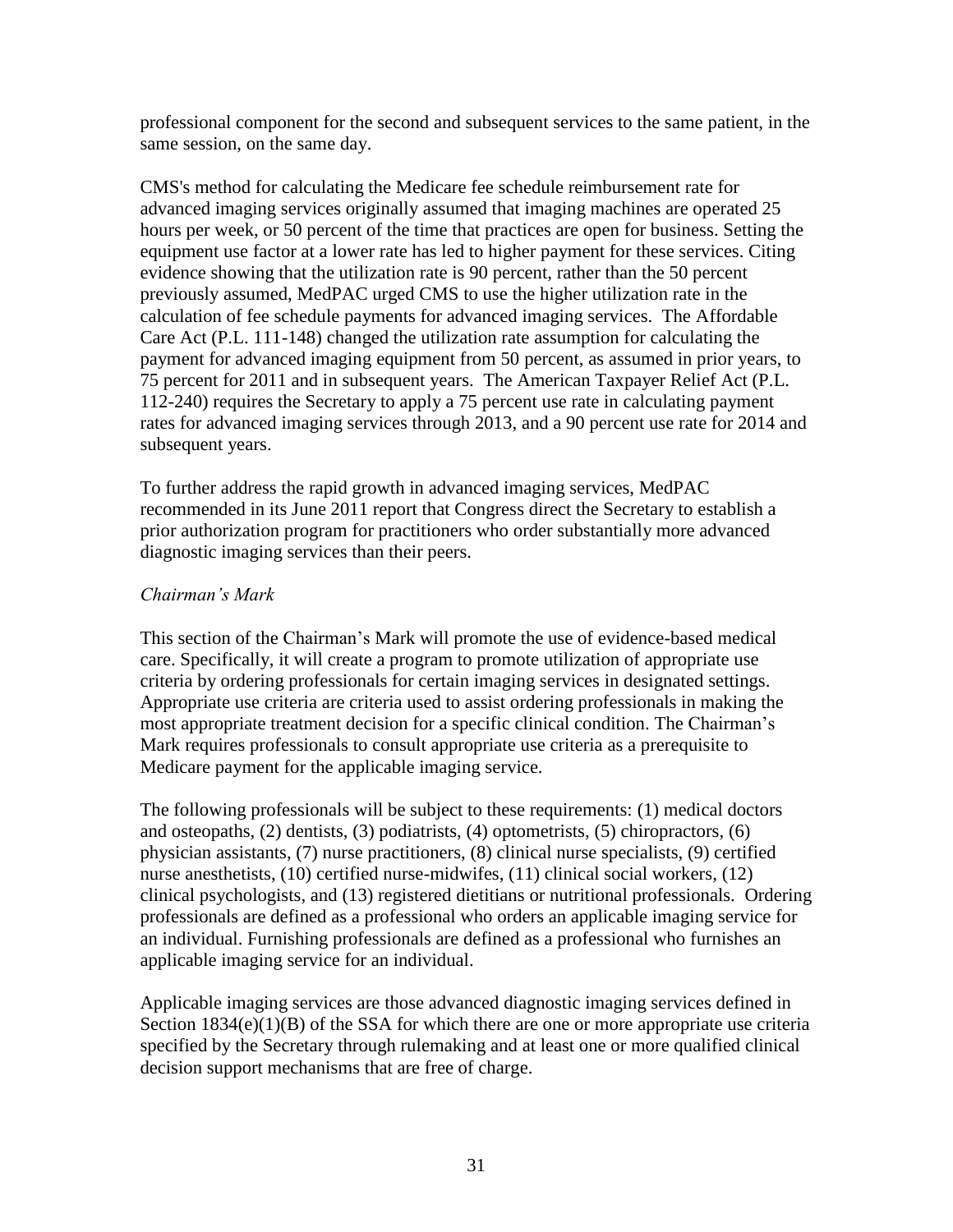These requirements apply for diagnostic imaging services furnished in the following settings: (1) physicians' offices, (2) hospital outpatient departments, (3) ambulatory surgical centers, (4) and any other outpatient setting determined appropriate by the Secretary. Applicable payment systems are the physician fee schedule, the outpatient prospective payment system, and the ambulatory surgical center payment system.

The Secretary is required to specify appropriate use criteria by November 15, 2015 from among appropriate use criteria developed or endorsed by national professional medical specialty societies or other entities. This must be accomplished through rulemaking and in consultation with physicians, practitioners, and other stakeholders. In specifying these criteria, the Secretary must consider whether the criteria have achieved stakeholder consensus, are scientifically valid and evidenced-based, and are in the public domain. The Secretary must periodically update and revise (as appropriate) the appropriate use criteria. In cases where more than one appropriate use criteria applies, the Secretary must specify one or more criteria that would be applicable.

In addition to these criteria, the Secretary must specify—in consultation with physicians, practitioners, and other stakeholders—one or more qualified clinical decision support mechanisms that can be used by ordering professionals to consult appropriate use criteria for the applicable imaging services. These mechanisms may include certified electronic health records (EHR) clinical decision support modules, private sector clinical support tools that are independent from certified EHR technology, including clinical decision support mechanisms available from medical specialty organizations, and other clinical decision support mechanisms established by the Secretary.

To be qualified, the clinical decision support mechanism must be able to make available to the ordering physician the applicable appropriate use criteria and supporting documentation, and also be able to determine the extent to which the ordering of an applicable image complies with the criteria. The mechanism must also be able to generate and provide to the ordering physician a certification or documentation that the criteria was consulted by the ordering physician. It also must be updated on a regular basis to reflect revisions to the criteria, comply with all applicable privacy and security standards, and be able to perform other functions specified by the Secretary, which may include a requirement to provide aggregate feedback to the ordering physician. The Secretary must provide a list of qualifying mechanisms by April 1, 2016 and update it periodically.

Beginning on January 1, 2017, an ordering professional in an applicable setting must consult appropriate use criteria via qualified clinical decision support mechanisms for applicable imaging services and provide the furnishing professional with the following: (1) information about which decision support mechanism was consulted by the ordering professional; (2) whether the ordered imaging service: a) adhered to the applicable appropriate use criteria, b) did not adhere; or c) the criteria were not applicable to the service ordered; and (3) the national provider identifier of the ordering professional (if different from the furnishing professional). Payment for the imaging service will only be made if the claim includes this information.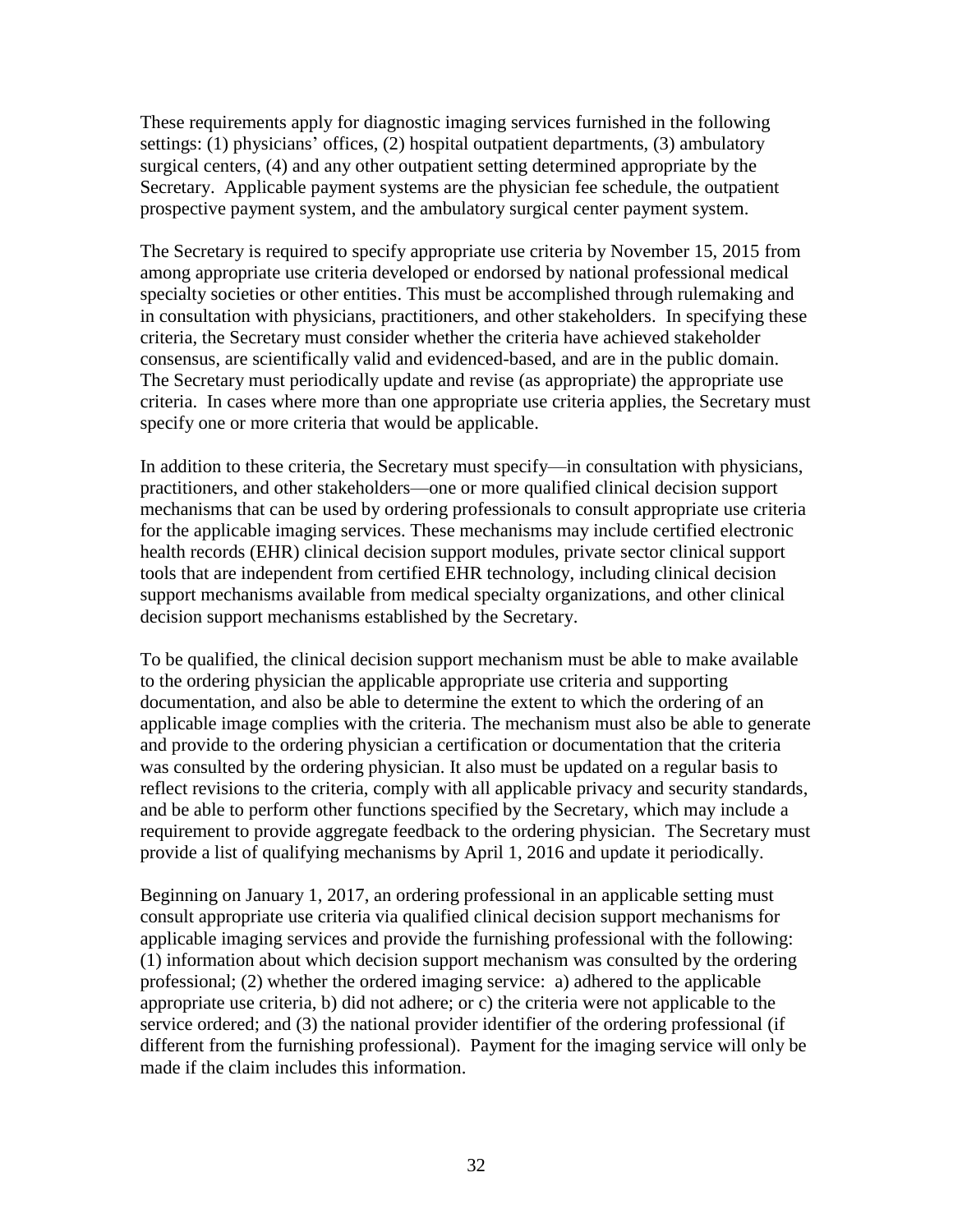The appropriate use requirement will not apply to applicable imaging services ordered: (1) for individuals with an emergency medical condition, (2) for hospital inpatients, (3) by professionals in an APM, as defined under section 102 of the Chairman's Mark, and (4) by professionals who would face significant hardship consulting with appropriate use criteria, such as professionals whose practices are in a rural area without sufficient Internet access.

Using data from January 1, 2017 onward, the Secretary will periodically determine ordering professionals who are outliers based on their low adherence to appropriate use criteria, which may be based on comparisons to other ordering professionals. The Secretary's determination must also include data for professionals who are subject to prior authorization. In making these determinations, the Secretary must use two years of data and consult with physicians, practitioners, and other stakeholders in developing methods to identify outlier professionals.

Beginning on January 1, 2020, all applicable imaging services ordered by an outlier ordering professional will be subject to prior authorization. To fund this prior authorization program, \$5 million per year will be provided to CMS from the Supplementary Medical Insurance (SMI) Trust Fund from 2019 through 2021. Amounts transferred from the SMI Trust Fund will remain available until expended.

Based on the experience with the use of appropriate use criteria for imaging services, the Secretary may expand the appropriate use criteria program to other Part B services. In determining whether to establish additional program, the Secretary must also take into consideration the results of a GAO study - conducted 18 months after enactment - on the extent to which appropriate use criteria could be used for other services, such as radiation therapy and clinical diagnostic laboratory services. In addition, before issuing a proposed rule expanding appropriate use criteria to other Part B services, the Secretary must seek comments from stakeholders through an advanced notice of proposed rulemaking.

### <span id="page-33-0"></span>**Sec. 107. Empowering Beneficiary Choices through Access to Information on Physician Services**

#### *Current Law*

Section 10331 of the ACA requires the Secretary to develop, not later than January 1, 2011, a Physician Compare website with information about physicians enrolled in Medicare and other eligible professionals who participate in the Physician Quality Reporting Initiative (now the Physician Quality Reporting System (PQRS)). The Secretary was required, by January 1, 2013, to implement a plan to make publicly available comparative information on physician performance on quality and patient experience measures (consistent with privacy protections codified at 5 U.S.C. 552 and 552a).

The information on Physician Compare is required to include, among other things, measures collected under PQRS, and an assessment of efficiency, safety, patient health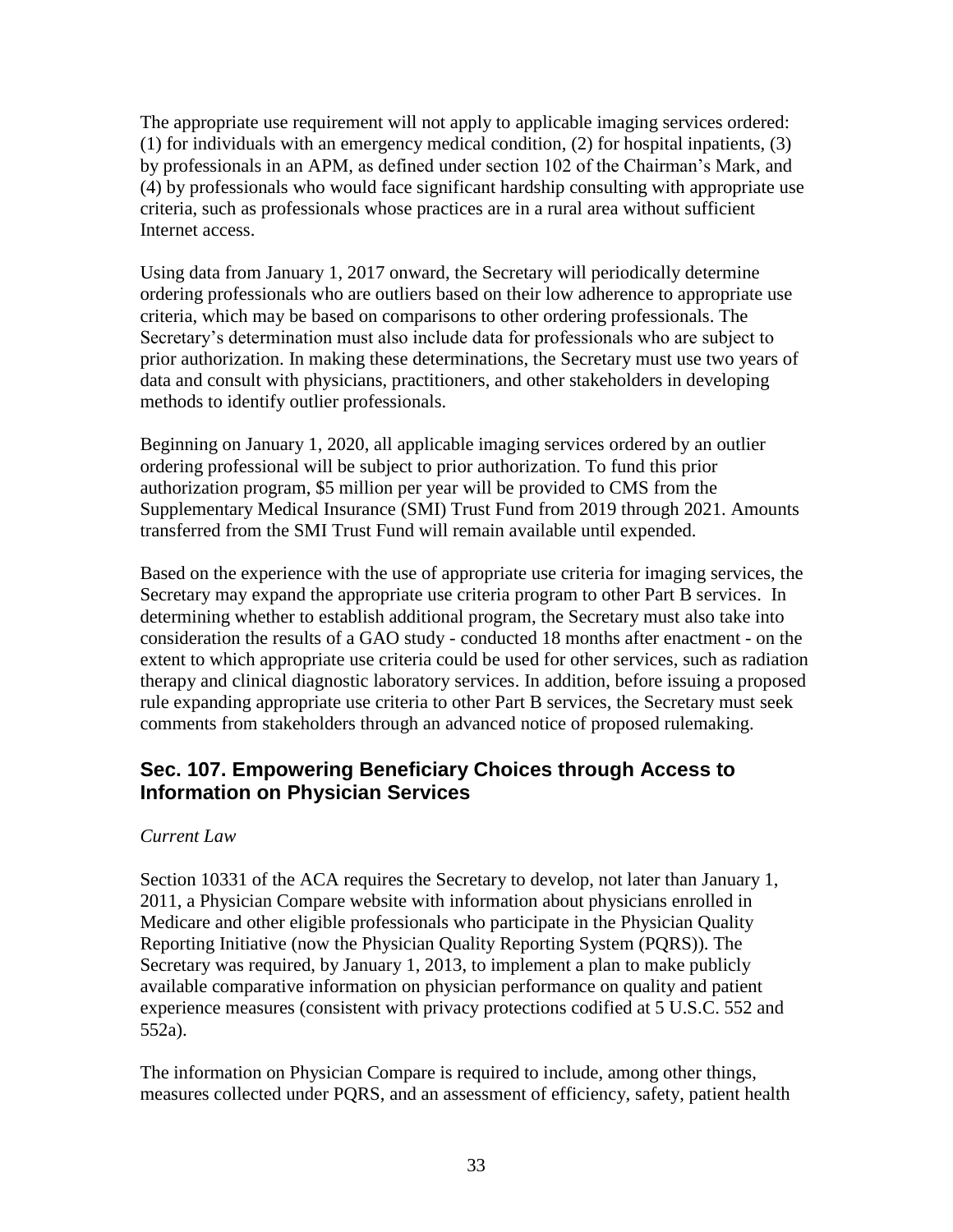outcomes, and patient experience. In developing and implementing this plan, the Secretary was required to consider a number of factors, including among others, processes to ensure appropriate attribution and processes to ensure that data made publicly available is statistically valid and reliable.

The Secretary is required to consider the feedback from the multi-stakeholder groups (consistent with sections 1890(b)(7) and 1890A of the SSA) when selecting measures for use under this section, and must consider the plan to transition to a value-based purchasing program for physicians (under section 131 of the Medicare Improvements for Patients and Providers Act) when developing and implementing the plan under this section. The Secretary is required to report to Congress, not later than January 1, 2015, on the Physician Compare website. At any time before the submission of this report, the Secretary is authorized to expand the information available on the Physician Compare website to other types of Medicare providers, and is authorized to establish, at any time not later than January 1, 2019, a demonstration program to provide financial incentives to Medicare beneficiaries who utilize high quality physicians (as determined by the Secretary based on information included on the Physician Compare website).

#### *Chairman's Mark*

The Chairman's Mark would codify section 10331 of the ACA into the SSA by creating a new section 1848(t). It would also direct the Secretary to post additional information on Physician Compare on eligible professionals.

The Secretary would include the following information on Physician Compare: (1) information on the number of services provided by each eligible professional, which could include information on the most frequent services furnished or groupings of services, (2) information on submitted charges and payments for services under Medicare Part B, and (3) a publicly available and unique identifier, such as a national provider identifier, for each eligible professional.

Physician Compare would be searchable by at least (1) the specialty or type of eligible professional, (2) the characteristics of the services furnished, such as the volume or groupings of services, and (3) the location of the eligible professional.

Physician Compare would also indicate, where appropriate, that the publicized information may not be representative of the eligible professional's entire patient population, the variety of services provided by the eligible professional, or the health conditions of individuals treated.

The Secretary would make this information available on Physician Compare by July 1, 2015, for physicians and by July 1, 2016, for other eligible professionals. The Secretary would also update Physician Compare on at least an annual basis.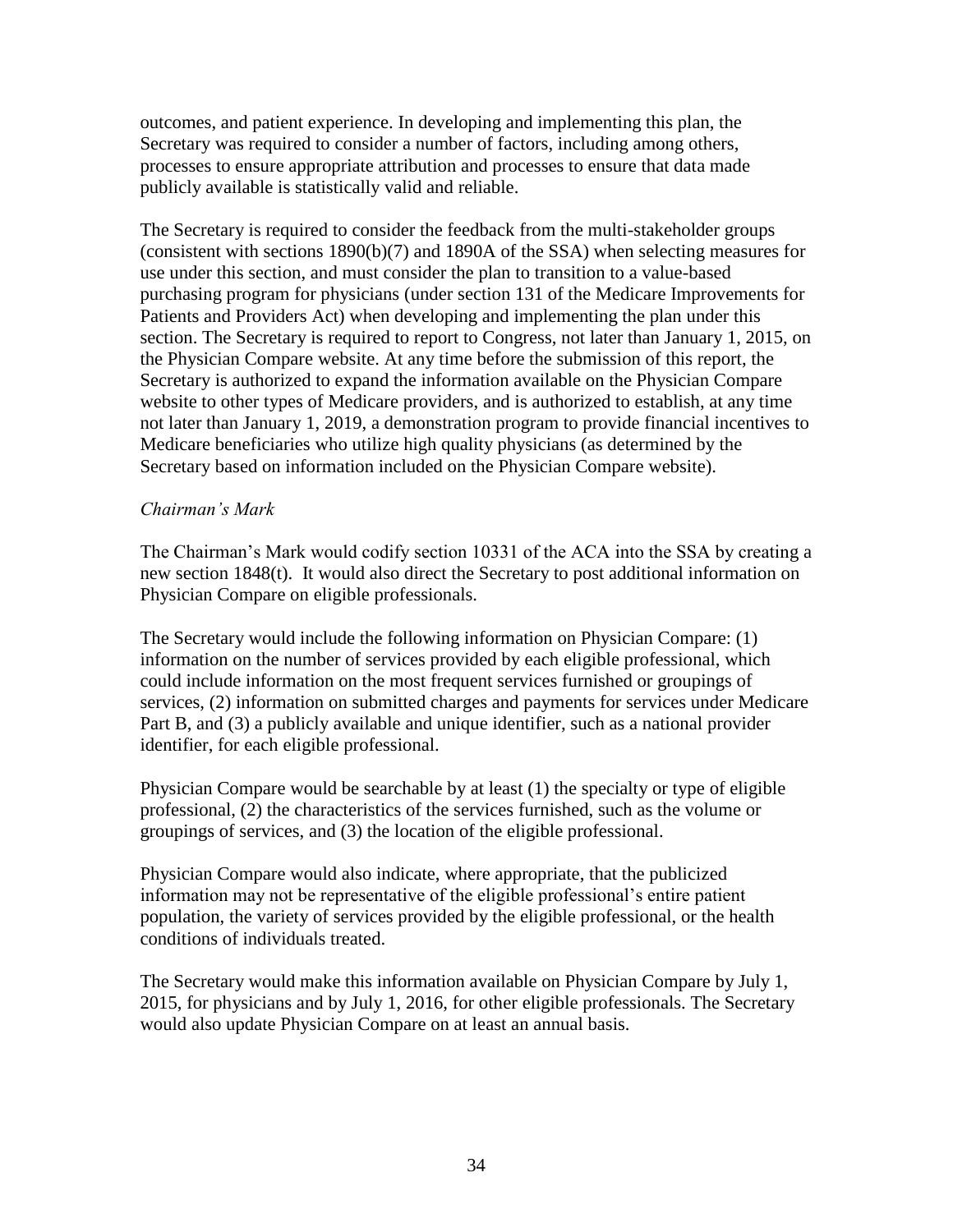Prior to making the information public, the Secretary would provide an opportunity for an eligible professional to review and submit corrections to the information on the eligible professional.

# <span id="page-35-0"></span>**Sec 108. Expanding claims data availability to improve care**

### *Current Law*

Section 1874(e) of the SSA requires the Secretary to make claims data available that could be used to measure health care provider and supplier performance. This section enables qualified entities (QEs) to obtain standardized extracts, as determined by the Secretary, of Medicare Parts A, B, and D claims data for one or more specified geographic areas and time periods. The fees for making Medicare data available for performance measurement are to be equal to the cost of providing the data. The Secretary must take those actions necessary to protect the identity of individuals entitled to or enrolled for benefits under such parts. CMS created the Qualified Entity Certification for Medicare Data Program and published a final rule that established regulations governing the program.

To be certified as a QE, entities must be qualified (as determined by the Secretary) to use claims data to evaluate the performance of providers of services and suppliers on measures of quality, efficiency, effectiveness, and resource use. They also must agree to requirements governing the use of the data.

QEs are only permitted to use the Medicare data for publishing public performance reports on providers and suppliers. When requesting the Medicare data, a QE must submit to the Secretary a description of the methodologies that will be used to evaluate provider performance. They must also combine the CMS-provided data with claims data from another source. When creating reports, they must use standard measures if available. However, if necessary, they may use alternative measures in consultation with appropriate stakeholders. Additionally, the reports can only include information on a provider of services or supplier in an aggregate form as determined appropriate by the Secretary.

QE's public reports must include an understandable description of the measures, which include standard quality measures and the rationale for use of alternative measures, risk adjustment methods, physician attribution methods, other applicable methods, data specifications and limitations, and the sponsors, so that consumers, providers of services and suppliers, health plans, researchers, and other stakeholders can assess such reports. Prior to their public release, these reports must be made available confidentially, to any provider of services or supplier to be identified in such report, and provide them with an opportunity to appeal and correct errors. Prior their public release, the QEs must also make the format of the reports available to the Secretary.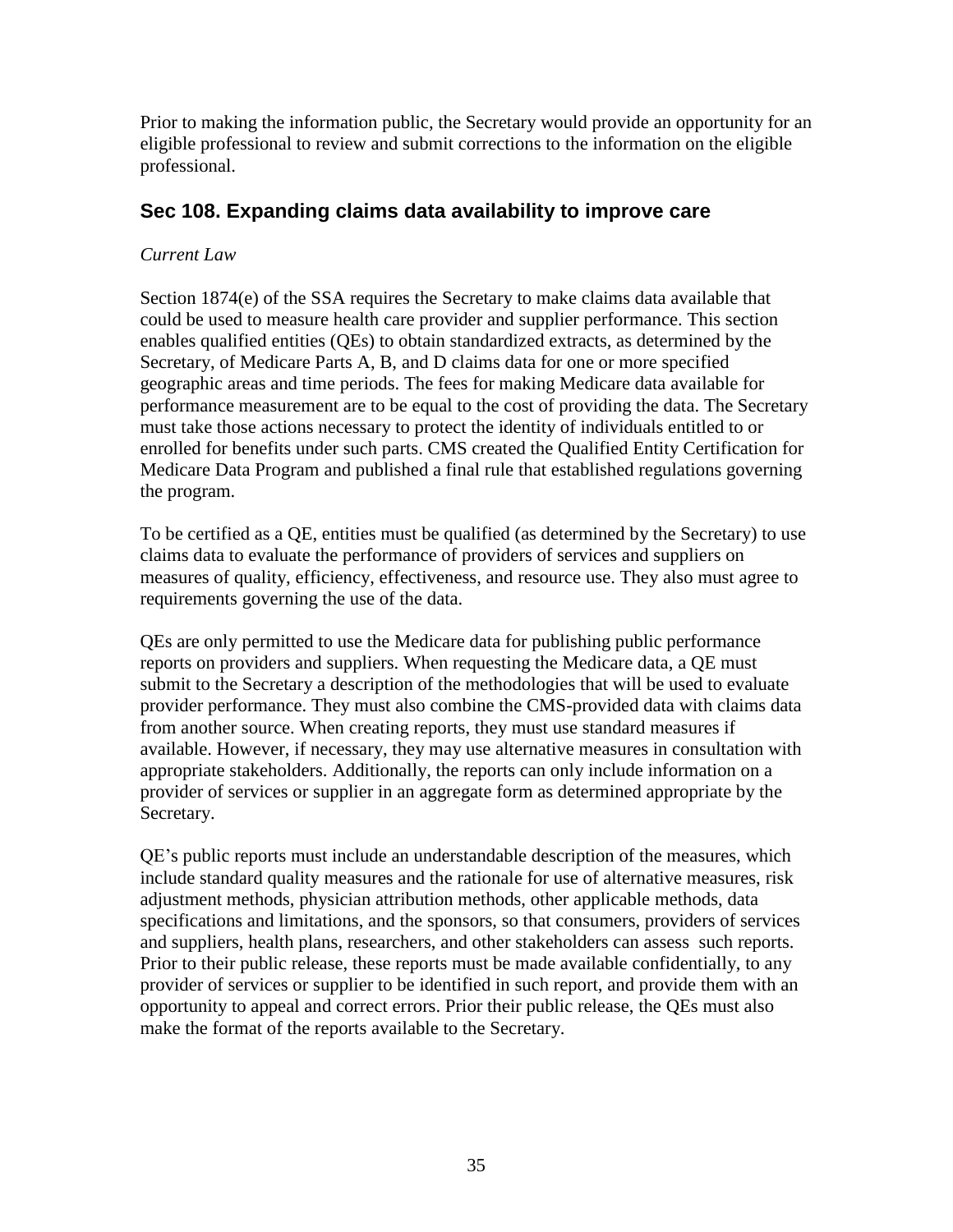Data released to a QE is not subject to discovery or admission as evidence in judicial or administrative proceedings without consent of the applicable provider of services or supplier.

#### *Chairman's Mark*

The Chairman's Mark would expand the availability of CMS claims data to qualified entities (QEs) and the ability of QEs to provide non-public analyses and access to their CMS data combined with their other data. The Chairman's Mark also would provide qualified clinical data registries with access to the same CMS claims data as QEs.

Beginning July 1, 2014, to the extent consistent with applicable information, privacy, security, and disclosure laws, a QE would, as determined appropriate by the Secretary, be able to use its CMS data combined with its other data to conduct analyses for non-public uses. The QE could provide or sell these non-public analyses to any of the following entities: (1) a provider of services or a supplier, (2) a medical society or hospital association, (3) a health insurance issuer providing claims data to the QE, (4) an employer, as defined under Section 3(5) of the Employee Retirement Insurance Security Act of 1974, but only for the purpose of providing health insurance to its employees, or (5) other entities approved by the Secretary. However, the Secretary could not grant access to analyses to an employer (under the Employee Retirement Insurance Security Act of 1974) for purposes other than providing health insurance to its employees or to a health insurance insurer that does not provide claims data to the QE.

QEs would be able to perform these non-public analyses for the following purposes: (1) helping providers develop and participate in quality and patient care improvement activities (including developing new models of care), (2) population health management, (3) disease monitoring, (4) assisting employers with providing health insurance to their employees, and (5) other purposes approved by the Secretary.

A QE analysis for a provider could include information individually identifying the provider's patients but only for services performed by the provider to the identified patients. In all other instances, QE analyses could not include any information that individually identifies a patient. An entity receiving an analysis from a QE could not redisclose or make the analysis public.

If a non-public analysis were to individually identify a provider that is not being provided or sold the analysis, the QE would have to provide the identified provider with an opportunity to review and submit corrections to the analysis.

A QE would also be able to provide or sell access to its CMS data combined with its other data through a qualified data enclave, defined as a web-based portal (or comparable mechanism) that is capable of providing access to the combined data maintained by the QE. The QE could provide or sell access to the enclave to any of the following entities: (1) a provider of services, (2) a supplier (3) a medical society or hospital association, and (4) other entities approved by the Secretary. However, the Secretary could not grant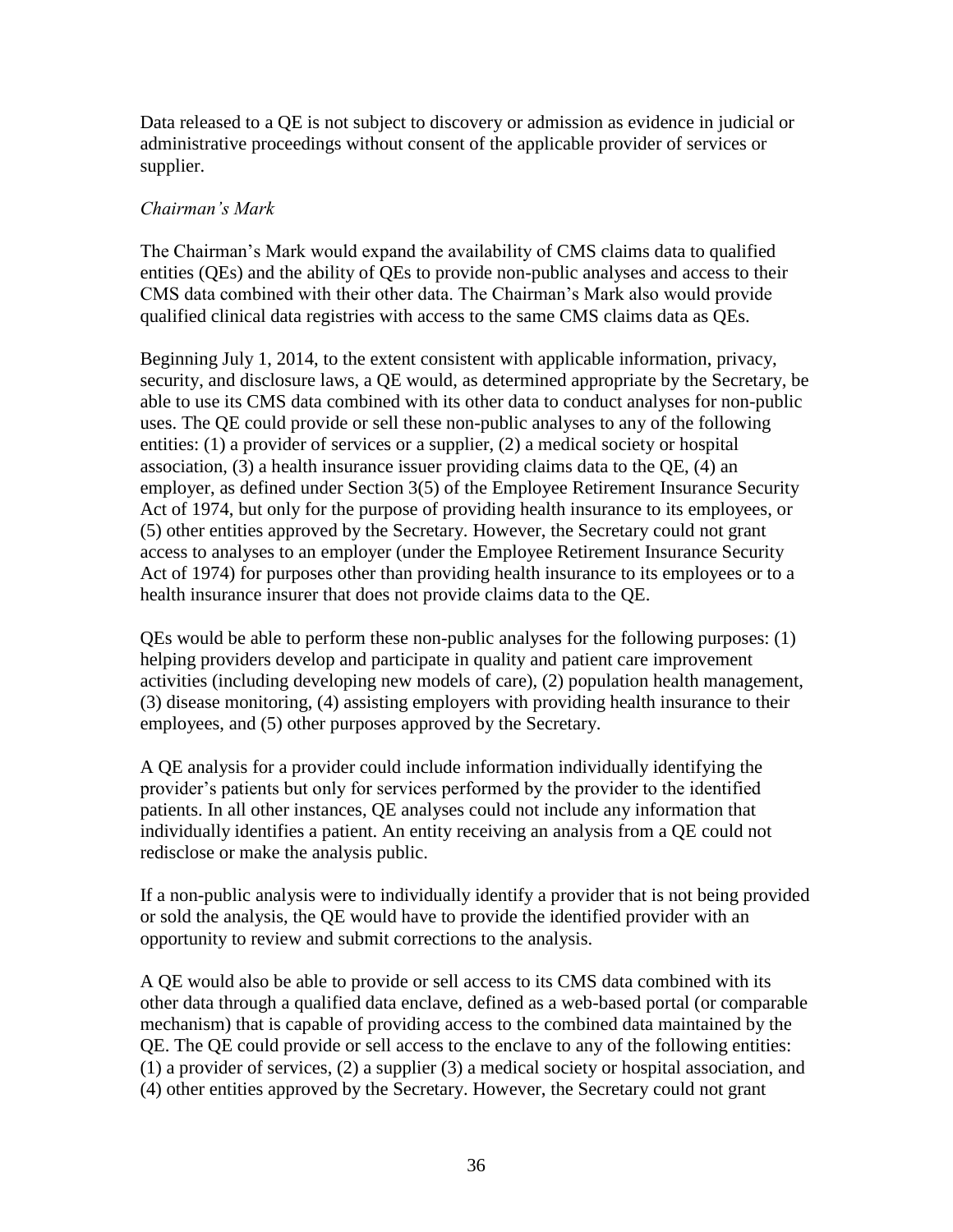access to the data through a qualified data enclave to an employer (under the Employee Retirement Insurance Security Act of 1974) or to a health insurance insurer.

These entities would only be permitted to use the data for the purposes of (1) assisting providers in developing and participating in quality and patient care improvement activities (including developing new models of care), (2) population health management, (3) disease monitoring, and (4) other purposes approved by the Secretary.

A data enclave would have to block entities accessing the data enclave from removing or extracting data from the enclave. The enclave would also have to block access to data that individually identifies a patient, including data on the patient's name and date of birth as well as other data specified by the Secretary. The data enclave could grant a provider or supplier with access to identified patient data, but only on services the provider or supplier performs for their patients. QEs cannot grant access to the data enclave to an entity (provider, medical society, etc.) unless the QE and the entity have entered into a data use agreement.

Any QE that would provide or sell non-public analyses or access to a qualified data enclave would have to submit to the Secretary an annual report that includes the following information: (1) a summary of the analyses provided or sold, including the number of analyses, the number of purchasers, and the total amount of fees received for the analyses; (2) a description of the topics and purposes of the analyses; (3) information on the entities who obtained access to the qualified data enclave, the uses of the data, and the total amount of fees received for providing access; and (4) other information determined appropriate by the Secretary.

Beginning July 1, 2014, if the Secretary determines appropriate, the Secretary could provide to QEs standardized extracts (as the Secretary determines appropriate) of claims data under Medicaid and the Children's Health Insurance Program for assistance providing for one or more specified geographic areas and time periods requested by a QE. When issuing the data to QEs, the Secretary must take the appropriate actions needed to protect the identity of individuals entitled to or enrolled for these programs' benefits.

Beginning on July 1, 2014, QE fees paid to the Secretary for providing data extracts would be deposited in the CMS Program Management Account instead of the Federal Supplementary Medical Insurance Trust Fund.

To the extent consistent with applicable information, privacy, security, and disclosure laws, and subject to other requirements as the Secretary may specify, beginning July 1, 2014, qualified clinical data registries would be able to purchase the same CMS claims data (in a form and manner determined appropriate by the Secretary) as QEs in order to link the data with clinical data and perform analyses and research to support quality improvement or patient safety.

Effective July 1, 2014, if the Secretary determines appropriate, the Secretary may make available standardized extracts under Medicaid and the Children's Health Insurance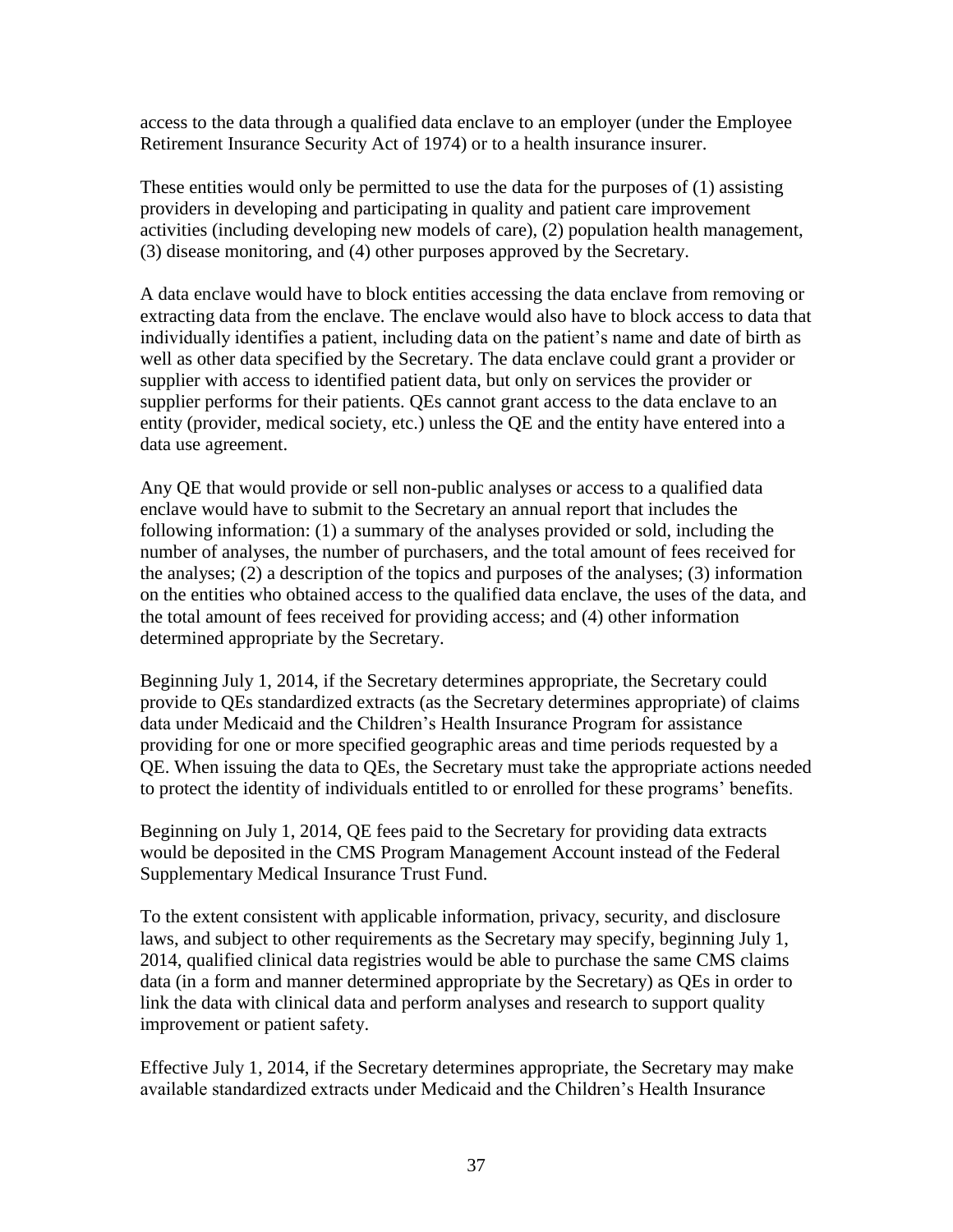Program for assistance providing for one or more specified geographic areas and time periods requested by a QE. Any fees the Secretary was to collect by making such data available would be deposited in the Centers for Medicare & Medicaid Services Program Management Account.

A qualified clinical data registry could not publicly report any research, analyses, or CMS data that individually identifies a provider, supplier or individual unless the registry was to obtain the consent of the provider, supplier or individual prior to reporting.

# <span id="page-38-0"></span>**Title II—Extensions and Other Provisions**

# <span id="page-38-1"></span>*Subtitle A—Medicare Extensions*

### <span id="page-38-2"></span>**Sec. 201. Floor on Geographic Adjustment for Physician Fee Schedule.**

#### *Current Law*

The Medicare physician fee schedule is adjusted geographically for three factors to reflect differences in the cost of resources needed to provide physician services: physician work, practice expense, and medical malpractice insurance. The geographic adjustments are an index—known as Geographic Practice Cost Index (GPCI)—that reflect how each area compares to the national average. A value of 1.00 represents the average across all areas. This index is used in the calculation of the payment rate under the Medicare physician fee schedule. A series of bills set a temporary floor value of 1.00 on the physician work GPCI beginning January 2004 and continuing through December 31, 2013.

#### *Chairman's Mark*

The floor on the work geographic index would be kept at 1.0 for services provided through CY2014, modified to 0.995 for services provided during CY2015, and set at 0.99 for services provided beginning in CY2016 and beyond.

### <span id="page-38-3"></span>**Sec. 202. Medicare Payment for Therapy Services.**

#### *Current Law*

The BBA established two annual per beneficiary payment caps for all Medicare-covered outpatient therapy services furnished by non-hospital providers, one for physical therapy services and speech-language pathology services, the other for occupational therapy services. Initially set at \$1,500 by BBA to apply beginning in 1999, these caps were suspended from 2000-2005. With the application of the caps beginning with 2006, the DRA required the Secretary to implement an exceptions process throughout 2006 for services meeting specified criteria for medically necessary services. Subsequent legislation has extended the exceptions process and increased the caps each year since then.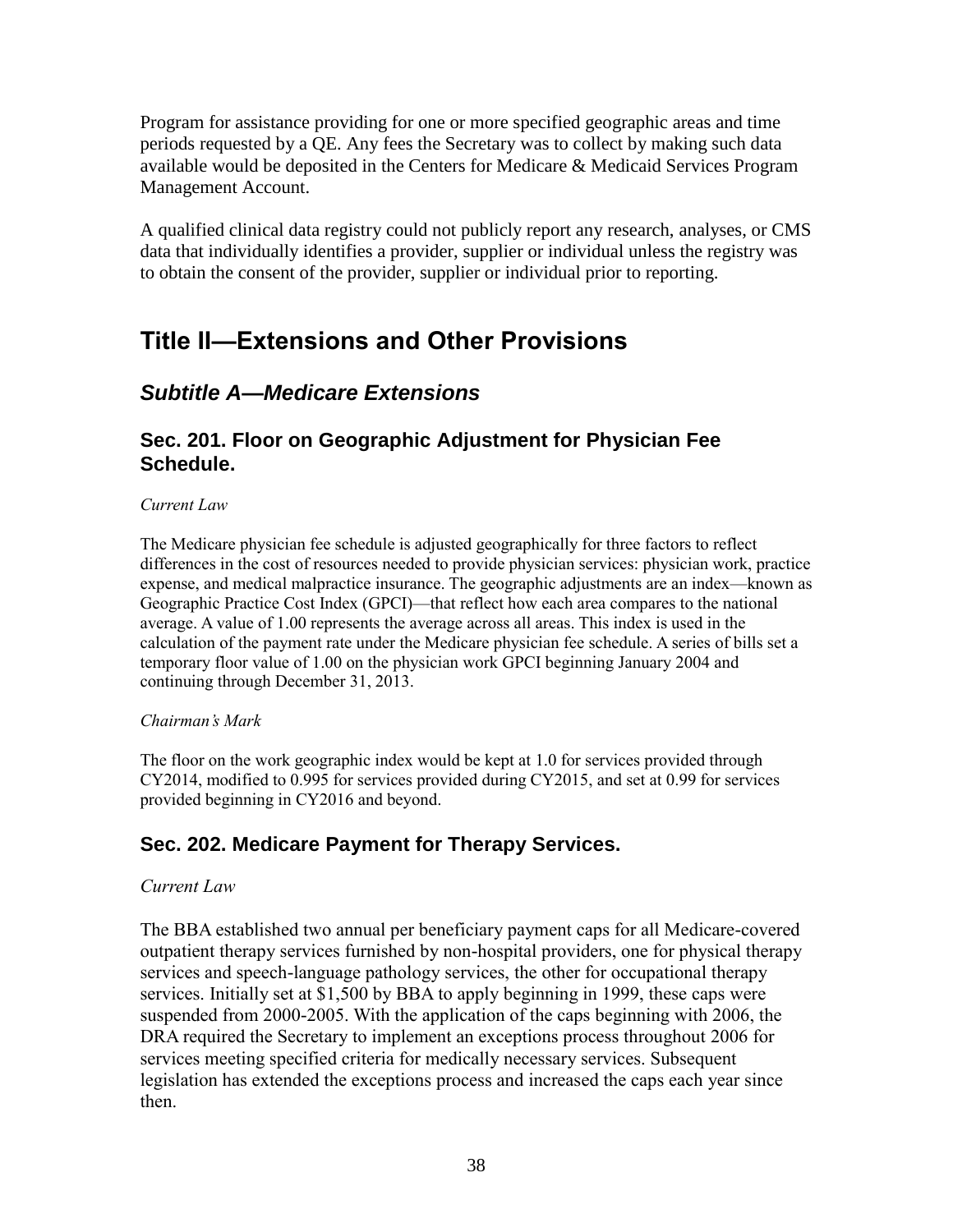The Middle Class Tax Relief & Job Creation Act of 2012 (MCTRJCA, P.L. 112-96) established, in addition to the caps, an annual threshold at \$3,700 to be applied separately for the two categories of therapy services effective October 1, 2012. Medical review was required for services furnished above the threshold. In addition, therapy services furnished in hospital outpatient departments were included in the caps for the first time. The ATRA extended the exceptions process through December 31, 2013, extended the application of the cap and threshold to therapy services furnished in a hospital outpatient department (HOPD) and requires outpatient therapy services furnished in a Critical Access Hospital (CAH) to count towards the cap and threshold. ATRA also extended the medical review requirement for therapy services furnished January 1, 2013 through December 31, 2013.

MCTRJCA also directed the Secretary, in consultation with relevant stakeholders, to implement, a claims-based data strategy designed to collect data on patient function during the course of outpatient therapy services beginning January 1, 2013. The data will assist in reforming the Medicare payment system for outpatient therapy services.

#### *Chairman's Mark*

The therapy cap would be repealed upon enactment. The \$3,700 threshold would be extended for one year, through the end of 2014, after which it would be repealed. Beginning January 1, 2015, a new medical review program for outpatient therapy services would be established for therapy for therapy providers as defined below. The Secretary would identify the services for medical review, using appropriate factors, which could include the following:

- (1) Services furnished by a therapy provider whose pattern of billing is higher compared to peers.
- (2) Services furnished by a therapy provider who, in a prior period, has a high claims denial percentage or is least compliant with other applicable requirements under this title.
- (3) Services furnished by a therapy provider who is newly enrolled in the Medicare program.
- (4) Services furnished by a therapy provider who has questionable billing practices, such as billing medically unlikely units of services in a day.
- (5) Services furnished to treat a type of medical condition.
- (6) Services identified by use of the standardized data elements required to be reported*.*
- (7) Services furnished by a single therapy provider or a group that includes such providers.
- (8) Other services as determined appropriate by the Secretary.

The Secretary would use prior authorization medical review for the identified outpatient therapy services furnished to a beneficiary above certain thresholds established by the Secretary, such as a dollar threshold or by type of outpatient therapy service or setting.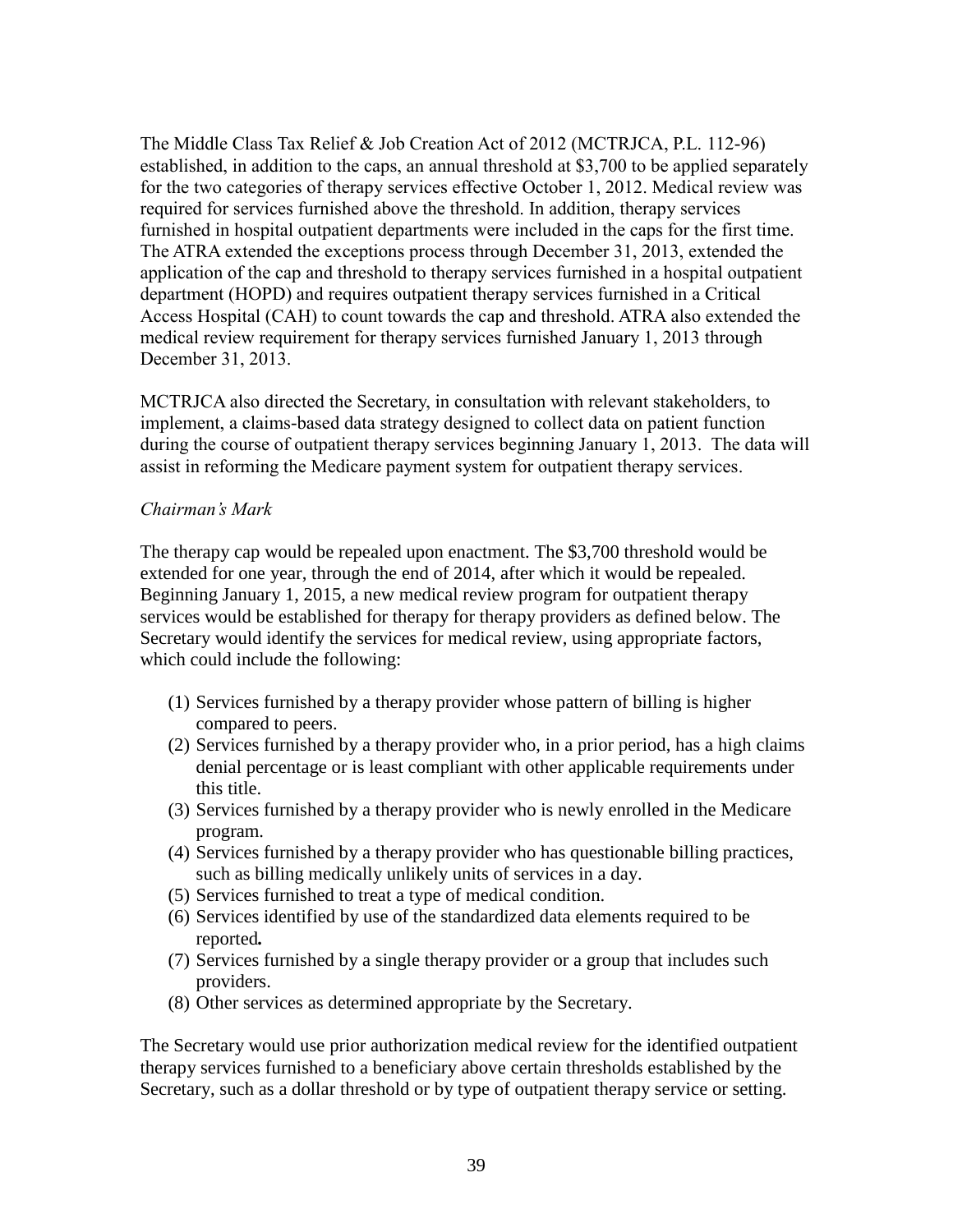The Secretary would end the application of prior authorization medical review if the provider has a low denial rate under prior authorization. The Secretary could subsequently reapply prior authorization medical review to the therapy provider if this were determined to be appropriate. The Secretary would, where practicable, provide for prior authorization medical review for multiple services at a single time, such as services in a therapy plan of care.

The Secretary could use pre-payment review or post-payment review for services that are not subject to prior authorization medical review, including those services falling below the established thresholds. So as to not interfere with an ongoing investigation, the Secretary could determine that medical review does not apply in the case where fraud may be involved. The Secretary would conduct the prior authorization medical review of outpatient therapy services using Medicare administrative contractors or other review contractors.

No Medicare payment would be made for outpatient therapy services subject to this review unless a prior authorization determination were made in advance that the services met the Medicare reasonable and necessary requirements. A therapy provider could submit the information necessary for medical review by fax, by mail, or by electronic means. As soon as practicable, but not later than 24 months after the date of enactment, the Secretary would have to make available the electronic means necessary to receive information.

The Secretary would make a prior authorization determination within ten business days of receipt of the necessary medical documentation or; otherwise, be deemed to have found the services to meet the applicable requirements for Medicare coverage. The Chairman's Mark would not preclude subsequent payment denial for an outpatient therapy service that had been affirmed by medical review but did not meet other applicable Medicare requirements.

For outpatient therapy services furnished on or after January 1, 2015, when payment may not be made due to medical review, the current law limiting beneficiary liability when Medicare claims are disallowed would apply in the same manner as a claims denial when a service is not reasonable and necessary.

The Secretary could implement this medical review program by interim final rule with comment period. Requirements under current law (U.S.C. Chapter 35 of Title 44) regarding coordination of federal information under the Paperwork Reduction Act would not apply to this medical review program.

For purposes of this subsection the following definitions would apply. The term 'outpatient therapy services' would mean therapy services for which Medicare payment is made under the physician fee schedule, under the fee schedule for outpatient therapy services and comprehensive outpatient rehabilitation services, and under the payment system for outpatient critical access hospital (CAH) services. The term 'therapy provider'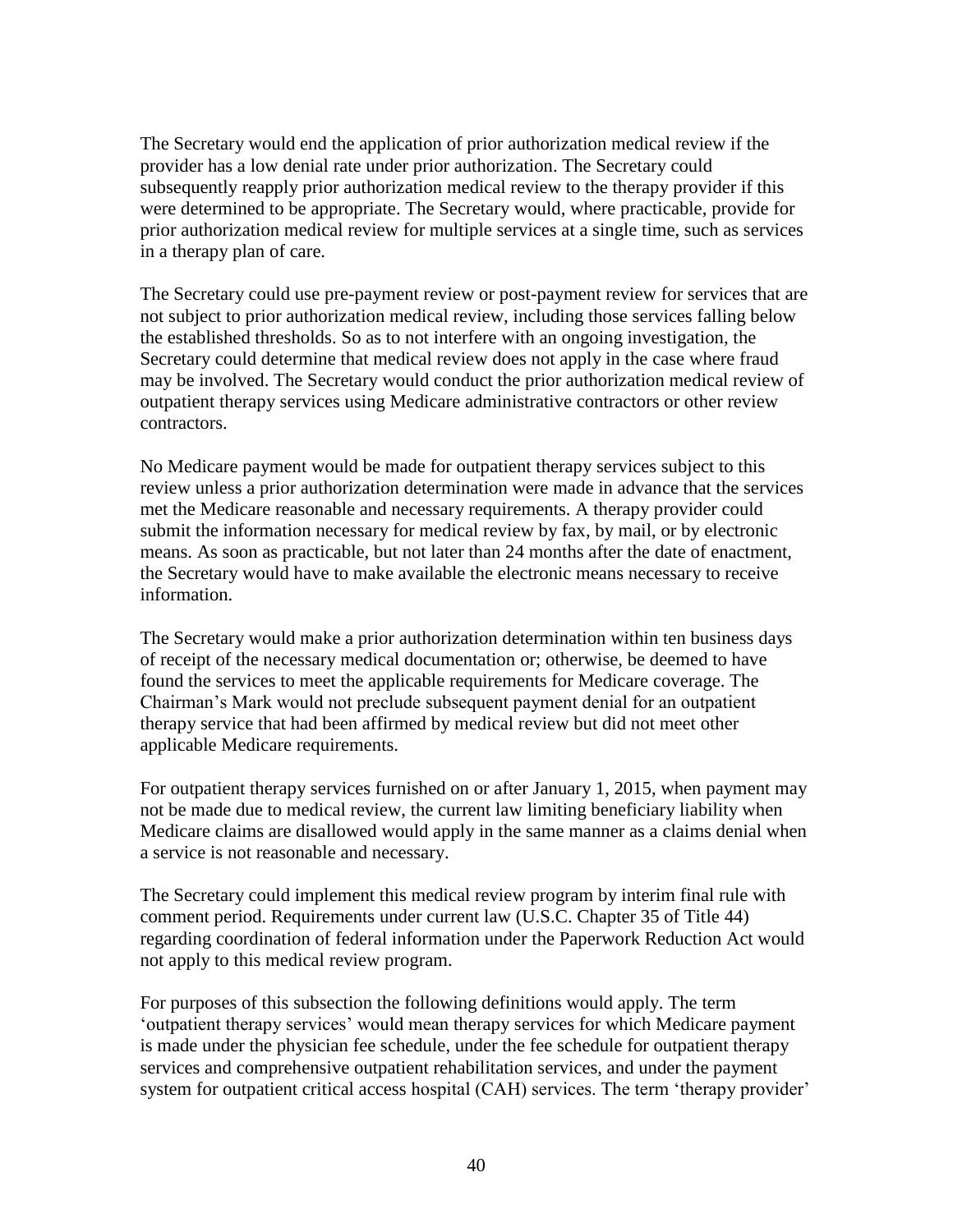would mean a provider of services (as defined under current law section 1861(u) of the SSA) or a supplier (as defined under current law section 1861(d)) who furnishes outpatient therapy services.

To implement this subsection, the Secretary would provide for the transfer of \$35,000,000 from the SMI Trust Fund to the Centers for Medicare & Medicaid Services Program Management Account for each fiscal year, beginning with fiscal year 2014. These amounts would remain available until expended.

Beginning with 2017 and then every two years, the Secretary would have to determine and publicly report the improper payment rate for outpatient therapy services for a 12 month period. If the improper payment rate is 50 percent or less of the Medicare fee-forservice improper payment rate for the same period, the Secretary would have to reduce the amount of medical review conducted for a prospective year and return an appropriate portion of the funding provided for that year.

The Government Accountability Office (GAO) would conduct a study on the effectiveness of medical review of outpatient therapy. The study would include an analysis of aggregate data on the number of individuals, therapy providers, and claims subject to review; the number of reviews conducted; and the outcomes of such reviews. Not later than three years after the date of enactment, the GAO would submit a report to Congress including recommendations for such legislation and administrative action.

The Chairman's Mark would establish the collection of standardized data elements for outpatient therapy services. Not later than six months after enactment, the Secretary would post a draft list of standardized data elements on the CMS website. The standardized data elements would include information with respect to the following domains, as determined appropriate by the Secretary: (1) demographic information, (2) diagnosis, (3) severity, (4) affected body structures and functions, (5) limitations with activities of daily living and participation, (6) functional status, and (7) other domains determined to be appropriate by the Secretary.

The Secretary would accept comments from stakeholders for 60 days after the posting date of the draft standardized data elements. In seeking such comments, the Secretary would use one or more mechanisms to solicit input from stakeholders that could include use of open door forums, town hall meetings, requests for information, or other mechanisms as determined appropriate by the Secretary.

No later than 120 days after the end of the comment period, the Secretary would post an operational list of standardized data elements on the CMS website, taking into account such comments. Subsequent revisions to the operational list of standardized data elements would be made through rulemaking and could be based on experience and input from stakeholders. No later than 18 months after posting the operational list of standardized data elements, the Secretary would develop and implement a system, which may be a web portal, for therapy providers to report the standardized data elements for individuals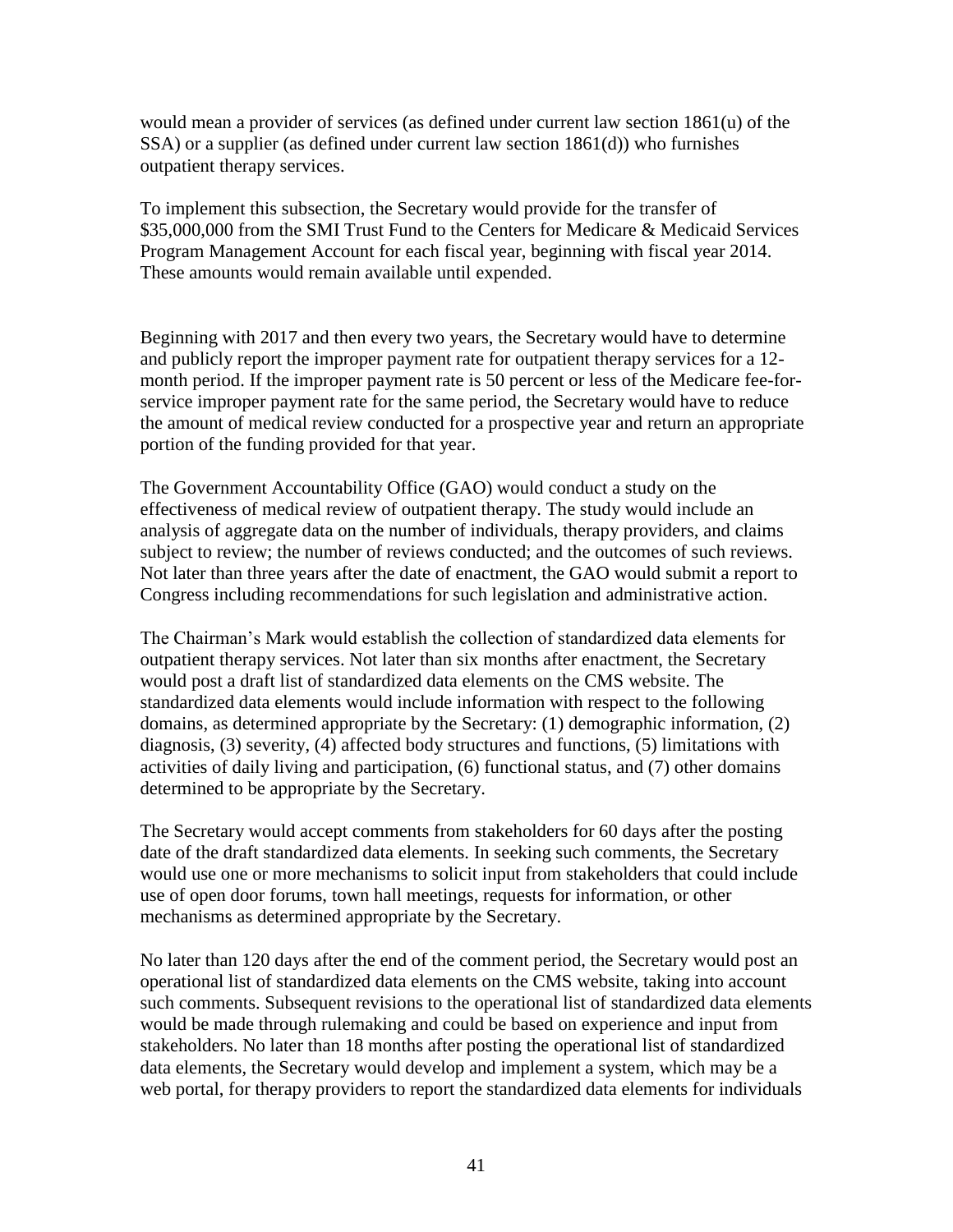receiving outpatient therapy services. The Secretary would seek comments from stakeholders regarding the best way to report the standardized data elements.

The Secretary would specify the frequency of reporting standardized data elements and seek comments from stakeholders regarding the frequency of the reporting. Beginning on the operational date of the reporting system, no Medicare payment would be made for outpatient therapy services furnished to a beneficiary unless a therapy provider were to report the standardized data elements for the beneficiary.

No later than 18 months after the date the data reporting system is operational, the Secretary would submit a report to Congress on the design of a new payment system for outpatient therapy services. The report would include an analysis of the standardized data elements collected and other appropriate data and information. It would consider (1) appropriate adjustments to payment (such as case mix and outliers), (2) payments on an episode of care basis, and (3) reduced payment for multiple episodes. The Secretary would consult with stakeholders regarding design of such a new payment system.

To implement the data collection effort and develop the report on a new outpatient therapy payment system, the Secretary would provide for the transfer of \$7,000,000 from the SMI Trust Fund to the CMS Program Management Account for each fiscal year from 2014 through 2018. The amounts transferred under this subparagraph would remain available until expended.

Requirements under current law (U.S.C. Chapter 35 of Title 44) regarding coordination of federal information, including the Paperwork Reduction Act, would not apply to the specification of the standardized data elements and implementation of the reporting system. There would be no administrative or judicial review of the specification of standardized data elements required under this subsection or the reporting system. For purposes of the specification of standardized data elements and the implementation of the reporting system, the terms 'outpatient therapy services' and 'therapy provider' have the meaning given those terms for the new medical review program.

The current claims-based data collection strategy designed to assist in reforming the Medicare payment system for outpatient therapy services, which was mandated by the MCTRJCA, would sunset effective the date of implementation of the data collection effort established above.

<span id="page-42-0"></span>The Chairman's Mark would require that each request for payment, or bill submitted on or after January 1, 2015, by a therapy provider for an outpatient therapy service furnished by a therapy assistant include an indication that the service was furnished by a therapy assistant (in a form and manner specified by the Secretary).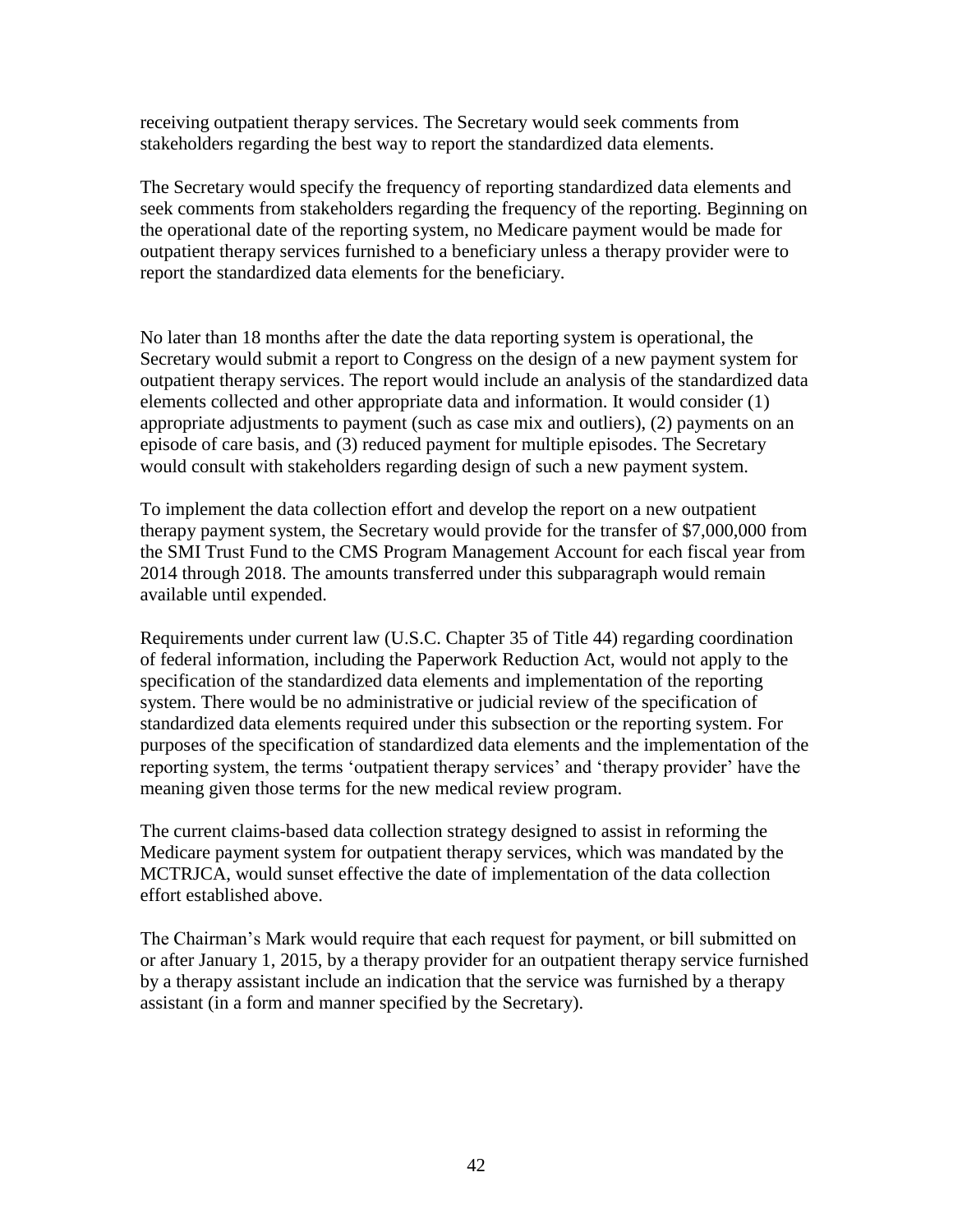### **Sec. 203. Medicare Ambulance Services.**

#### *Current Law*

The MIPPA provided an increase of 2 percent for ground ambulance payments that originate in an urban area and 3 percent for ground ambulance payments that originate in a rural area from July 1, 2008 to January 1, 2010. Subsequent legislation has extended these increased ground ambulance payments until January 1, 2014.

Bonus payments for ground ambulance services that originate in qualified rural areas were established for services provided after July 1, 2004 and before January 1, 2010. Qualified rural areas (also referred to as "super rural") are those where the ambulance transport originates in a rural area determined by the Secretary to be in the lowest  $25<sup>th</sup>$ percentile in terms of population density of all rural county populations. The bonus payment is a 22.6 percent increase for ambulance services that originate in super rural areas. Subsequent legislation has extended the increased ambulance payments in low population density areas until December 31, 2013.

#### *Chairman's Mark*

The Chairman's Mark would extend the temporary payment increases for ground ambulance payments and the bonus payments for ground ambulance services that originate in qualified rural areas for five years until January 1, 2019.

Additionally, the Mark would require the Secretary to develop a data collection system for ambulance providers and suppliers in consultation with stakeholders. The data collection system for ambulance services would include cost, revenue, and utilization and other information to evaluate appropriate payment rates, the utilization of capital equipment and ambulance capacity, and the different types of ambulance services furnished in different geographic regions. No later than January 1, 2015, the Secretary would be required to specify the data collection methodology and to identify a sample of providers and suppliers required to submit such data. Beginning July 1, 2015, identified providers and suppliers who fail to submit such data would receive a 5 percent reduction in Medicare ambulance payments for a one-year period.

The Secretary would be permitted to revise the data collection system as appropriate, after consultation with providers and suppliers of ambulance services. Such consultation would include the use of requests for information and other appropriate mechanisms. In order to continue to evaluate the appropriateness of payment rates, ambulance providers and suppliers would be required to submit such information no less than once every three years. Requirements under current law (U.S.C. Chapter 35 of Title 44) regarding coordination of federal information, including the Paperwork Reduction Act, would not apply to the collection of this information. There would be no administrative or judicial review of the data collection system or those identified as required to submit such information. For purposes of developing this data collection system, \$1 million would be transferred from the SMI Trust Fund.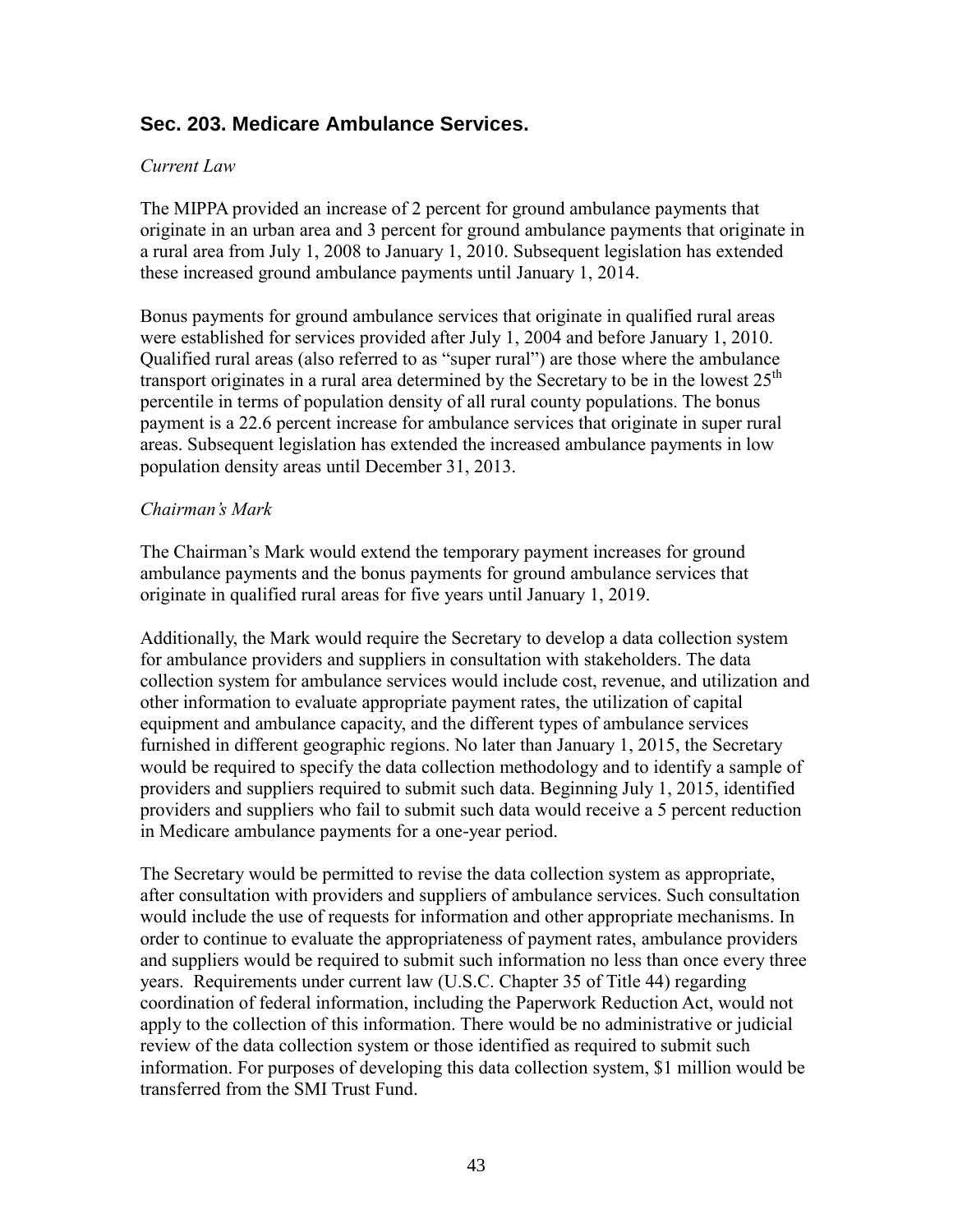### <span id="page-44-0"></span>**Sec. 204. Medicare Dependent Hospitals.**

#### *Current Law*

The Omnibus Budget Reconciliation Act of 1989 (P.L.101-239) created a new Medicare Dependent Hospitals (MDHs) program that made small, rural hospitals eligible for additional payments. The MDH program lapsed in 1994 and was reinstated by the BBA. The program has been extended periodically and changed by subsequent legislation. The MDH special payment status expired on September 30, 2013.

MDHs are small rural hospitals with a high proportion of patients who are Medicare beneficiaries. MDHs have no more than 100 beds and at least 60 percent of acute inpatient days or discharges attributable to Medicare in FY1987 or in two of the three most recently audited cost reporting periods. Specifically, an MDH hospital will be paid the national prospective payment service (PPS) rate plus a percentage difference between that amount and a hospital-specific cost per discharge amount from a given year. Before October 1, 2006 an MDH received 50 percent of the difference between the base rate and its adjusted hospital-specific costs. Since October 1, 2006, an MDH has received 75 percent of the difference between the base rate and its adjusted hospital-specific costs.

#### *Chairman's Mark*

The Chairman's Mark permanently extends the MDH program and modifies additional provisions related to MDHs beginning October 1, 2013. The eligible MDH reimbursement would be the Inpatient Prospective Payment System (IPPS) rate plus 62.5 percent of the difference between the MDH's costs per discharge and the IPPS rate. No later than a year after enactment, the GAO would be required to issue a report on the payer mix and potential future payer mix of MDHs, characteristics of MDHs that meet the 60 percent requirement threshold based on FY1987 cost reports, whether or not FY1987 should continue as an eligible cost reporting period for the 60 percent requirement, and other items deemed appropriate.

### <span id="page-44-1"></span>**Sec. 205. Low-Volume Hospitals.**

#### *Current Law*

Under the Medicare IPPS, certain low-volume hospitals receive a higher payment amount to account for their higher costs per discharge in Fiscal Year 2012 and Fiscal Year 2013. The adjustment operates on a sliding scale with hospitals having fewer than 200 Medicare discharges receiving a 25 percent payment increase, decreasing on a sliding scale to 0 percent for hospitals with more than 1,600 Medicare discharges. These hospitals must be located more than 15 miles or more from another comparable hospital. This adjustment expired on September 30, 2013.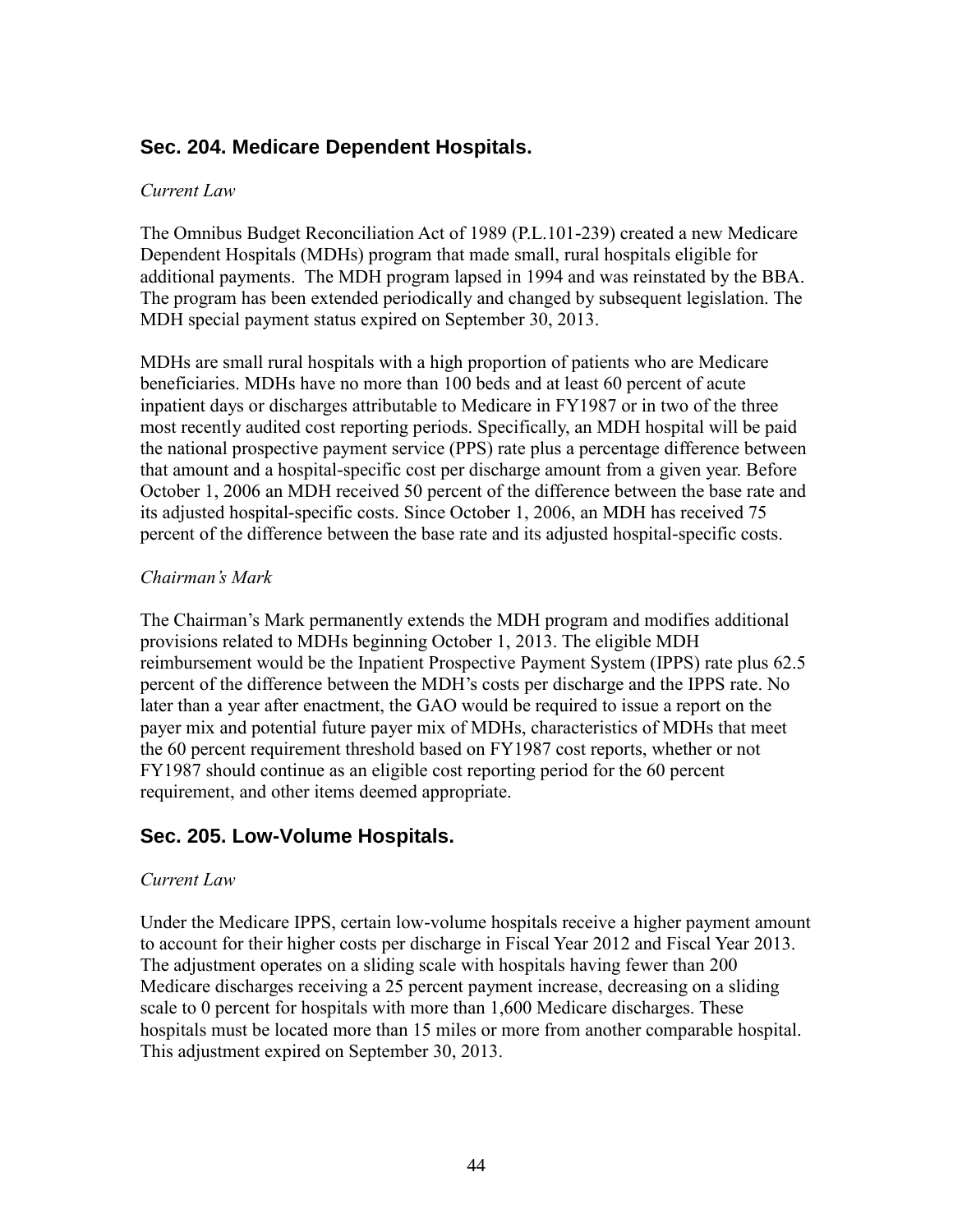The low-volume adjustment is based on the concept that large hospitals benefit from certain economies of scale that are not available to small hospitals with limited discharges. The Medicare Payment Advisory Commission (MedPAC) has reported that this adjustment is not well targeted because hospitals may have a small number of Medicare patients while also treating a large number of non-Medicare patients. In MedPAC's view, Congress may wish to consider changing the low-volume formula to reflect total discharges rather than Medicare discharges.

#### *Chairman's Mark*

The Chairman's Mark would permanently modify the low-volume adjustment standards under the Medicare IPPS beginning on October 1, 2013. For FY2014 and subsequent fiscal years, the low-volume adjustment standards would be 20 percent for hospitals with 500 or fewer total discharges, decreasing on a sliding scale to 0 percent for hospitals with more than 2,500 total discharges.

### <span id="page-45-0"></span>**Sec. 206. Medicare Special Needs Plans.**

#### *Current Law*

Section 231 of the Medicare Prescription Drug, Improvement and Modernization Act of 2008 (MMA, P.L. 108-173) established a new type of Medicare Advantage (MA) coordinated care plan to focus on individuals with special needs. Special needs plans (SNPs) are allowed to target enrollment to one or more types of special needs individuals including (1) institutionalized (I-SNPs), (2) dually eligible (D-SNPs), and/or (3) individuals with severe or disabling chronic conditions (C-SNPs). Fully Integrated Dual Eligible SNPs (FIDE-SNPs) are a subset of D-SNPs that must fully integrate Medicare and Medicaid benefits, including long-term care services and supports, and have a contract with the state Medicaid program among other requirements.

In general, SNPs are required to meet all applicable statutory and regulatory requirements that apply to MA plans, including: state licensure as a risk-bearing entity; MA reporting requirements that are applicable depending on plan size; and Part D prescription drug benefit requirements. SNP payment procedures mirror CMS's procedures for MA plans. SNPs prepare and submit a bid like other MA plans, and are paid in the same manner as other MA plans based on the plan's enrollment and risk adjustment payment methodology.

Among other changes, the MIPPA required that all SNPs have evidenced-based models of care (MOC). An MA organization must design separate MOCs to meet the special needs of the target population for each SNP it offers. MOCs must have goals and objectives for the targeted population, a specialized provider network, use nationallyrecognized clinical practice guidelines, conduct health risk assessments to identify the special needs of beneficiaries, and add services for the most vulnerable beneficiaries including, but not limited to those beneficiaries who are frail, disabled, or near the endof-life.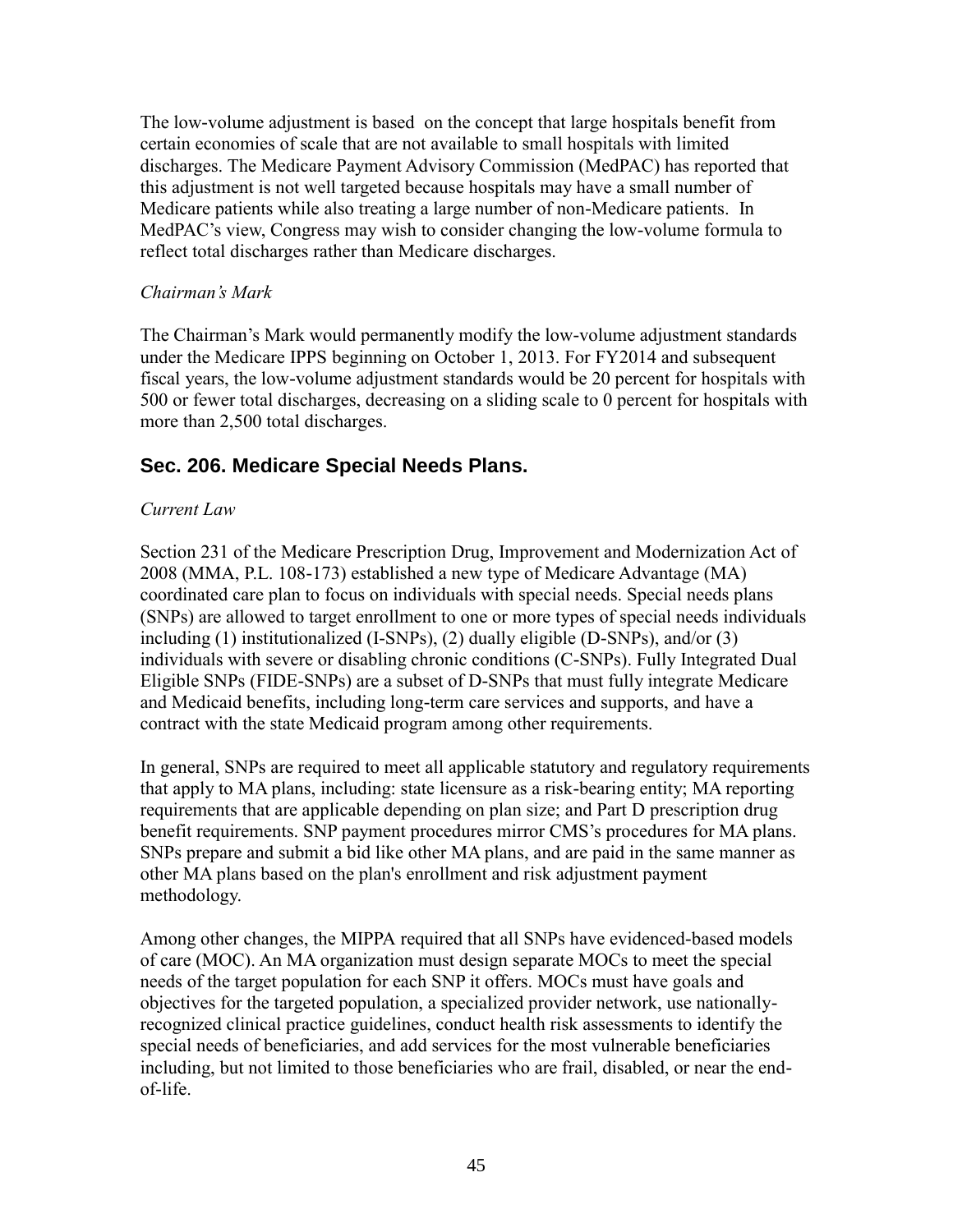The ACA extended SNP authority through December 31, 2013 and temporarily extended authority through the end of 2012 for SNPs that do not have contracts with state Medicaid programs to continue to operate, but not to expand their service area. Other ACA changes applicable to SNPs included the following: 1) required all SNPs to comply with an approval process that will be based on CMS standards and executed by the National Committee for Quality Assurance (NCQA) beginning January 1, 2012. NCQA rating is based on scores for each of eleven clinical and non-clinical elements in each SNPs MOC; 2) authorized CMS to pay a frailty adjustment payment to Fully Integrated Dual Eligible SNPs (FIDE-SNPs); 3) established new cost-sharing requirements for SNPs; and 4) required CMS to implement new quality-based payment procedures for all MA plans by 2012.

In addition, the ACA required the Secretary to establish the Federal Office of Coordinated Health Care (MMCO) within CMS to facilitate Medicare and Medicaid coordination within CMS for dual eligible beneficiaries.

The ATRA extended SNP authority through December 31, 2014, and also temporarily authorized SNPs that do not have contracts with state Medicaid programs to continue to operate, but not to expand their service areas. Beginning January 1, 2015, SNP enrollment will not be restricted only to special needs individuals.

#### *Chairman's Mark*

The Chairman's Mark would permanently authorize I-SNPs, re-authorize D-SNPs through December 31, 2020, and re-authorize C-SNPs through December 31, 2017.

The Chairman's Mark would require the Secretary to establish by April 1, 2015 procedures that would unify the Medicare and Medicaid appeals procedures applicable to D-SNPs. In establishing unified Medicare-Medicaid appeals procedures, the Secretary would be required to solicit comments from states, plans, beneficiary representatives, and other relevant stakeholders. To the extent compatible with the process for unifying Medicare and Medicaid appeals procedures, the Secretary would ensure that the following requirements were included: 1) adoption of the most protective provisions for D-SNP enrollees under current law, including continuation of benefits under Medicaid pending timely filed appeals; 2) differences in Medicaid state plans are taken into account; and 3) be easily navigable by D-SNP enrollees. The unified procedures must also include: 1) a single notification of all applicable Medicare and Medicaid appeal rights; 2) appeals notices written in plain language and available in a language and format that is accessible to enrollees; 3) unified Medicare and Medicaid timeframes for internal (plan) and external (Medicare and Medicaid) such as the enrollee's filing of appeals, plan acknowledgement, and appeal resolution and notification of appeal decisions; and 4) mechanisms to allow D-SNP plans to track and resolve grievances. The Chairman's Mark would require that beginning January 1, 2016, D-SNP plan contracts would be required to use the unified Medicare-Medicaid appeals procedures.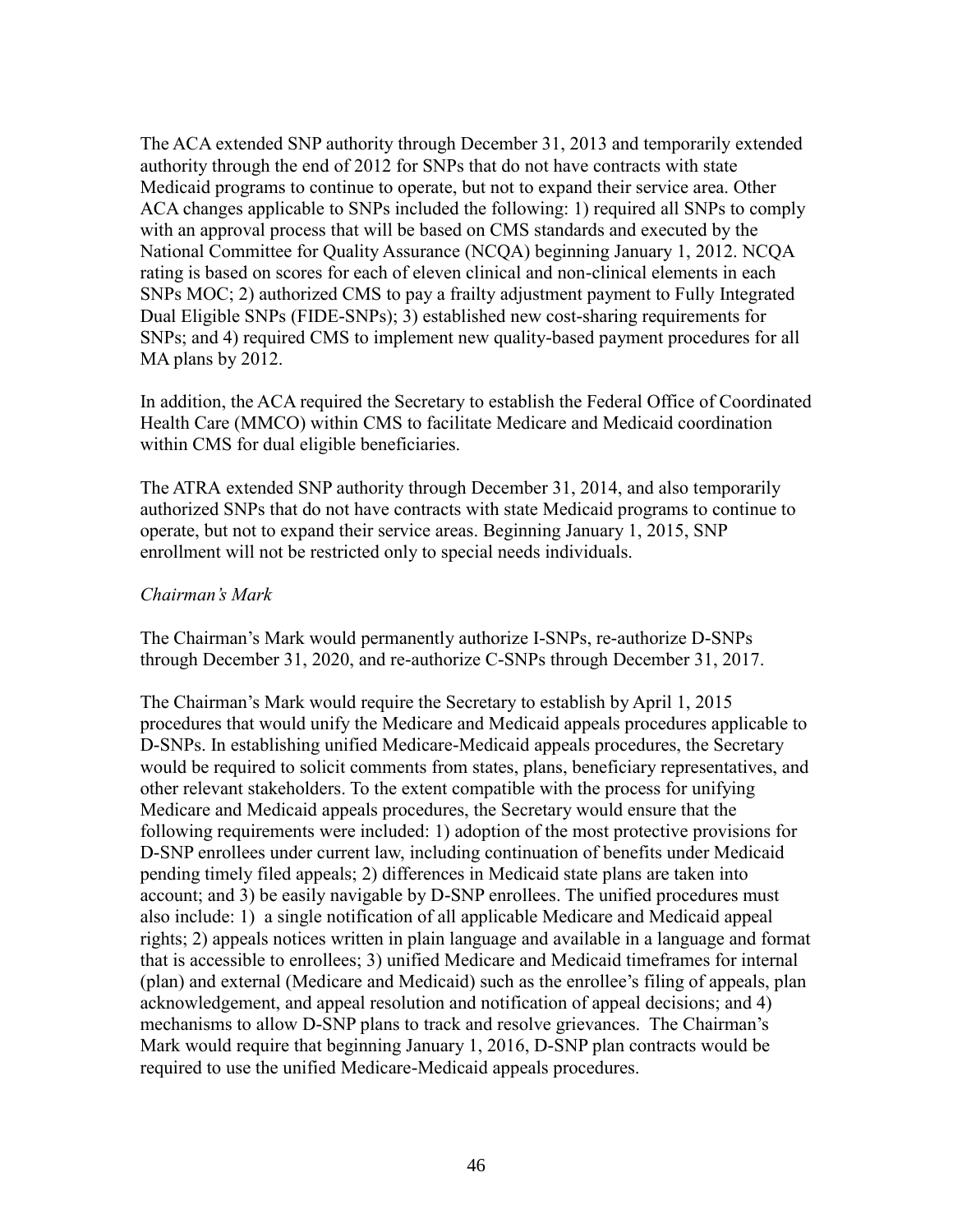The Chairman's Mark would require that beginning in January 1, 2018, most D-SNPs would be required to integrate all Medicare and Medicaid benefits and meet the requirements for a FIDE-SNP, including, to the extent current state law under the state's Medicaid plan permitted capitated payments for long-term care services or behavioral health services. If the Secretary determines that D-SNPs failed to meet contract requirements for full integration of all Medicare and Medicaid benefits for 2018 or 2019, the Secretary is authorized to impose one of the following sanctions: 1) reduce MA payments; 2) close enrollment to new plan enrollees; 3) apply MA sanctions, including civil money penalties and suspension; and 4) other reasonable actions as determined by the Secretary (other than the sanction to deem no longer meeting the D-SNP definition). Finally, the Chairman's Mark requires that in order to meet the definition of a D-SNP for 2020 and subsequent years, D-SNPs must fully integrate Medicare and Medicaid benefits and meet the current law definition of a FIDE-SNP.

D-SNPs that only enroll Medicare beneficiaries for whom the only Medicaid benefit to which the individuals are entitled is Medicare cost-sharing assistance would not be required to fully integrate Medicare and Medicaid benefits in their contracts effective January 1, 2018.

The Chairman's Mark would designate the MMCO as the dedicated CMS contact to assist states in addressing D-SNP Medicare-Medicaid misalignments. In this role, MMCO would be required to establish a uniform process for disseminating Medicare contract information to state Medicaid agencies as well as to D-SNPs. MMCO would also be required to establish basic resources for states that are interested in exploring D-SNPs as a platform for integrating Medicare-Medicaid services for dual eligible beneficiaries.

The Chairman's Mark would add the following requirements for C-SNP care management plans that would begin with contracts effective January 1, 2016: 1) the interdisciplinary provider team that C-SNPs are required to have would include providers with training in an applicable specialty and demonstrated expertise in treating individuals with the chronic conditions the C-SNP would target; 2) requirements developed by the Secretary to provide face-to-face encounters with the C-SNP's enrollees; 3) a requirement that MOC include the results of the initial assessment and each annual reassessment are addressed in the enrollee's required individualized care plan; 4) the Secretary would be required to ensure that as part of the annual MOC evaluation that whether or not the plan fulfilled the goals identified would be taken into account; and 5) the Secretary would be required to establish a minimum benchmark for each MOC element and to only approve a C-SNPs MOC if each element met those minimum benchmarks.

The Chairman's Mark would make changes to the SNP quality ratings and measurement and publication. Beginning with contracts effective January 1, 2016, the Secretary would be required to increase emphasis on SNPs' performance improvement or decline as follows when determining a plan's annual star ratings. Specifically, the Secretary of HHS would be required to ensure that at least 25 percent but not more than 33 percent of the annual star rating is based on the SNP's performance improvement or decline. The Secretary would be required to measure the SNP performance improvement or decline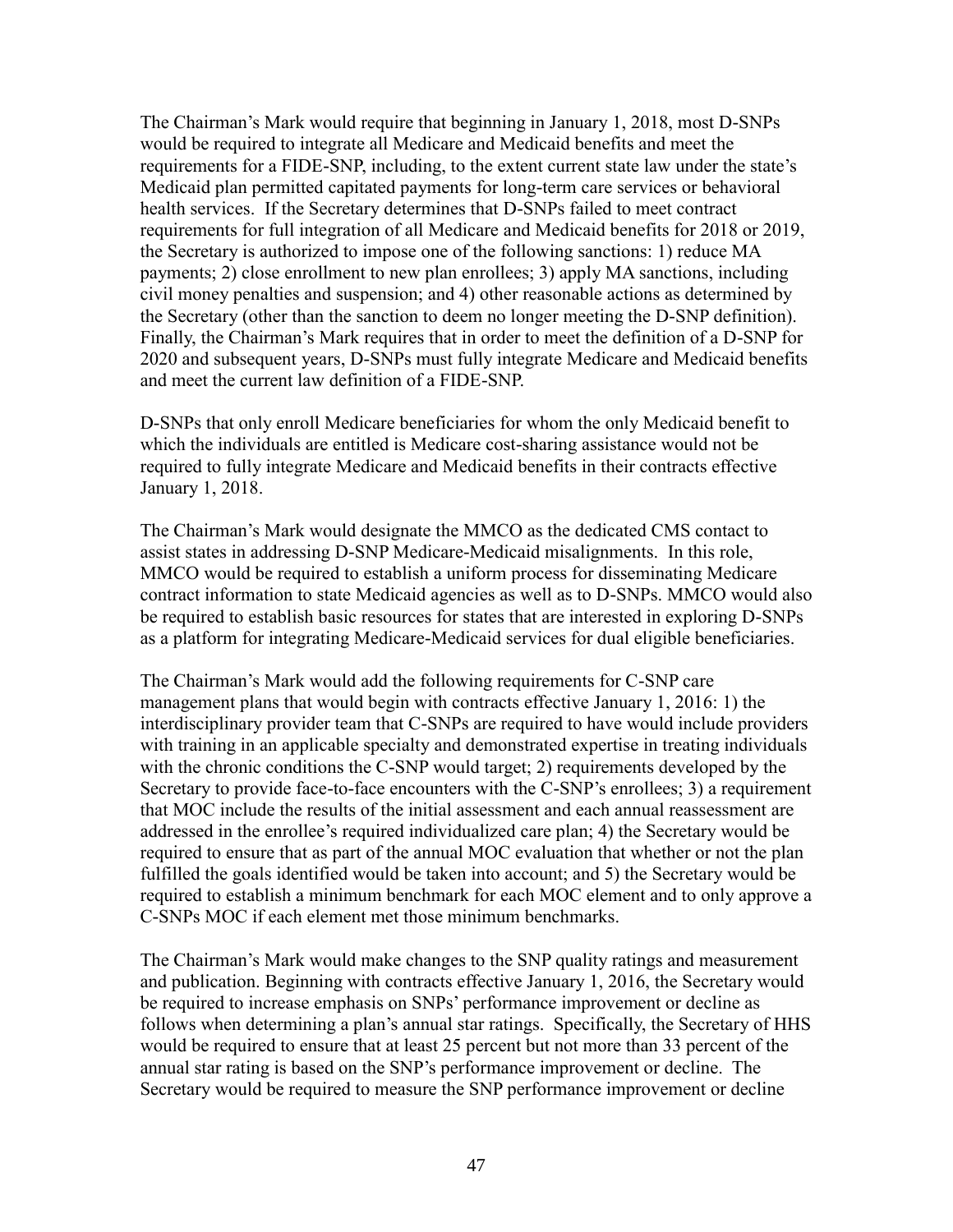based on the net change in the SNP plan's individual star rating measures In order to ensure that plans are not punished in cases where it is impossible to improve, the Secretary would be authorized to appropriately adjust SNP plan improvement ratings when plans have achieved a 5-Star rating or the highest rating overall possible or for individual measures. This increased emphasis on improvement would not apply to SNPs with an overall star rating below a minimum threshold determined by the Secretary of **HHS** 

The Chairman's Mark would allow the Secretary to report and apply quality ratings of SNPs at the plan level instead of the contract level, as it is under current law. In requiring reporting and applying quality ratings at the plan level, the Secretary would be required to take into consideration the minimum enrollment that would be necessary to enable valid quality measurement at the plan level. In the instance the Secretary reports quality measures at the plan level, the quality measurement must include the Medicare Health Outcomes Survey (HOS), Healthcare Effectiveness Data Information Set (HEDIS), and Consumer Assessment of Healthcare Providers and Systems (CAHPS) measures. Also, if the Secretary uses the option to require quality reporting and the application of ratings at the plan level, then payment and other administrative actions linked to qualify measurement would be applied at the plan level.

The Chairman's Mark would require that GAO conduct a study to determine how the Secretary could change the MA SNP quality measurement system to allow an accurate comparison of the care quality provided by SNPs for individual plans as well as for SNPs overall, to the care quality delivered under Medicare FFS and other MA plans for similar populations. GAO would be required to submit the report on SNP quality compared to other Medicare delivery sources by July 1, 2016. GAO's report would be required to contain recommendations for legislative and administrative action as determined appropriate by GAO.

### <span id="page-48-0"></span>**Sec. 207. Medicare Cost Contracts.**

#### *Current Law*

Medicare cost contracts are contracts with private health plans where plan payment is based on the reasonable costs actually incurred to provide Medicare covered benefits to enrollees. Cost contracts were first authorized by the Social Security Amendments of 1972 (P.L. 92-603), as were contracts that paid private health plans a modified per capita (risk-based) monthly payment. The BBA prohibited the Secretary from extending or renewing cost contracts beyond December 31, 2002, while also transitioning the riskbased contracts to the new Medicare+Choice program, later to become the Medicare Advantage (MA) program. Seven subsequent pieces of legislation extended the Secretary's authority to enter into cost contracts, as follows:

(1) The Balanced Budget Refinement Act of 1999 (BBRA, P.L. 106-113) extended the authority through 2004.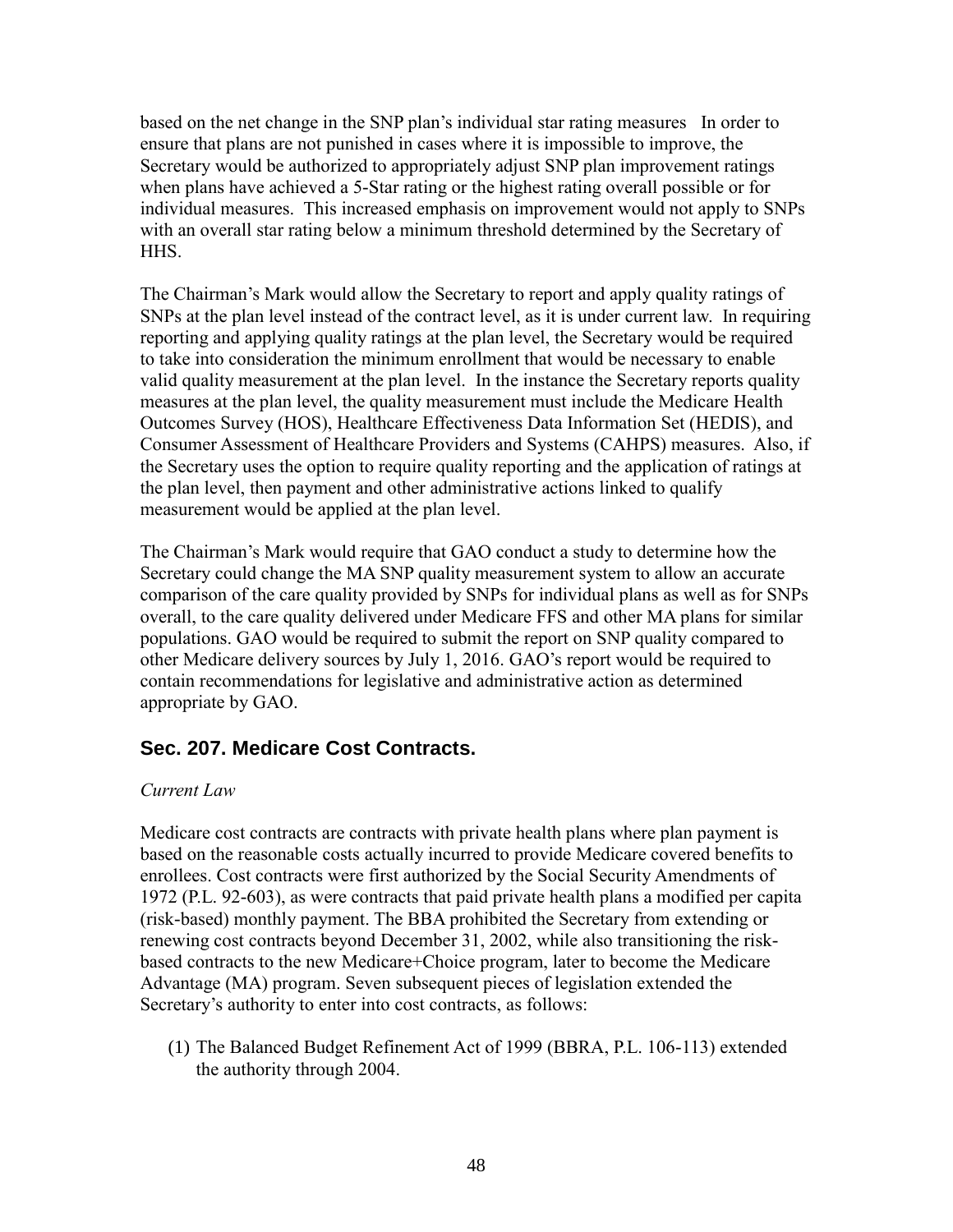- (2) The Medicare, Medicaid, and SCHIP Benefits Improvement and Protection Act of 2000 (BIPA, P.L. 106-554) allowed cost contracts to expand their service areas if the request was submitted to the Secretary before September 1, 2003.
- (3) The MMA allowed cost contracts to be extended or renewed indefinitely. However, beginning in 2008, these contracts could not be extended or renewed for a service area that during the previous year had two or more MA regional plans or two or more MA local (formerly Medicare+Choice) plans.
- (4) The Medicare, Medicaid, and SCHIP Extensions Act of 2007 (MMSEA, P.L. 110- 173) extended by one year – from January 1, 2008, to January 1, 2009 – the length of time a cost plan could continue to operate in an area previously served by two or more local MA plans or two or more regional MA plans.
- (5) The MIPPA extended by one year from January 1, 2009, to January 1, 2010 the length of time a cost plan could continue to operate in an area previously served by two or more local or two or more regional plans. To prohibit a cost plan from participating after January 1, 2010, the two or more plans in the service area were required to be offered by different organizations, and meet minimum enrollment requirements.
- (6) The ACA extended by three years from January 1, 2010 to January 1, 2013 the length of time a cost plan could continue to operate in an area previously served by two or more local or two or more regional plans that met minimum enrollment requirements.
- (7) The ATRA extended by one year from January 1, 2013 to January 1, 2014 the length of time a cost plan can continue to operate in an area previously served by two or more local or two or more regional plans that meet minimum enrollment requirements.

Under current law, Medicare cost contracts can be extended or renewed indefinitely, except that, under current authority, beginning on or after January 1, 2014, these contracts may not be extended or renewed in areas that during the entire previous year (2013) had two or more MA regional plans or two or more MA local plans offered by different organizations, with a minimum enrollment. These cost contracts will not be renewed at the end of 2014, based on minimum enrollment data for the 2013 contract year, and will cease to operate after 2014.

#### *Chairman's Mark*

Effective for plan year 2015, the Chairman's Mark would allow the Secretary to extend or renew cost contracts that had served an area where two or more local or regional MA plans with minimum enrollment had served in 2013, but would prohibit new enrollment into those cost contract plans for 2015.

Cost contract plans with restricted enrollment in 2015 would be able to either apply to convert to a new (MA) plan under Part C in 2016 (if they were to notify the Secretary of their intent to do so by a date specified by the Secretary), or have their contract terminated effective 2016.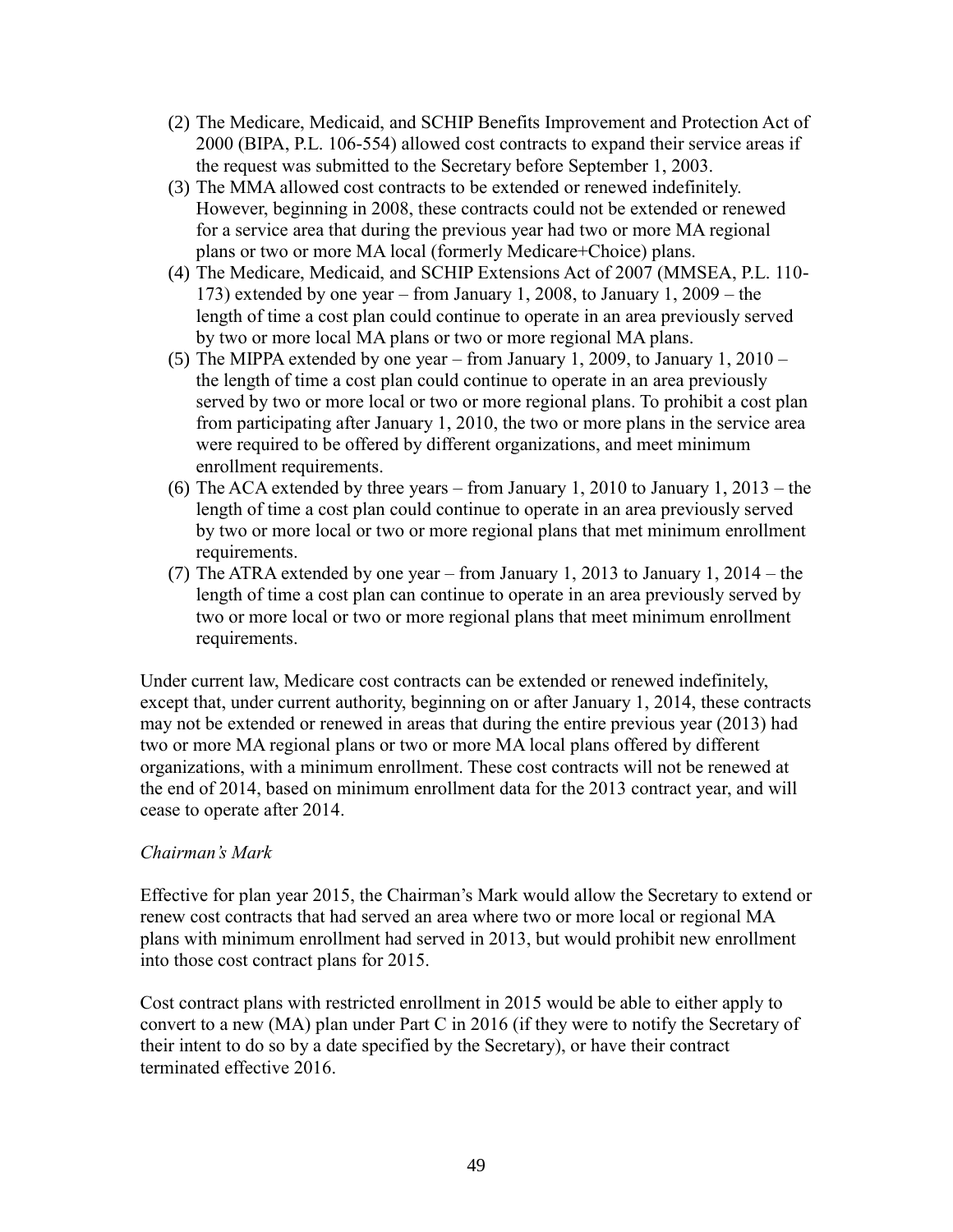The Secretary would be required to establish a process whereby the enrollees of the cost contract plans that were to convert to MA plans for 2016 would be automatically enrolled into a new MA plan. The automatic enrollment into the newly converted MA plans would also apply to the cost plan's enrollees with End Stage Renal Disease (ESRD). Cost plans that included a drug benefit would be required to retain drug coverage as part of their new MA plan. Similarly, cost plans that did not include a drug benefit would not be allowed to add one when applying to convert to MA plans. The MA monthly beneficiary premium for a converted plan would not be allowed to exceed the monthly premium under the previous cost contract by more than 10 percent. The converted plan would be required to provide benefits, premiums, and access to providers comparable to what was available under the cost plan the previous year. To ensure continuity of care, the converted MA plan would be required to maintain current providers and courses of treatment for enrollees at the time of enrollment for at least 90 days after enrollment. During this 90 day period, the converted plan would be required to pay non-contracted providers for items and services furnished to enrollees at amounts not less than amounts paid under original fee-for-service Medicare.

The Secretary would be required to identify the affected enrollees of plan conversions by no later than 30 days prior to the start of the annual coordinated election period (which begins on October 15th). Enrollees subject to the automatic enrollment would be able to change their enrollment during the annual, coordinated election period to a different MA plan or to Medicare fee-for-service and could also change their enrollment one additional time during a period starting after the last day of the annual, coordinated election period (December  $7<sup>th</sup>$ ) and ending on the last day of February of the following year.

Prior to the start of the annual coordinated election period, the Secretary would be required to send affected enrollees a notification of their automatic enrollment into the new MA plan and information about their options to make a different election during the annual coordinated election period and/or their additional special election period. The Secretary would also be required to provide affected enrollees with a description of the differences in benefits, cost-sharing, premiums, drug coverage, and provider networks between their former cost plan and the new MA plan.

The Secretary would be required to adjust the star quality rating used to set the maximum payment rate for MA plans so that the star rating for the newly converted MA plan for its first two plan years would be equal to the star rating assigned to the cost plan in the last year before it was converted to a new MA plan.

### <span id="page-50-0"></span>**Sec. 208. Quality Measure Endorsement and Selection.**

#### *Current Law*

Section 183 of the MIPPA (adding SSA section 1890) required the Secretary to have a contract with a consensus-based entity (e.g., National Quality Forum or NQF) to carry out specified duties related to performance improvement and measurement. These duties include, among others, priority setting; measure endorsement; measure maintenance;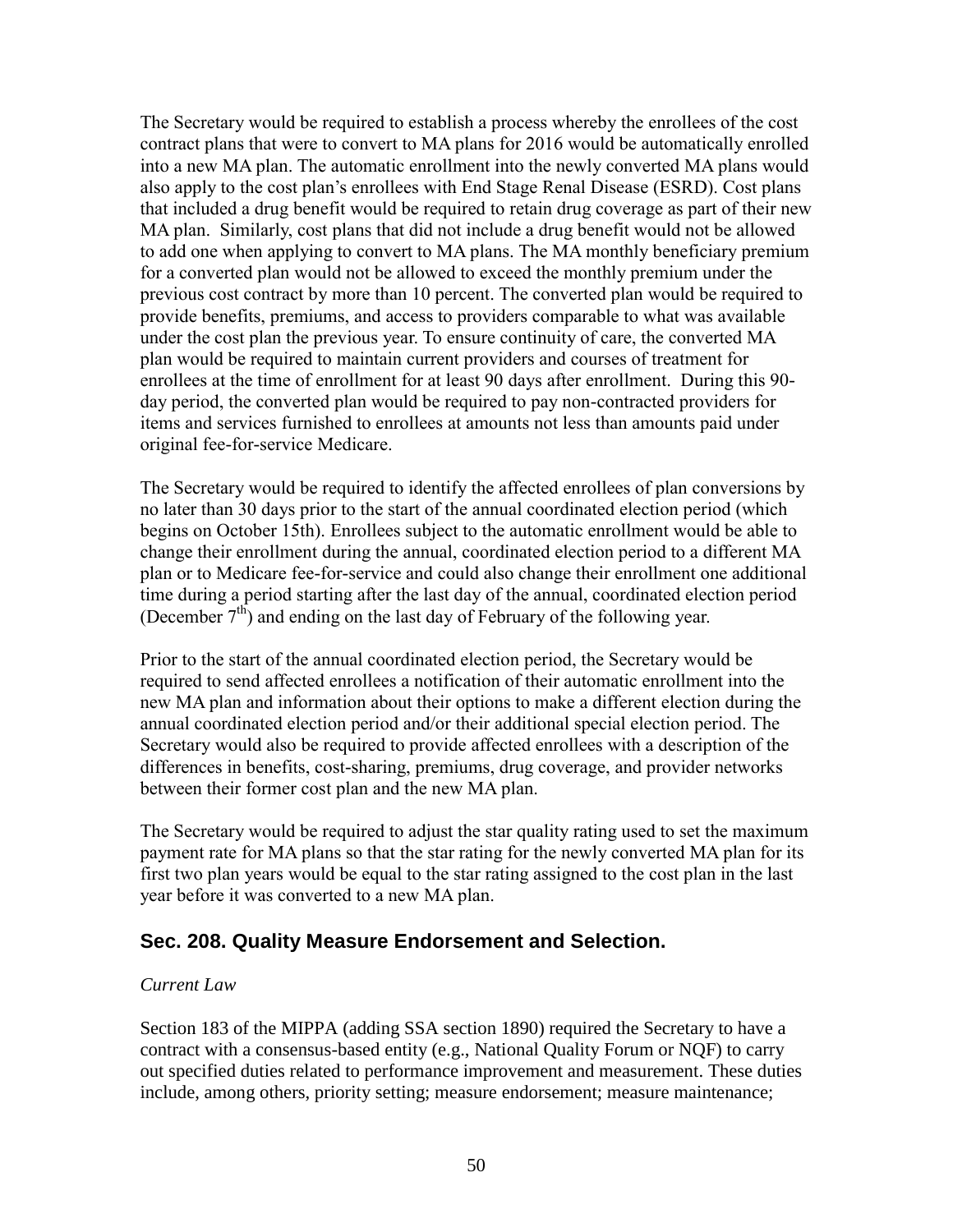convening multi-stakeholder groups to provide input on the selection of quality measures and national priorities; and annual reporting to Congress. MIPPA section 183(d) appropriated \$10 million for each of the FY2009 through FY2012; section 609 of the ATRA extended this funding through FY2013.

Under current law, the Secretary is required to establish a pre-rulemaking process to select quality measures for use under Title XVIII. This process includes gathering multistakeholder input; making measures under consideration available to the public; transmission to, and consideration by, the Secretary of the input of multi-stakeholder groups; and the publication of the rationale for the use of any quality measure in the Federal Register; among others. The Secretary is required to establish a process for disseminating quality measures used; and to periodically review quality measures and determine whether to maintain the use of a measure or to phase it out. In addition, the consensus-based entity under the contract in SSA section1890 (multi-stakeholder group convening and reporting duties) has additional duties. Through its Measure Applications Partnership (MAP), NQF has been convening multi-stakeholder groups to provide input into the selection of quality measures for use in the Medicare program; MAP has published two annual reports with recommendations for selection of quality measures (February 2012 and February 2013). HHS was appropriated \$20 million for each of FY2010 through FY2014 for these activities.

#### *Chairman's Mark*

Generally, the Chairman's Mark would modify the duties for the consensus-based entity with a contract under SSA section 1890; would add a new SSA section 1890A to create a second contract for a new entity to carry out duties related to the selection of quality measures; and would re-designate existing SSA section 1890A as SSA section 1890B and modify the duties for the Secretary under the new SSA section 1890B. In addition, the provision would extend funding for existing SSA sections 1890 and 1890A(a)-(d) for FY2014 and would combine funding for section 1890, new section 1890A, and the redesignated section 1890B (excluding the development of quality measures or public reporting on hospital-acquired conditions).

Specifically, the Chairman's Mark would re-designate existing SSA section 1890A as section 1890B, and would add a new section 1890A titled "Contract with an Entity Regarding Input on the Selection of Measures." An entity must meet the following requirements to qualify for becoming the new entity under section 1890A:

- (1) Be a private nonprofit entity;
- (2) Be governed by a board including representatives of health plans, health care providers and practitioners, health care consumers, purchasers, and employers;
- (3) Have at least 4 years of experience in working with measures; and
- (4) Have no membership fees or fees that are reasonable and adjusted based on the capacity of a potential member to pay. Membership fees would not be allowed to pose a barrier to the participation of individuals or groups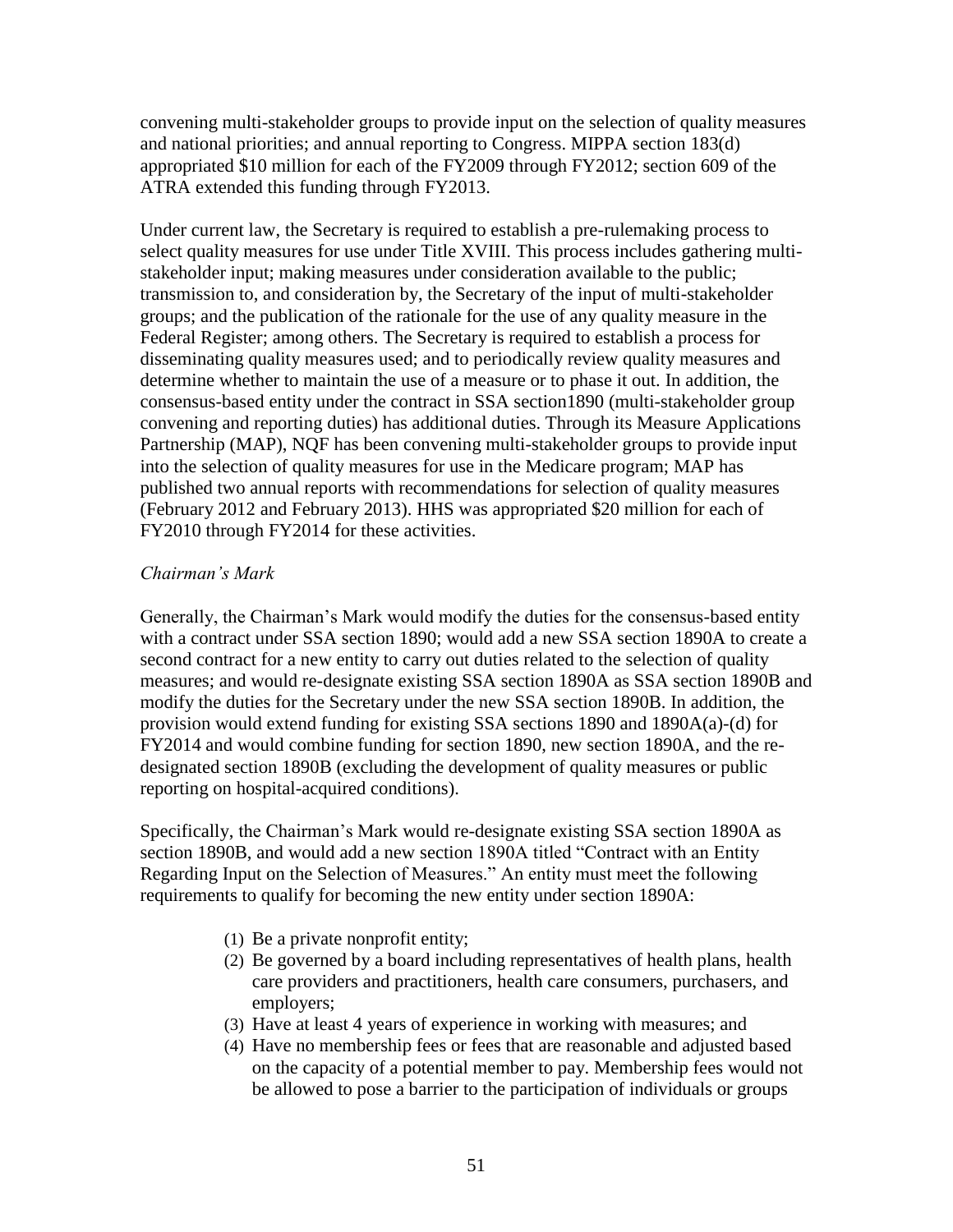with low or nominal resources in the entity's functions.

(5) Not be a measure developer.

The Chairman's Mark would require that the contract be awarded beginning in FY2015; continue for a period of three years; and adhere to competitive bidding procedures as defined at 41 U.S.C. 403(5).

The Chairman's Mark would transfer the following duties currently under the SSA section 1890 consensus-based entity to the measure selection entity with the contract under the new SSA section 1890A: (1) priority setting (existing SSA section 1890(b)(1)); (2) convening of multi-stakeholder groups (existing SSA section 1890(b)(7)); and (3) transmission of multi-stakeholder input (existing SSA section 1890(b)(8)).

The Chairman's Mark would also create additional duties for the new entity. The entity would facilitate increased coordination and alignment between the public and private sectors with respect to quality and efficiency measures. The entity would have to conduct an ongoing analysis of gaps in endorsed quality and efficiency measures.

By March 1 of each year, the SSA section 1890A entity would have to issue a report on (1) the performance of its duties, (2) the recommendations of the entity's priority setting process, (3) the multi-stakeholder groups' input on the selection of quality and efficiency measures, (4) the findings of its gap analysis, and (5) any other items determined appropriate by the Secretary. Within 6 months of receiving this report, the Secretary would have to review the report and publish it in the Federal Register, together with any of the Secretary's comments on the report.

The Chairman's Mark would also modify the duties of the entity under SSA section 1890A related to convening multi-stakeholder groups. It would require the entity, to the extent feasible to make every effort to ensure its multi-stakeholders groups are balanced across stakeholders. The Chairman's Mark would also require the multi-stakeholder groups' input to include a detailed description of the rationale for each recommendation made. Such rationales could include (1) the expected impact of the measure on individuals, (2) the burden on providers and suppliers, (3) the expected influence over the behavior of providers and suppliers, (4) applicability of a measure for more than one setting or program, and (5) other areas determined in consultation with the Secretary. In providing the input, the entity could consider whether it is appropriate to provide separate recommendations with respect to measures for the internal use of a provider or supplier, quality reporting, public reporting, and payment provisions. The Chairman's Mark would also direct the multi-stakeholder group to provide input on the selection of quality and efficiency measures for use in other Social Security Act health care programs other than Medicare.

The Chairman's Mark would modify the dates by which the SSA section 1890A entity must transmit the multi-stakeholder group's input to the Secretary. For measures used under payment systems operating on a fiscal year basis, the entity would have to transmit the input by February 1. For all other measures received from the Secretary, the entity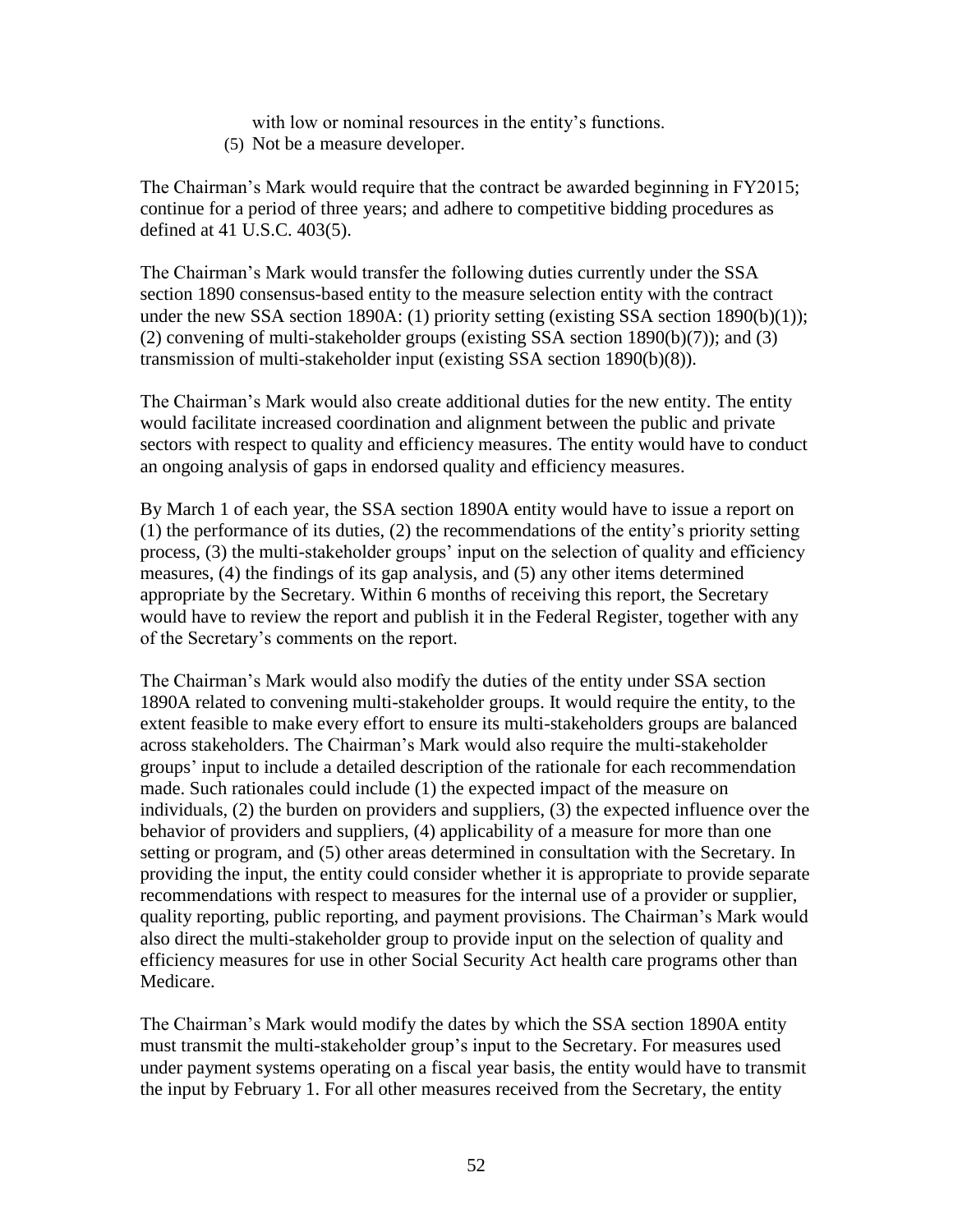would have to transmit the input by April 1. However, the Secretary could make available to the public a limited number of measures apart from the dates above. In turn, the entity with a contract under section 1890A would transmit to the Secretary the multistakeholder group's input on a timely basis.

The Chairman's Mark would modify the contracting process for the consensus-based entity with a contract under SSA section 1890. The Chairman's Mark would require the Secretary to rebid the contract for the consensus-based entity at least every three years, instead of every four years. It would strike the statutory reference to the National Quality Forum as an example of a possible consensus-based entity, and it would require that the entity not be a measure developer.

The Chairman's Mark would modify required duties for the consensus-based entity with a contract under SSA section 1890. It would strike the existing requirement that the entity review and endorse episode groupers. Because the Chairman's Mark would make priority setting, gap analysis, and convening multi-stakeholder groups the duties of the SSA section 1890A entity, the Chairman's Mark would eliminate the requirement that consensus-based entity annually report on these duties. The entity would also facilitate increased coordination and alignment between the public and private sector with respect to quality and efficiency measures.

The Chairman's Mark would modify the duties of the Secretary under new SSA section 1890B (existing SSA section 1890A). Specifically, the Chairman's Mark would modify the date by which the Secretary must make its list of measures available to the public and the SSA section 1890A entity for pre-rulemaking input. The applicable dates would be October 1 with respect to measures for use under payment systems that operate on a fiscal year basis, and January 1 with respect to all other quality and efficiency measures. However, the Secretary could make available to the public a limited number of measures apart from the dates above. The Chairman's Mark would also require the Secretary to consider the benefits of the alignment of measures between the public and private sector when periodically reviewing quality and efficiency measures.

The Secretary would also be required to publish a list of concordance rates for each type of provider or supplier. Each annual final rule would contain the concordance rate for the applicable type or types of providers and suppliers. The Secretary would also have to publish in the Federal Register the rationale for the use of any quality and efficiency measure that has not been recommended by the multi-stakeholder group.

The Chairman's Mark would require the Secretary to provide for the transfer of \$7 million for FY2014, from the Medicare Part A and B Trust Funds to the CMS Program Management Account, to carry out the activities in existing section 1890 and section 1890A(a)-(d). These amounts would be required to remain available until expended.

The provision would require the Secretary to provide for the transfer of \$25 million for each of fiscal years 2015 through 2017, from the Medicare Part A and B Trust Funds to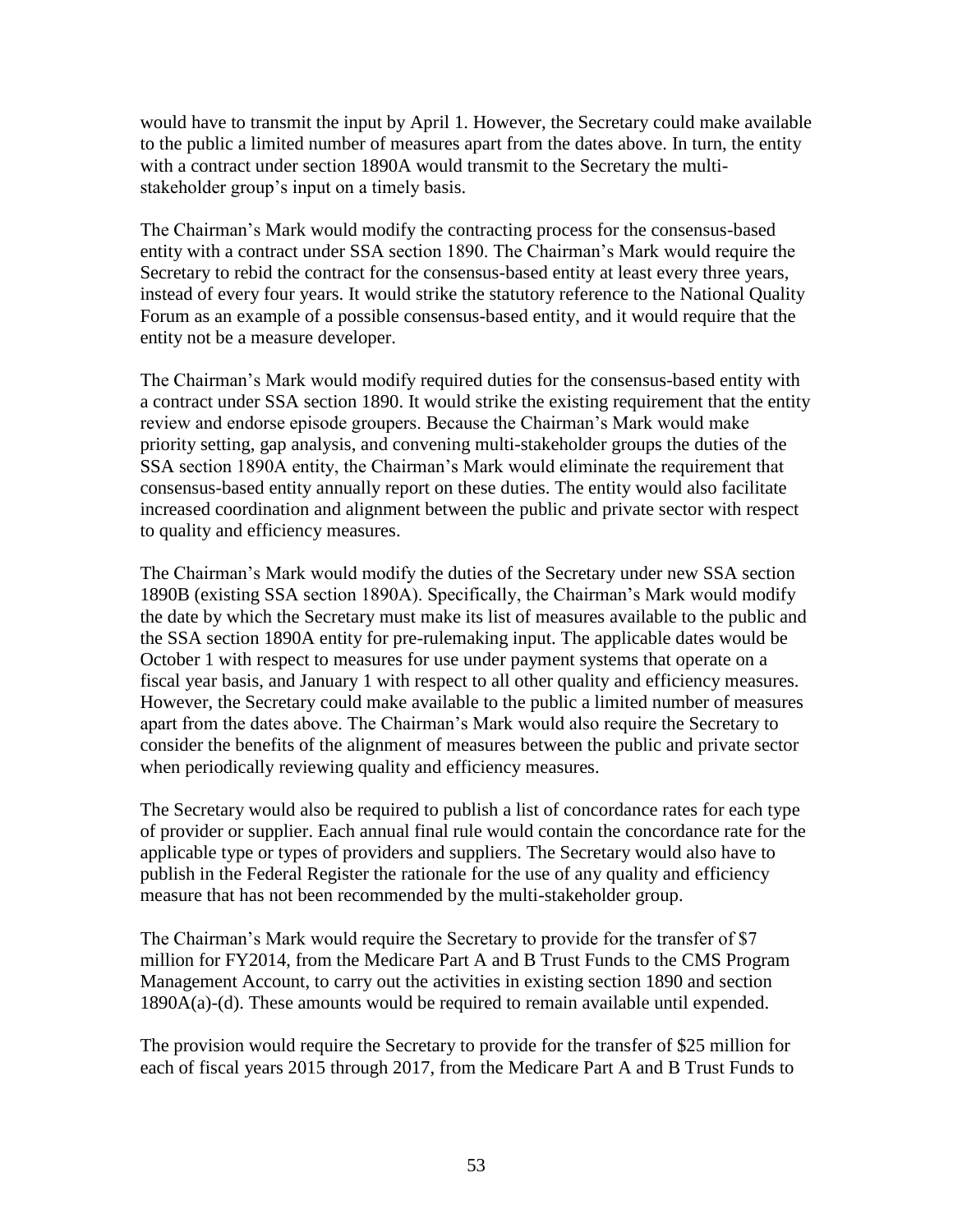the CMS Program Management Account, to carry out section 1890; section 1890A; and section 1890B (excluding sections 1890B(e) and (f)).

The Chairman's Mark would specify that the changes above would be effective as of October 1, 2014, and that they would apply to contract periods under sections 1890 and 1890A that begin on or after October 1, 2014.

### <span id="page-54-0"></span>**Sec. 209. Outreach and Assistance for Low-Income Programs.**

#### *Current Law*

Section 119 of the MIPPA appropriated \$25 million for FY2008 and FY2009 for lowincome Medicare beneficiary outreach and education activities through the following programs: State Health Insurance Counseling and Assistance Programs (SHIPs), Area Agencies on Aging (AAAs), Aging and Disability Resource Centers (ADRCs), and the Administration on Aging (AoA). Section 3306 of the ACA extended authority for the low-income outreach activities and appropriated \$45 million for these programs. The appropriations authorized by the ACA were available for obligation through FY2012. Section 610 of the ATRA extended these appropriations through FY2013 and appropriated the following amounts for low-income Medicare beneficiary outreach and assistance activities: SHIPs, \$7.5 million; AAAs, \$7.5 million; ADRCs, \$5 million; and the Contract with the National Center for Benefits and Outreach Enrollment, \$5 million.

Outreach activities include counseling, education, enrollment assistance, health promotion, and other activities to help low-income Medicare beneficiaries understand their health insurance choices so they can make informed decisions. In addition to providing Medicare beneficiaries with counseling and education about their health insurance choices, outreach activities are intended to help low-income Medicare beneficiaries enroll in the Medicare Savings Program (MSP). MSP helps pay Medicare premiums and cost-sharing for beneficiaries who, due to their low income and assets, are eligible for both Medicare and Medicaid -- dual eligibles. MSP enrollment historically has been low, so outreach activities have been used to identify individuals who qualify for assistance.

#### *Chairman's Mark*

<span id="page-54-1"></span>The Chairman's Mark would permanently appropriate current level funding (\$25 million each fiscal year) for low-income outreach and assistance activities. These funds would be allocated to the following programs in the same amounts as they are under current law: SHIPs, \$7.5 million; AAAs, \$7.5 million; ADRCs, \$5 million; and the Contract with the National Center for Benefits and Outreach Enrollment, \$5 million.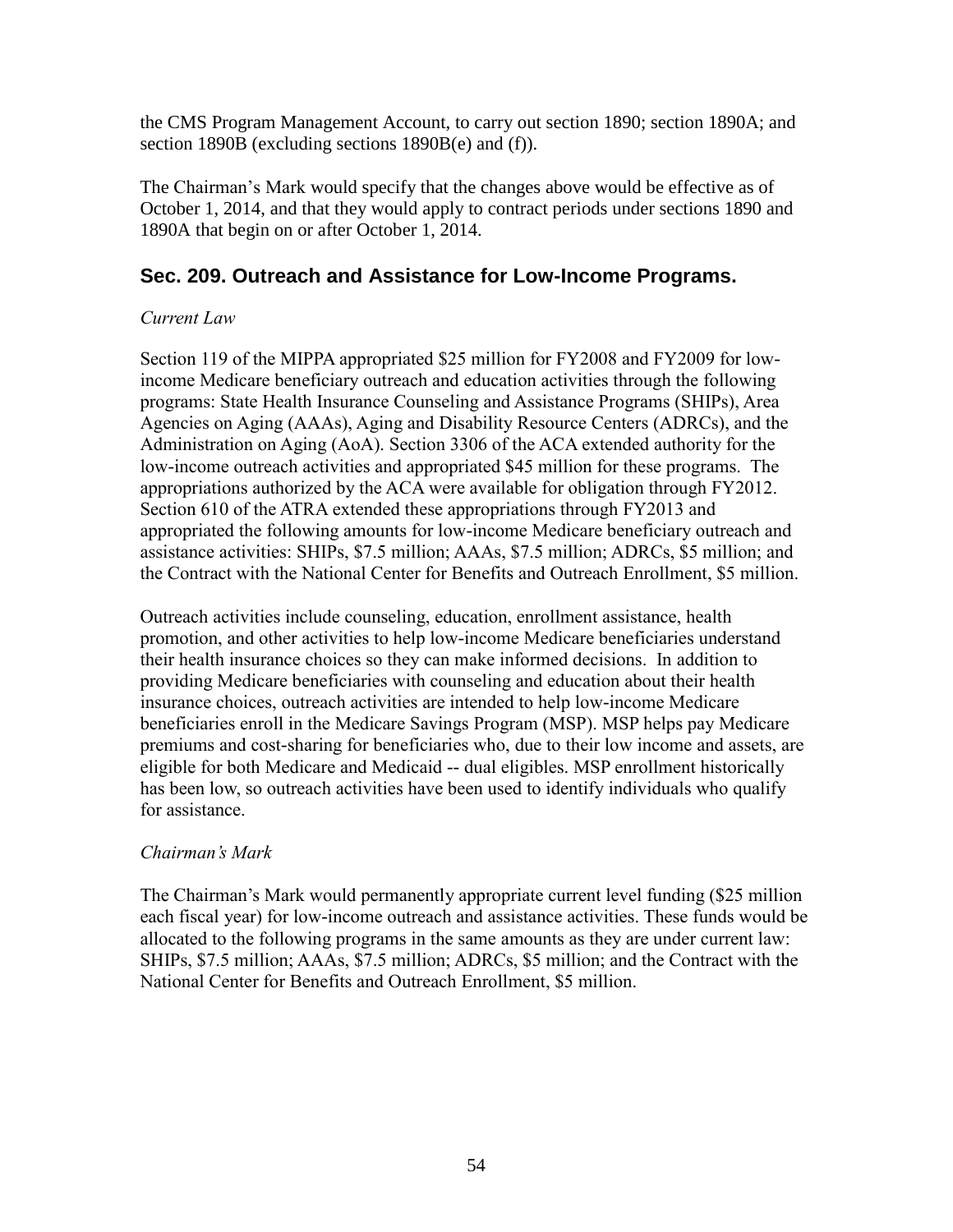# *Subtitle B—Medicaid Other Extensions*

### <span id="page-55-0"></span>**Sec. 211. Qualifying Individual Program**

#### *Current Law*

The BBA required states to pay Medicare Part B premiums for a new group of lowincome Medicare beneficiaries – Qualifying Individuals (QIs) – with income between 120 percent and 135 percent of the Federal Poverty Limit (FPL). BBA also provided for Medicaid payment for QIs through an annual transfer from the SMI Trust Fund to the Treasury account that funds medical assistance payments to states (and in this case, the District of Columbia). Congress appropriated a total annual funding amount available for all states, and CMS allocated the funding to state Medicaid programs.

All eligible individuals are permitted to apply for QI assistance during a calendar year, but states are required to select individuals to receive QI financial assistance on a "firstcome-first-served" basis up to the maximum that can be covered by their allocation. States must give preference in selecting individuals to receive QI assistance to individuals who received assistance in the last month of the previous year and who remain eligible. Individuals who receive QI assistance in a given month remain eligible for the remainder of that year, but their eligibility must be re-determined to continue to receive assistance in succeeding years. States receive 100 percent federal funding to pay QI's Medicare Part B premiums up to the maximum number of beneficiaries whose Part B premiums can be paid from their federal allocation, but no additional matching beyond this annual allocation is available.

CMS developed a methodology to allocate to states the total fiscal year QI annual appropriation. The QI program has been reauthorized and funded a number of times since it was originally authorized. In December 2012, there were approximately 480,300 lowincome Medicare beneficiaries who received financial assistance from state Medicaid programs to pay their Part B premiums.

Section 621 of the ATRA reauthorized the QI program through December 2013 and appropriated \$485 million for the second through the fourth quarters of FY2013 (January 1, 2013 – September 30, 2013) and \$300 million for the first quarter of FY2014 (October 1, 2013 through December 31, 2013).

#### *Chairman's Mark*

The Chairman's Mark would amend the SSA to authorize and fund the QI program by annually transferring funds from the SMI Trust Fund to the Treasury account that funds medical assistance payments to states for calendar years 2014 through 2018. The Mark also would remove restrictions on the number of beneficiaries who may receive QI assistance due to the capped allocation and the first-come first-served preference that states were required to use in determining which eligible beneficiaries would receive assistance.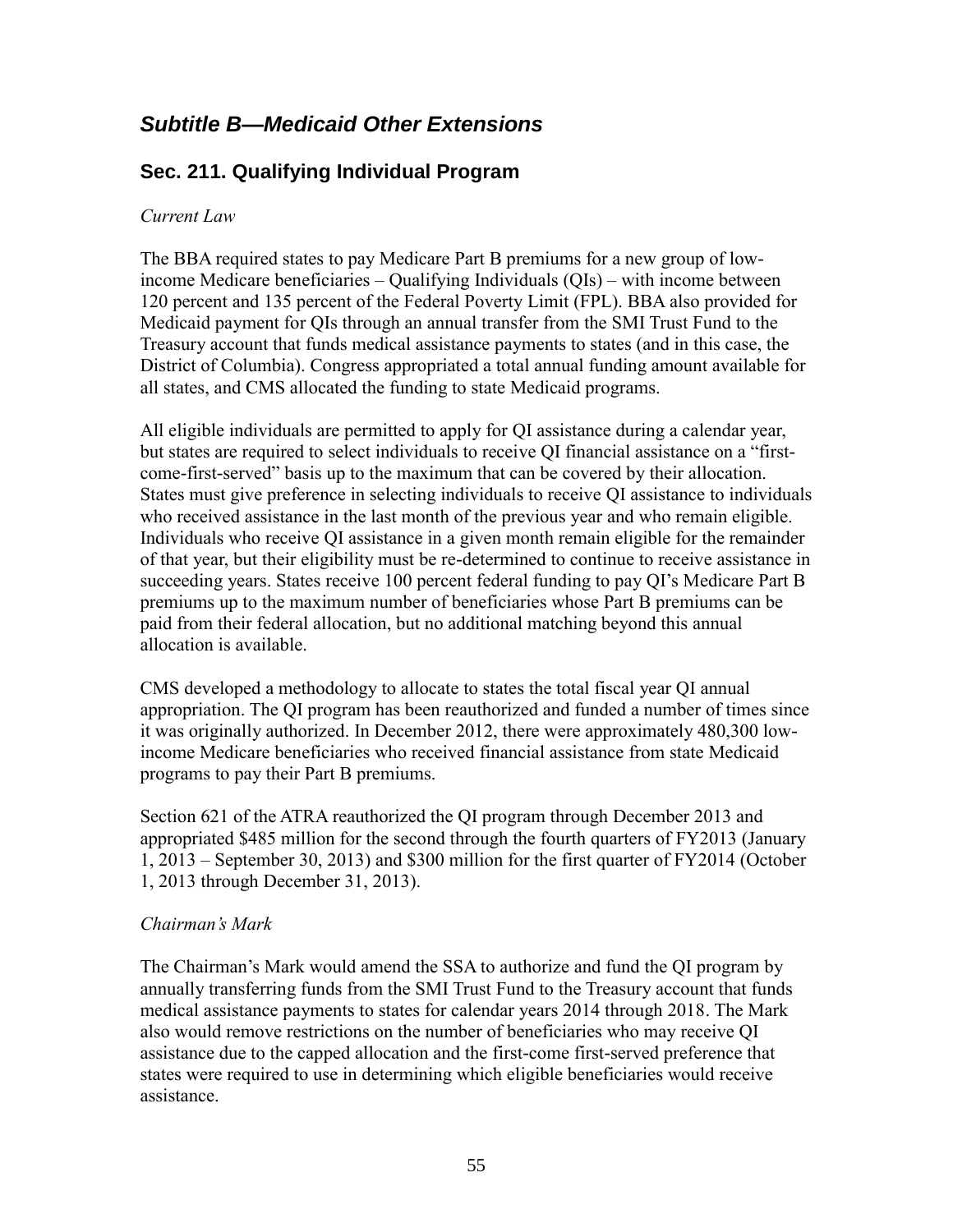### <span id="page-56-0"></span>**Sec. 212. Transitional Medical Assistance.**

#### *Current Law*

Medicaid requires states to continue Medicaid benefits for certain low-income families who would otherwise lose coverage because of changes in their income. This continuation is known as transitional medical assistance (TMA). States must provide TMA to families losing eligibility for section 1931 of the Social Security Act (SSA) under two scenarios. First, states are permanently required to provide four months of TMA coverage to families who lose Medicaid eligibility under section1931 due to increased child or spousal support collections. Families eligible for this four-month extension must have been receiving Medicaid under section 1931 in at least three of the preceding six months.

Second, under sections 1902(e)(1) and 1925, states are required to provide TMA to families losing section 1931 Medicaid eligibility for work-related reasons. States were originally required to provide four months of TMA to families losing eligibility due to an increase in hours of work or income from employment. However, the Family Support Act of 1988 (FSA, P.L. 100-485) expanded state TMA requirements under section 1925, requiring states to provide at least six, and up to 12, months of TMA coverage to families losing section 1931 Medicaid eligibility due to increased hours of work or income from employment, as well as to families who lose eligibility due to the loss of a time-limited earned income disregard (such disregards allow families to qualify for Medicaid at higher income levels for a set period of time).

FSA originally authorized section 1925 to replace the four-month requirement in Section 1902(e)(1) through FY1998. However, the Personal Responsibility and Work Opportunity Act of 1996 (PRWORA, P.L. 104-193) extended section 1925 thorough FY2001, and the provision has continued to exist under a series of short term extensions (most recently, through December 31, 2013).

If section 1925 were allowed to expire, states would still be required to provide four months of TMA to families who lose Medicaid eligibility due to an increase in earned income or hours of employment, but not to those who lose eligibility due to the loss of a time-limited earnings disregard. In addition, regardless of activity to extend section 1925, states would still be required to provide four months of TMA to families who lose section 1931 eligibility due to increased child or spousal support.

The ARRA created an additional work-related TMA option, allowing states to provide work-related TMA for a full 12-month period rather than two six-month periods. States may also waive the requirement that the family must have received Medicaid in at least three of six months preceding the month in which eligibility is lost.

#### *Chairman's Mark*

With regard to work-related TMA, the provision would extend the TMA sunset to December 31, 2018 for families in the 50 states and the District of Columbia who are no longer eligible for TANF because of increased hours of, or income from, employment or increased spousal support collections (under section  $1902(e)(1)(A)$  and section 1925),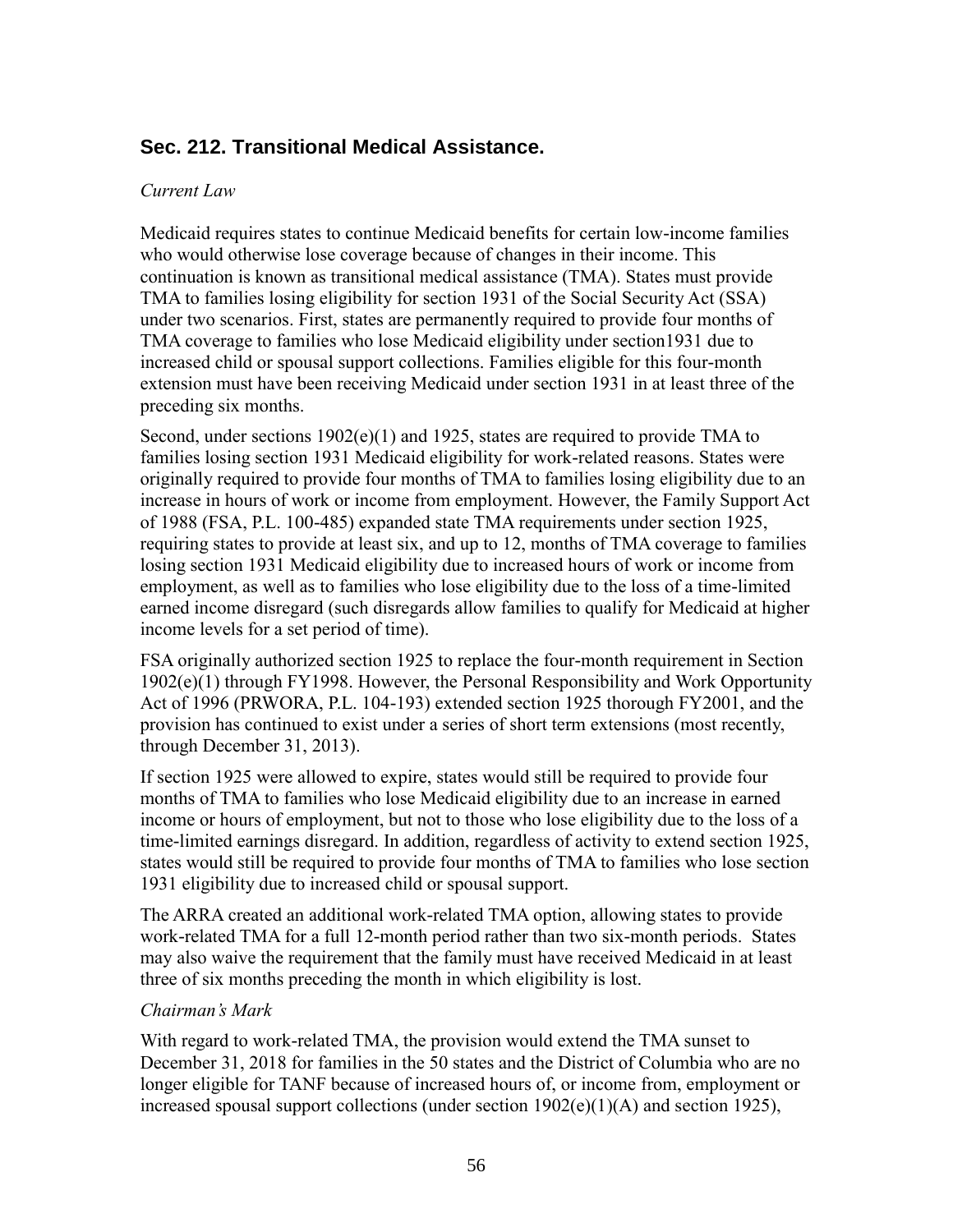and/or because of an increase in income due to a time-limited income disregard (under section 1925 only). The provision would also permit states (i.e., the 50 states and the District of Columbia) that take up the ACA Medicaid expansion to seek CMS approval to opt out of the section 1925 work-related TMA-related requirements, and instead provide four months of TMA under the section 1902(e)(1) authority to certain families who have received aid under TANF and have earned income. The provision would also exempt states that opt out of section 1925 work-related TMA requirements from complying with the ACA child maintenance of effort provision which requires states to maintain their Medicaid programs with the same eligibility standards, methodologies and procedures for children up to age 19 until September 30, 2019.

The provision would modify the TMA-related requirements under Medicaid and Temporary Assistance for Needy Families (TANF) to consider only increases in income due to spousal support collections as a trigger for TMA eligibility. This change would align the income counting rules for TMA with the new Modified Adjusted Gross Income (MAGI) counting rules that will be used to determine Medicaid income eligibility for most Medicaid-eligible populations beginning January 1, 2014.

### <span id="page-57-0"></span>**Sec. 213. Express Lane Eligibility.**

#### *Current Law*

The Children's Health Insurance Program Reauthorization Act of 2009 (CHIPRA, P.L. 111-3) created a state plan option for "Express Lane" eligibility, through September 30, 2013, whereby states are permitted to rely on a finding from specified "Express Lane" agencies (*e.g.,* those that administer programs such as Temporary Assistance for Needy Families, Medicaid, CHIP, and Supplemental Nutrition Assistance Program) for: (1) determinations of whether a child has met one or more of the eligibility requirements necessary to determine his or her initial eligibility, or (2) eligibility redeterminations. Authority for "Express Lane" eligibility determinations will sunset on September 30, 2014.

#### *Chairman's Mark*

The provision would extend the authority for "Express Lane" eligibility determinations until September 30, 2015.

### <span id="page-57-1"></span>**Sec. 214. Pediatric Quality Measures.**

#### *Current Law*

Section 401 of the CHIPRA required the Secretary to: identify and publish an initial core set of pediatric quality measures; submit a report to Congress on the quality of children's health care under Medicaid and CHIP; and to establish a Pediatric Quality Measures Program (PQMP) to identify pediatric measure gaps and development priorities, award grants and contracts to develop measures, and revise and strengthen the core measure set.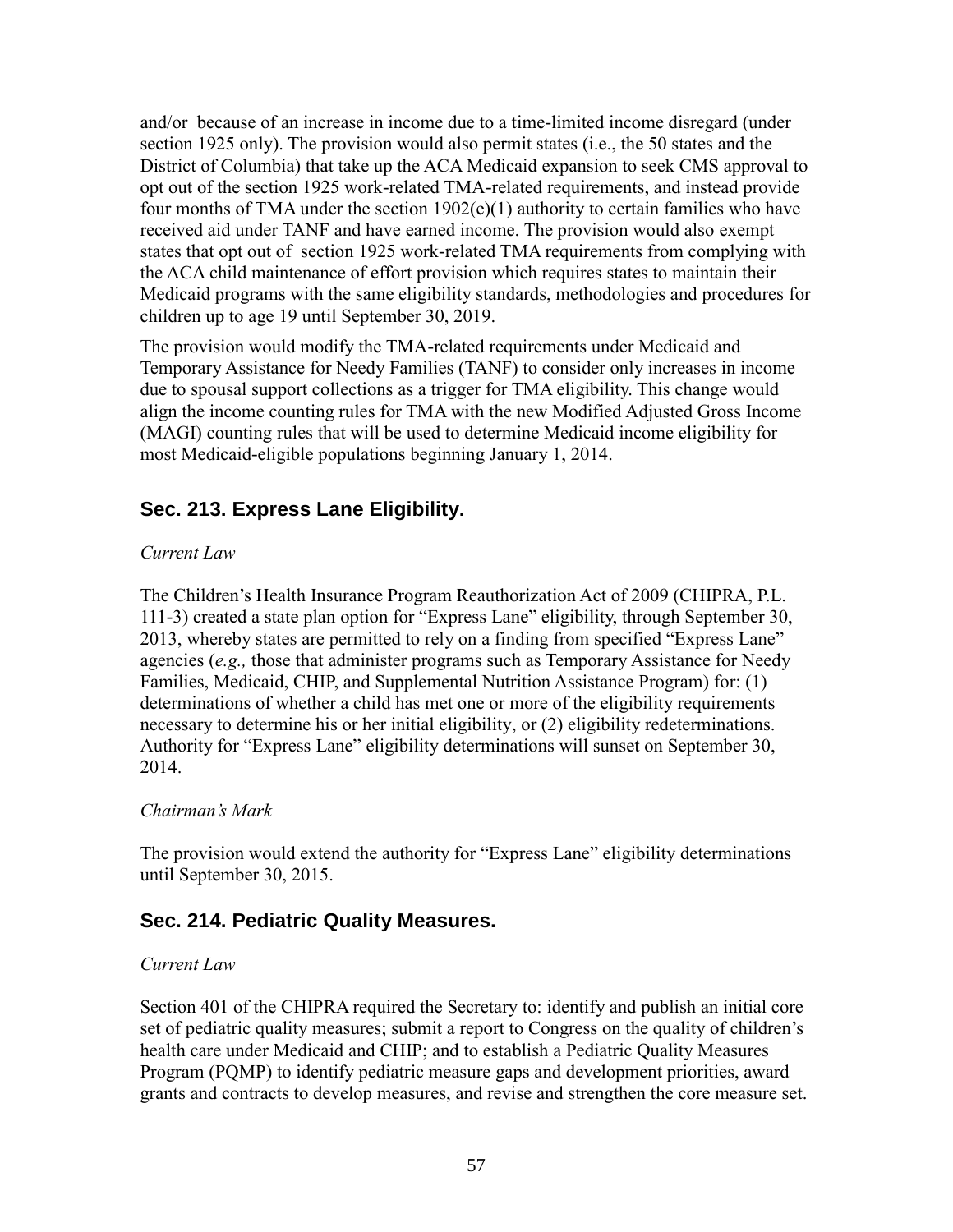States are required to submit reports to the Secretary annually to include information about state-specific child health quality measures applied by the state. The Secretary is required to collect, analyze, and make publicly available the information reported by states annually. Section 401 also included funding for ten grants to states for demonstration projects to evaluate ideas to improve the quality of children's health care. Funding for these activities was appropriated in the amount of \$45 million for each of FY2009 through FY2013.

#### *Chairman's Mark*

The Mark would allow the development of pediatric quality measures established under CHIPRA section 401(b) to continue through September 30, 2015, by modifying the funding for adult quality measure development in SSA section 1139B to require the Secretary to spend \$15 million of the \$60 million appropriated on pediatric quality measure development under SSA section 1139A instead.

# <span id="page-58-0"></span>**Sec. 215. Special Diabetes Programs.**

#### *Current Law*

The BBA authorized two diabetes-related programs within the Public Health Service Act. The first, authorized in section 330B, provides funding for the National Institutes of Health to award grants for research into the prevention and cure of Type I diabetes. The second, authorized in section 330C, provides funding for the Indian Health Service (IHS) to award grants for services related to the prevention and treatment of diabetes for American Indians and Alaska Natives who receive services at IHS-funded facilities. Since BBA, funding for this program has been appropriated in a series of laws. Funding for both these programs also increased from \$30 million per program in FY1998 to \$150 million per program from FY2004 to FY2014. Most recently, section 625 of the ATRA extended funding for these programs through FY2014.

#### *Chairman's Mark*

The Mark would extend funding for both programs through FY2019. Specifically, it would appropriate \$150 million for each program annually.

# <span id="page-58-1"></span>*Subtitle C—Human Services Extensions*

### <span id="page-58-2"></span>**Sec. 221. Abstinence Education Grants.**

#### *Current Law*

Section 912 of The PRWORA authorized abstinence education formula grants in SSA section 510. To receive these formula grants, states must request funding when applying for Maternal and Child Health Block Grant funds authorized in SSA section 501. Funds provided under SSA section 510 must be used exclusively for teaching abstinence from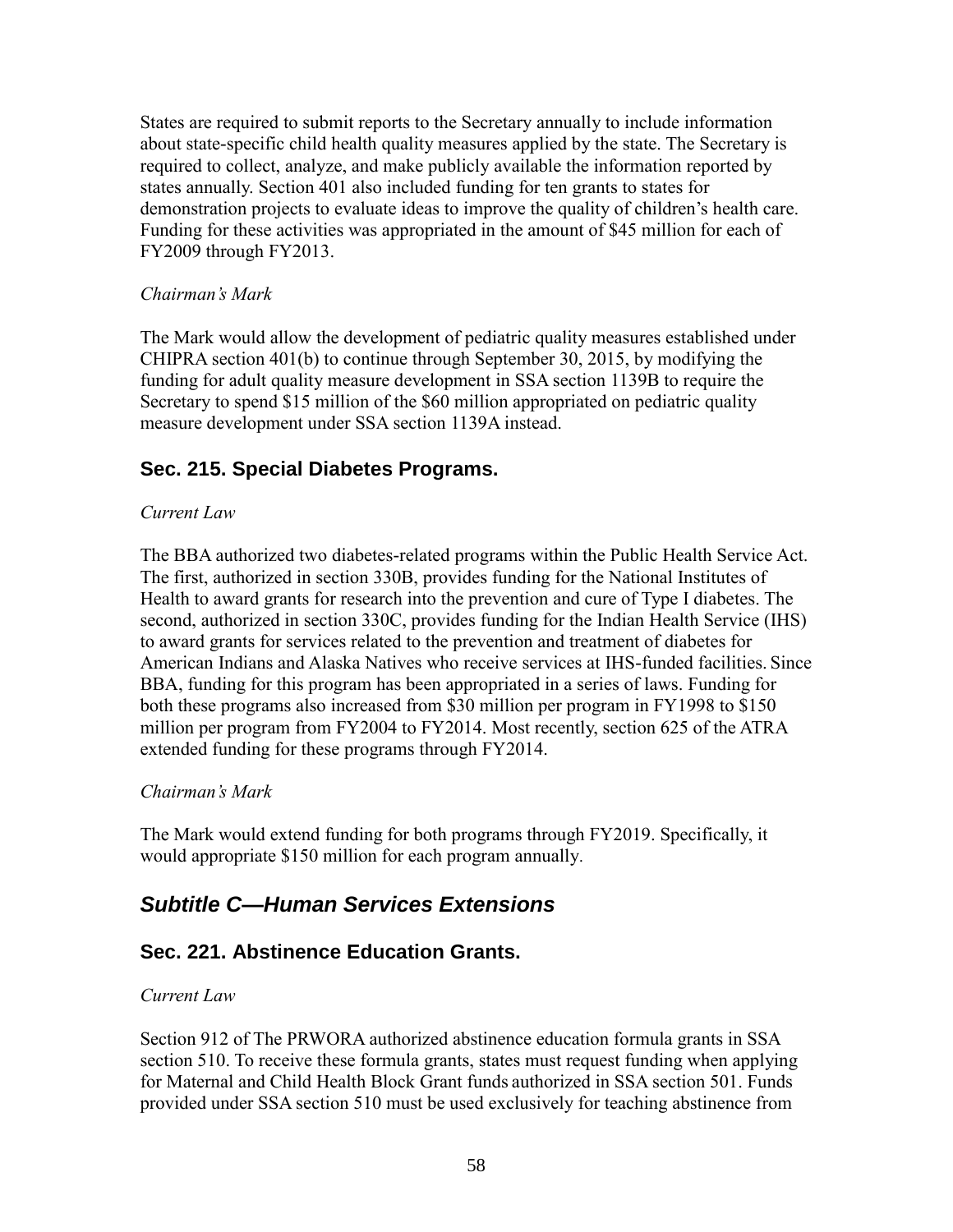sexual activity outside of marriage. PRWORA authorized and appropriated \$250 million (\$50 million for each of FY1998 through FY2002) for abstinence education. Subsequently, funding for this program was extended through June 30, 2009, by a series of legislation. Most recently, section 2954 of the ACA appropriated \$50 million for each of FY2010 through FY2014 for this program. In addition, \$5 million was added to be used to award competitive grants for FY2012 by the Consolidated Appropriations Act of 2012 (P.L. 112-74) and the Consolidated and Further Continuing Appropriations Act of 2013 (P.L. 113-6). FY2014 is the final year of funding for this program.

#### *Chairman's Mark*

The Chairman's Mark would extend authorization and funding for the SSA section 510 Abstinence Education program for five years, from FY2015 through FY2019, at \$50 million for each year.

### <span id="page-59-0"></span>**Sec. 222. Personal Responsibility Education Program.**

#### *Current Law*

Section 2953 of the ACA established the Personal Responsibility Education Program (PREP) in section 513 of the SSA. PREP is a state formula grant program to support evidence-based programs designed to educate adolescents about abstinence, contraception, and adulthood. The ACA also required the Secretary to award grants to implement innovative youth pregnancy prevention strategies and to target services to high-risk populations. The ACA appropriated \$75 million appropriated for each of FY2010 through FY2014. The ACA required that \$10 million each year be reserved for the youth pregnancy prevention grants. The funds are available until expended. FY2014 is the final year of funding for this program.

#### *Chairman's Mark*

<span id="page-59-1"></span>The Chairman's Mark would extend authorization and funding for SSA section 513 PREP for five years, from FY2015 through FY2019, at \$75 million for each year. The target population of the formula grant portion of the program would be expanded to include youth at risk for being a victim of sex trafficking or a victim of a severe form of trafficking in persons. The target population of the innovative strategies portion of the program would be expanded to include youth at risk for being a victim of sex trafficking or a victim of a severe form of trafficking in persons. The dates in the provision related to the mandatory use of unexpended allotments would be modified to conform to the five year extension of PREP. The base year for the maintenance-of-effort for non-federal funding would be changed from FY2009 to FY2014.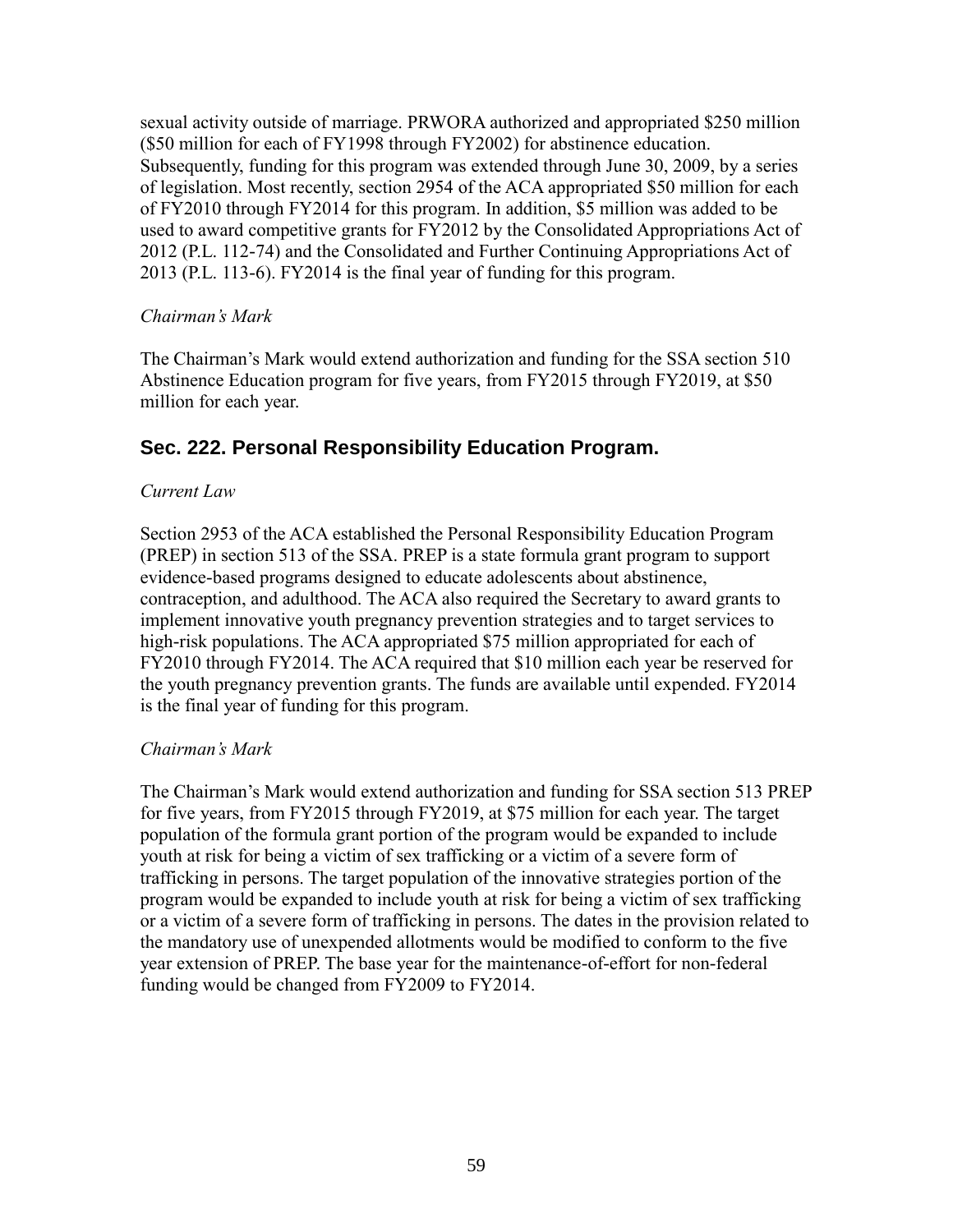### **Sec. 223. Family-to-Family Health Information Centers.**

#### *Current Law*

Section 6064 of the DRA established the Family-to-Family Health Information Centers program in SSA section 501(c). The program provides grants to family-staffed organizations that provide health care information and resources to families of children with special health care needs. The DRA appropriated \$12 million for FY2007 through FY2009 for Family-to-Family Health Information Centers; the section 5507(b) of the ACA appropriated \$5 million for each of FY2009 through FY2012, with funding to remain available until expended. An additional \$5 million for FY2013 was included in section 624 of the ATRA. FY2013 was the final year of funding for this program.

#### *Chairman's Mark*

The Chairman's Mark would amend SSA section 501(c) to appropriate \$6 million for each of FY2014 through FY2018. The Mark would also add territories as eligible for the program by eliminating language in the subsection which defines "states" as the 50 states and the District of Columbia. This provision would be effective as if enacted on October 1, 2013.

### <span id="page-60-0"></span>**Sec. 224. Health Workforce Demonstration Project for Low-Income Individuals.**

#### *Current Law*

Section 5507(a) of the ACA requires the Secretary to establish a demonstration project under SSA section 2008(a) that award funds to states, Indian tribes, institutions of higher education, and local workforce investment boards for health profession opportunity grants (HPOG). These grants are designed to help provide low-income individuals including individuals receiving assistance from the State Temporary Assistance for Needy Families (TANF) program—to obtain education and training in health care jobs that pay well and are in high demand. Funds are also used to provide financial aid and other supportive services. The ACA appropriated \$85 million for each of FY2010 through FY2014 to carry out this demonstration project and another demonstration project established by the ACA, under SSA section 2008(b), to develop training and certification programs for long-term care workers. FY2014 is the final year of funding for this program.

#### *Chairman's Mark*

The Chairman's Mark would amend SSA section 2008(c) to appropriate \$85 million for the HPOG demonstration under SSA section 2008(a), for each of FY2013 through FY2015.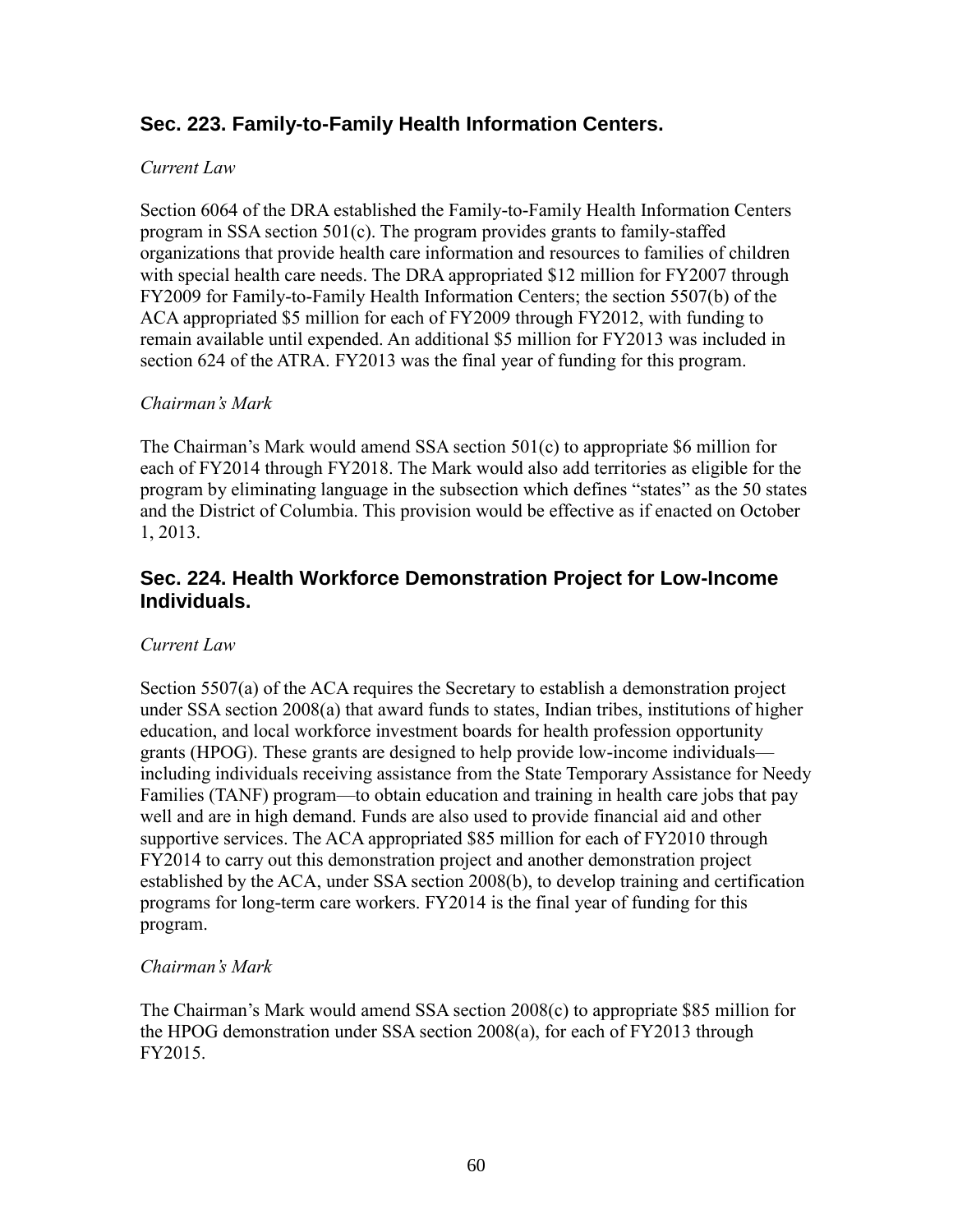# <span id="page-61-0"></span>*Subtitle D—Other Provisions*

### <span id="page-61-1"></span>**Sec. 231. Commission on Patient Directed Health Care.**

*Current Law*

No provision.

#### *Chairman's Mark*

The Chairman's Mark will create a Commission on Improving Patient Directed Health Care, which is a 15-member group charged with providing a forum for nationwide public debate in improving patient self-determination in health care decision-making; identifying strategies to ensure every American has the health care they want; and providing recommendations to Congress. The Commission, which includes the Secretary of HHS and 14 GAO-appointed members selected to represent a diverse range of perspectives and experience, will conduct hearings across the country to allow Americans to provide input on the associated issues. The Commission will issue a Report to the American People on Patient Directed Health Care that, among other things, summarizes what the Commission learned at its hearings and solicits comment from the public. Following close of the public comment period, the Commission will submit recommendations to the President and Congress. The Chairman's Mark makes \$3,000,000 available in each of fiscal years 2014 and 2015 for the Commission to conduct its work.

### <span id="page-61-2"></span>**Sec. 232. Reducing Improper Medicare Payments.**

#### *Current Law*

CMS relies on a variety of contractors to help administer the Medicare program, including Medicare administrative contractors (MACs) for fee-for-service (FFS) Medicare. Section 911 of the MMA required the Secretary of HHS to implement Medicare contracting reform, which was intended to improve Medicare's administrative services through the use of competition and performance incentives. MACs process Medicare claims, and serve as the primary operational contact between the FFS program, and Medicare's approximate 1.5 million health care providers and suppliers. MACs enroll providers and suppliers in Medicare and educate providers on Medicare billing requirements, as well as answering provider and beneficiary inquiries.

MACs are required to educate providers about the fundamentals of the program, policies and procedures, new initiatives, and other significant changes. MACs also identify potential improper payment issues through analyses of provider inquiries, claim submission errors, medical review data, Comprehensive Error Rate Testing data, and the Recovery Audit Program data.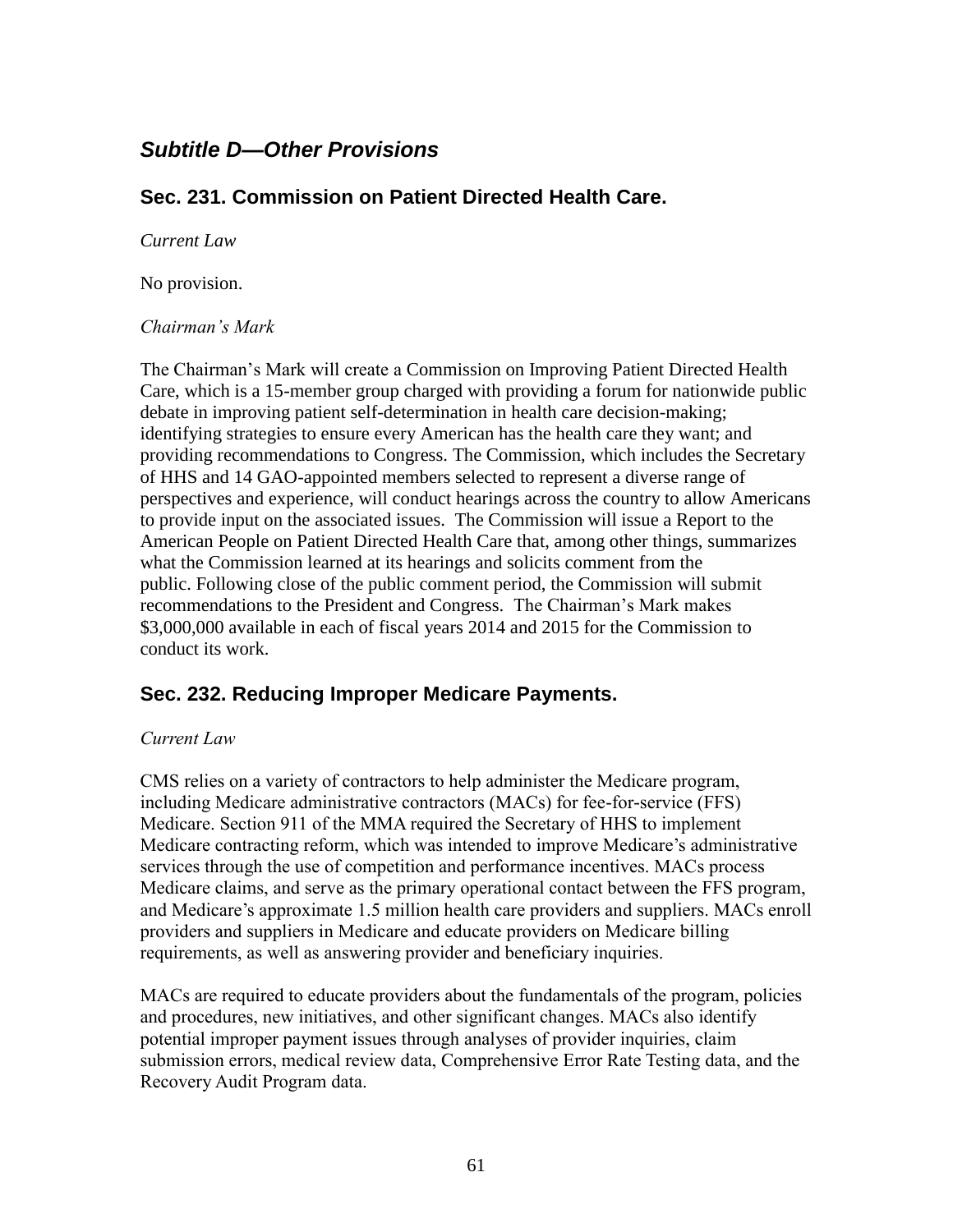In addition to MACs, CMS also relies on other contractors that support program integrity activities such as Recovery Audit Contractors (RACs). Unlike other Medicare contractors, RACs are compensated on a contingency fee basis – their only payment is a percentage of the amount of each improper payment they identify, regardless of whether the claim was an overpayment or underpayment. RAC contingency fees vary depending on the contractor, the type of claim, and the part of Medicare. RACs must return contingency fees when overpayments are overturned on appeals filed by the Medicare providers and suppliers. Overpayments identified by RACs are recouped by MACs and the amount of recouped funds less contingency fees paid to RACs and expenses for administering the RAC program are returned to the Medicare Trust Funds. RAC overpayment decisions that are appealed by providers affect the overpayment amount identified by RACs and the amount returned to the Medicare Trust Funds. The Medicare FFS appeals process has five levels: 1) the MACs, 2) Qualified Independent Contractors (QICs), 3) an Administrative Law Judge, 4) the Medicare Appeals Council, and 5) a Federal Court.

#### *Chairman's Mark*

The Chairman's Mark would require the Secretary to implement the following three initiatives: an improper payment outreach and education program; enhanced RAC transparency, and a RAC demonstration project.

The Chairman's Mark would require MACs to implement an improper payment outreach and education (OE) program. Each MAC would be required to have an improper payment OE program to provide outreach, education, training, and technical assistance activities to providers and suppliers in their geographic service areas. The improper payment OE would be conducted through the following: emails and other electronic communications, webinars, telephone calls, in-person training, and other forms of communications the Secretary deems appropriate. The information that would be conveyed through the improper payment OE program would include all of the following: 1)a list of each provider's and supplier's most frequent and expensive payment errors over the last quarter; 2) specific instructions on how to correct or avoid these errors in the future; 3) notice of all new procedures that the Secretary has approved for RACs; 4) specific instructions to prevent future issues related to new RAC procedures approved by the Secretary; and 5) other information the Secretary determines would be appropriate.

MACs would be required to ensure that all providers and suppliers in their geographic area are invited to participate (either in person or online) in an annual improper payment error rate reduction training.

The MAC OE program also would be required to include annual error rate reduction training. This training would give priority to reduce the following Medicare improper payments that: have the highest rate of improper payment; have the greatest total dollar amount of improper payments; are due to clear misapplication or misinterpretation of Medicare policies; are clearly due to common and inadvertent clerical or administrative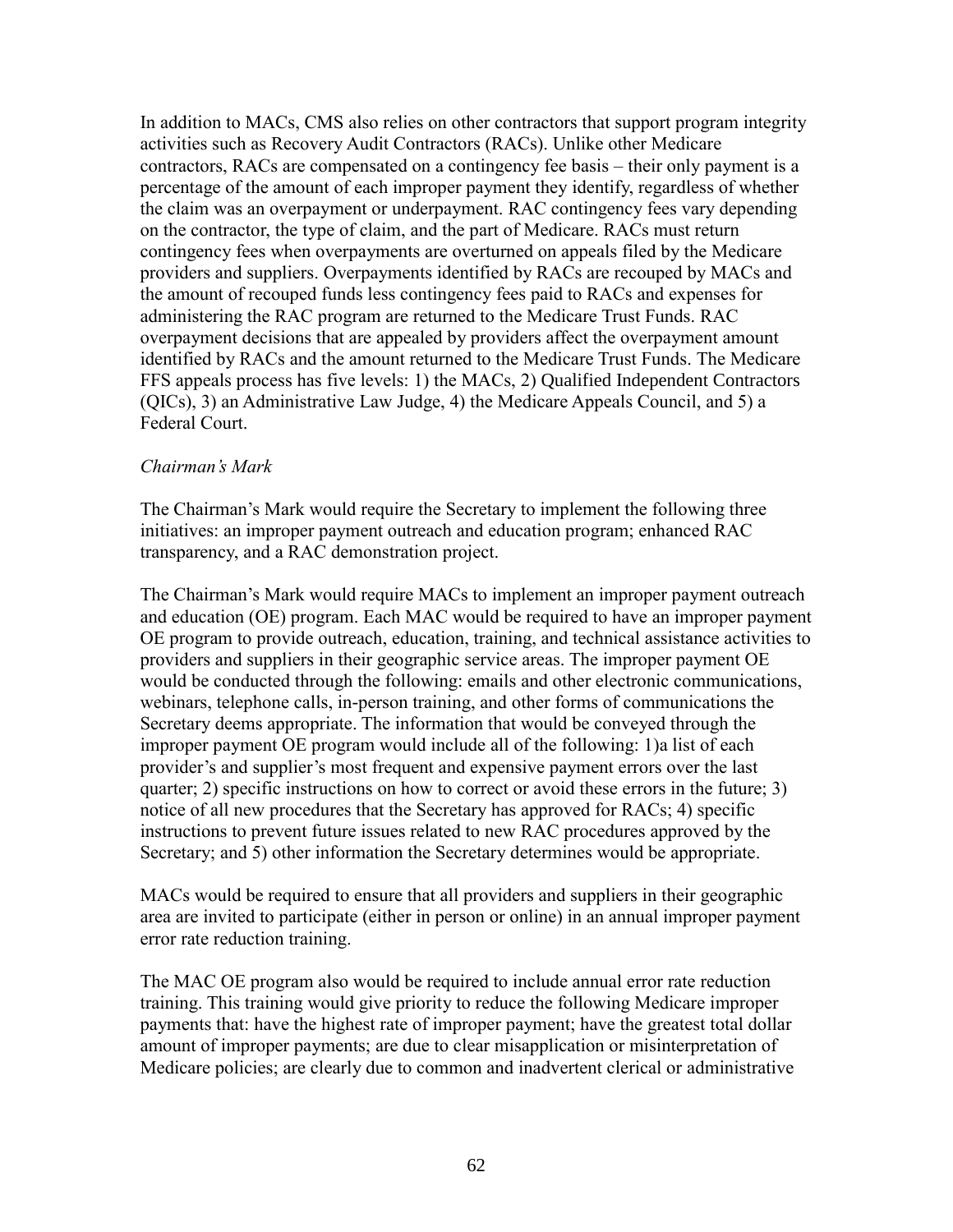errors; or are due to other error types the Secretary determined could be prevented by the error training rate reduction program.

To assist MACs in conducting the improper payment error reduction training program, the Secretary would be required to supply MACs on a quarterly basis with a complete list of improper payments identified by RACs for the providers and suppliers in the MACs region. The quarterly list of improper payments identified by RACs that the Secretary would be required to supply would include the following information: 1) the providers and suppliers that have the highest improper payment rates; 2) the providers and suppliers that have the greatest improper payment amounts; 3) the items and services furnished in each MAC's geographic region that have the highest improper payment error rates; 4) the items and services in each MAC's geographic region that are responsible for the greatest improper payment amounts; and 5) other information the Secretary determines would be helpful to MACs in conducting the improper payment error reduction training program.

In providing information to assist MACs in conducting the improper payment error reduction training, the Secretary would be required to transmit that information so that it would be easy for MACs to identify the improper payment issues where outreach, education, training, and technical assistance would be most effective. The Secretary would ensure that information supplied to MACs was in an electronic and easily searchable format as well as that it clearly displayed the name and address of the provider or supplier, the amount of improper payment, and any other information the Secretary determines would be appropriate.

The Secretary would be authorized to retain up to 25 percent of the amounts recovered by the RAC program to implement the MAC OE program and to implement corrective actions to help reduce Medicare's error rate. The OE program requirements would be effective beginning on January 1, 2015.

The Chairman's Mark would add to the reporting requirements of the annual RAC report to Congress that is required under current law. Specifically, the Chairman's Mark would require information on the results of appeals at each appeal level for the following RAC review types: 1) automated, 2) complex, 3) medical necessity, 4) Part A, 5) Part B, and 6) durable medical equipment.

The Chairman's Mark would require the Secretary to conduct a three-year Medicare demonstration project to better target RAC audits. The demonstration would begin January 1, 2015. The Secretary would be required to consider the following in determining the demonstration's geographic area: a region's total number of providers and suppliers, the diversity of the region's providers and supplier types, the region's improper payment rate variation among individual providers and suppliers, and a mix of urban and rural providers and suppliers.

In conducting the demonstration, the Secretary would be required to identify the following two groups of providers and suppliers: 1) providers with low improper payment error rates, and 2) providers with high improper payment error rates. To assign a